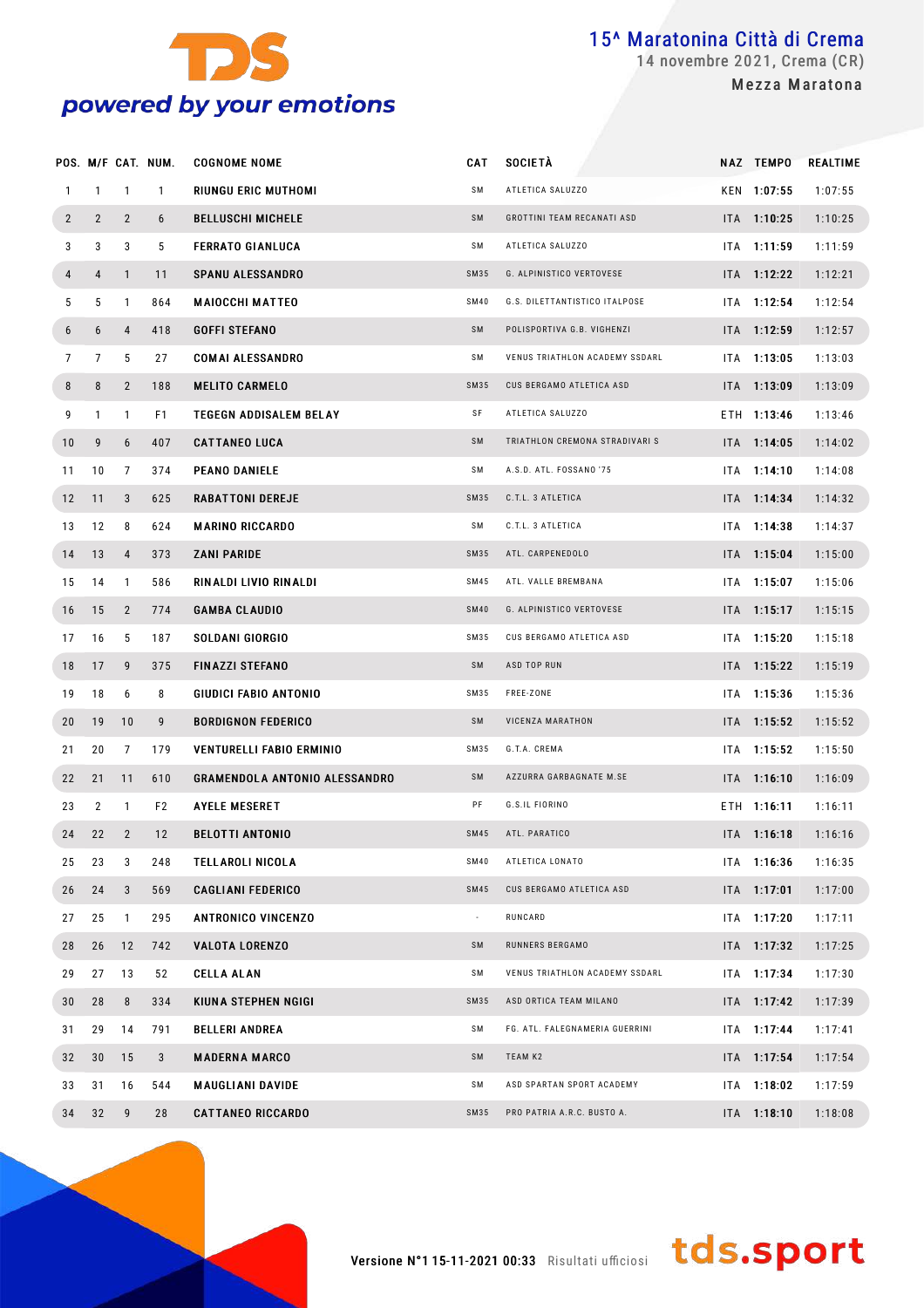

novembre 2021, Crema (CR)

|    |    |              | POS. M/F CAT. NUM. | <b>COGNOME NOME</b>                   | CAT         | <b>SOCIETÀ</b>                 |      | NAZ TEMPO     | REALTIME |
|----|----|--------------|--------------------|---------------------------------------|-------------|--------------------------------|------|---------------|----------|
| 35 | 33 | 4            | 212                | GIUPPONI MARCO GIULIANO               | <b>SM40</b> | ATL. LA TORRE                  |      | $ITA$ 1:18:15 | 1:18:13  |
| 36 | 34 | 10           | 19                 | <b>RIVA CESARE</b>                    | <b>SM35</b> | GRUPPO ETHOS RUNNING TEAM      |      | ITA 1:18:15   | 1:18:13  |
| 37 | 35 | 4            | 423                | <b>VESCIO FAUSTO</b>                  | <b>SM45</b> | ATL. ARCISATE                  |      | ITA 1:18:17   | 1:18:16  |
| 38 | 36 | 5            | 741                | TRIANNI STEFANO                       | <b>SM40</b> | RUNNERS BERGAMO                |      | ITA 1:18:40   | 1:18:38  |
| 39 | 37 | 6            | 147                | RAIMONDI MICHEL                       | <b>SM40</b> | G.T.A. CREMA                   |      | $ITA$ 1:19:01 | 1:18:59  |
| 40 | 38 | $\mathbf{1}$ | 305                | PRIMI UMBERTO                         | PM          | AMATORI ATL. CASORATE S.       |      | ITA 1:19:25   | 1:19:21  |
| 41 | 39 | 7            | 454                | <b>VALCARENGHI ALBERTO</b>            | <b>SM40</b> | ATL. TREVIGLIO                 |      | ITA 1:19:30   | 1:19:28  |
| 42 | 40 | 11           | 128                | <b>RABUANO MICHELE</b>                | <b>SM35</b> | POL.UNICREDIT CIRCOLO MILANO   |      | $ITA$ 1:19:32 | 1:19:28  |
| 43 | 3  | $\mathbf{1}$ | F142               | <b>MANENTI ELISABETTA</b>             | SF35        | ATL. PIANURA BERGAMASCA        |      | $ITA$ 1:19:32 | 1:19:28  |
| 44 | 41 | 8            | 29                 | <b>BRESCIANI LUIGI</b>                | <b>SM40</b> | FG. ATL. FALEGNAMERIA GUERRINI |      | $ITA$ 1:19:35 | 1:19:33  |
| 45 | 42 | 9            | 468                | AGAZZI MAURO                          | <b>SM40</b> | POL. VILLESE                   |      | $ITA$ 1:19:39 | 1:19:36  |
| 46 | 43 | 12           | 829                | <b>FUSAR BASSINI CRISTIAN</b>         | <b>SM35</b> | ASD NUOVA VIRTUS CREMA         |      | ITA 1:19:40   | 1:19:38  |
| 47 | 44 | 5            | 287                | LUCIA GIUSEPPE                        | <b>SM45</b> | AZZURRA GARBAGNATE M.SE        |      | ITA 1:19:46   | 1:19:45  |
| 48 | 45 | 17           | 41                 | <b>DENTI DAVIDE</b>                   | SM          | SORESINA RUNNING CLUB          |      | ITA 1:19:53   | 1:19:52  |
| 49 | 46 | 2            | 116                | <b>ZUANON FILIPPO</b>                 | PM          | MARATONETI TRADATE             |      | ITA 1:19:56   | 1:19:53  |
| 50 | 47 | 10           | 55                 | <b>LUONGO FRANCESCO</b>               | <b>SM40</b> | POL.UNICREDIT CIRCOLO MILANO   |      | ITA 1:20:05   | 1:20:03  |
| 51 | 48 | 11           | 233                | <b>FIORENTINO DAVIDE</b>              | <b>SM40</b> | PODISTICA SAVONESE             | ITA  | 1:20:07       | 1:20:05  |
| 52 | 49 | 18           | 40                 | <b>MONACIZZO SIMONE</b>               | SM          | LA MICHETTA                    |      | ITA 1:20:11   | 1:20:07  |
| 53 | 50 | 12           | 325                | ZAGHENI MAURO                         | <b>SM40</b> | G.T.A. CREMA                   |      | ITA 1:20:15   | 1:20:12  |
| 54 | 51 | 13           | 622                | ANELLI SIMONE                         | <b>SM40</b> | MARATHON CREMONA               |      | ITA 1:20:21   | 1:20:18  |
| 55 | 52 | 6            | 862                | SIGISMONDI MAURIZIO                   | SM45        | FO' DI PE                      | ITA  | 1:20:24       | 1:20:22  |
| 56 | 53 | 13           | 37                 | <b>CHANCHANE DIAE ERRAHMANE</b>       | SM35        | S.A. VALCHIESE                 |      | ITA 1:20:31   | 1:20:26  |
| 57 | 54 | 1            | 521                | RONCALLI GIORGIO                      | <b>SM50</b> | RUNNERS BERGAMO                | ITA. | 1:20:43       | 1:20:36  |
| 58 | 55 | 14           | 312                | <b>MORANDI CHRISTIAN RENATO</b>       | <b>SM40</b> | ASD TAPASCIONE RUNNING TEAM    |      | ITA 1:20:45   | 1:20:36  |
| 59 | 56 | 2            | 541                | <b>FRACASSETTI FRANCESCO FRACASSE</b> |             | RUNCARD                        |      | ITA 1:20:46   | 1:20:42  |
| 60 | 57 | 7            | 558                | <b>DELLA PATRONA PAOLO</b>            | <b>SM45</b> | PT SKYRUNNING                  |      | ITA 1:20:59   | 1:20:56  |
| 61 | 58 | 19           | 417                | <b>ROCCO DANIELE</b>                  | SM          | POLISPORTIVA G.B. VIGHENZI     |      | ITA 1:21:00   | 1:21:00  |
| 62 | 59 | 20           | 242                | <b>MASULLO JONATHAN</b>               | SM          | CARDATLETICA                   |      | ITA 1:21:11   | 1:21:04  |
| 63 | 60 | 8            | 30                 | <b>CARPENITO GIACOMO</b>              | <b>SM45</b> | MODENA RUNNERS CLUB ASD        |      | ITA 1:21:39   | 1:21:37  |
| 64 | 61 | 9            | 626                | <b>NESSI MARCO</b>                    | <b>SM45</b> | S.E.V. VALMADRERA              |      | ITA 1:21:44   | 1:21:40  |
| 65 | 62 | 3            | 346                | CHIARELLI DANIELE                     | PM          | RASCHIANI TRIATHLON PAVESE     |      | ITA 1:21:46   | 1:21:42  |
| 66 | 63 | 21           | 730                | NESSI LUCA                            | SM          | RUNNERS BERGAMO                |      | ITA 1:21:51   | 1:21:43  |
| 67 | 64 | 14           | 127                | <b>BELOTTI SIMONE</b>                 | <b>SM35</b> | ATL. CHIARI 1964 LIB.          |      | ITA 1:21:54   | 1:21:52  |
| 68 | 65 | 10           | 452                | <b>MANAZZALE GABRIELE</b>             | <b>SM45</b> | MONZA MARATHON TEAM - A.S.D.   |      | ITA 1:21:55   | 1:21:53  |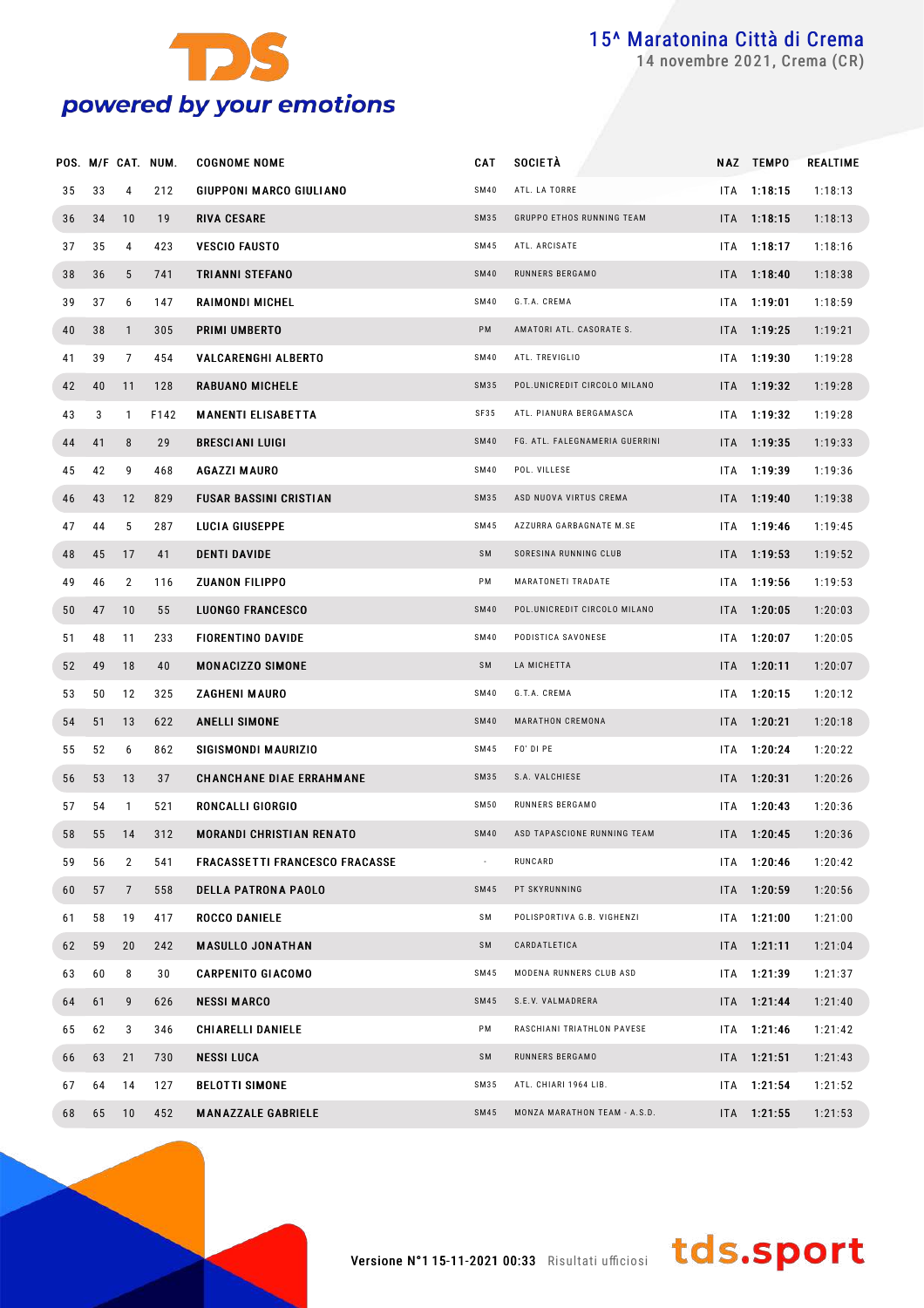

novembre 2021, Crema (CR)

|     |    |                | POS. M/F CAT. NUM. | <b>COGNOME NOME</b>             | CAT                      | <b>SOCIETÀ</b>                           | NAZ TEMPO     | REALTIME |
|-----|----|----------------|--------------------|---------------------------------|--------------------------|------------------------------------------|---------------|----------|
| 69  | 66 | 3              | 869                | $\sim$ $\sim$                   |                          |                                          | ITA 1:21:56   | 1:21:41  |
| 70  | 67 | 22             | 630                | <b>BOGLIONI ANDREA</b>          | SM                       | ATL. FRANCIACORTA                        | ITA 1:22:08   | 1:22:05  |
| 71  | 68 | 23             | 509                | <b>ZANENGA ANDREA</b>           | SΜ                       | <b>BIKE &amp; RUN</b>                    | ITA 1:22:20   | 1:22:15  |
| 72  | 69 | $\overline{2}$ | 617                | <b>LANDINI MARIO EMILIO</b>     | <b>SM50</b>              | CUS PRO PATRIA MILANO                    | ITA 1:22:27   | 1:22:20  |
| 73  | 70 | 3              | 15                 | VALOTI PAOLO                    | SM50                     | ELLE ERRE ASD                            | ITA 1:22:36   | 1:22:33  |
| 74  | 71 | 15             | 437                | PREVITALI MAURO                 | <b>SM40</b>              | CUS BERGAMO ATLETICA ASD                 | ITA 1:22:37   | 1:22:35  |
| 75  | 72 | 11             | 793                | <b>MENGA GIUSEPPE</b>           | SM45                     | MARATHON CREMONA                         | ITA 1:22:44   | 1:22:38  |
| 76  | 73 | 24             | 103                | <b>BARBI GIUSEPPE</b>           | SM                       | POLISPORTIVA COMUNALE OME                | ITA 1:22:45   | 1:22:34  |
| 77  | 74 | 15             | 96                 | <b>JOTAZ ANDREA</b>             | SM35                     | TEMPO IMPEGNATO-ATL. TIDIESSE            | $ITA$ 1:22:53 | 1:22:46  |
| 78  | 75 | 16             | 769                | <b>BARUFFI CLAUDIO</b>          | SM35                     | ATLETICA BRESCIA MARATHON                | ITA 1:23:06   | 1:23:06  |
| 79  | 76 | 25             | 120                | <b>ROSSONI CLAUDIO</b>          | SΜ                       | ATL. ESTRADA                             | ITA 1:23:08   | 1:23:06  |
| 80  | 77 | 16             | 112                | <b>COLOMBO STEFANO</b>          | <b>SM40</b>              | ASD TAPASCIONE RUNNING TEAM              | ITA 1:23:13   | 1:23:05  |
| 81  | 78 | 17             | 584                | LODI RIZZINI FEDERICO           | SM40                     | C.U.S. PARMA                             | ITA 1:23:20   | 1:23:17  |
| 82  | 79 | 4              | 465                | <b>BRANCHINI LUCA</b>           | $\sim$                   | RUNCARD EPS - UISP REGGIO EMILIA         | ITA 1:23:32   | 1:23:26  |
| 83  | 80 | 5              | 183                | <b>BETTAZZOLI MICHEL</b>        | $\sim$                   | TEAM GAAREN BEAHERO A.S.D.               | ITA 1:23:33   | 1:23:13  |
| 84  | 81 | 6              | 149                | <b>COMOTTI MATTEO</b>           | $\sim$                   | RUNCARD EPS - TEAM GAAREN BEAHERO A.S.D. | ITA 1:23:33   | 1:23:14  |
| 85  | 82 | 26             | 506                | <b>KHALFAOUI YASSINE</b>        | SΜ                       | POOL SOC. ATL. ALTA VALSERIANA           | $ITA$ 1:23:39 | 1:23:27  |
| 86  | 83 | $\overline{7}$ | 770                | <b>FRESCHI SIMONE</b>           | $\overline{\phantom{a}}$ | RUNCARD                                  | ITA 1:23:40   | 1:23:29  |
| 87  | 84 | 18             | 450                | PAOLETTI MAURO PAOLETTI         | SM40                     | G.T.A. CREMA                             | $ITA$ 1:23:53 | 1:23:49  |
| 88  | 85 | 12             | 173                | <b>RIZZO LEONARDO</b>           | SM45                     | A.S.D. CAMPOBELLO CORRE                  | ITA 1:23:58   | 1:23:56  |
| 89  | 86 | 27             | 749                | ERLI FILIPPO                    | SΜ                       | RUNNERS BERGAMO                          | ITA 1:24:07   | 1:23:59  |
| 90  | 87 | 8              | 579                | <b>LOZA ORDONEZ OMAR ALEXIS</b> | $\sim$                   | FADANÀ                                   | ITA 1:24:14   | 1:24:10  |
| 91  | 88 | 4              | 635                | <b>BETTINELLI ANGELO MARCO</b>  | SM50                     | CAMISANO RUNNING A.S.D.                  | ITA 1:24:14   | 1:24:11  |
| 92  | 89 | 13             | 683                | <b>AGNELLO EMILIANO</b>         | SM45                     | VERDE PISELLO GROUP MILANO               | ITA 1:24:15   | 1:24:10  |
| 93  | 90 | 17             | 87                 | <b>GROSSI PAOLO</b>             | SM35                     | GS AVIS TREVIGLIO G.BRUSAFERRI           | ITA 1:24:16   | 1:24:08  |
| 94  | 91 | 9              | 158                | <b>LA ROCCA FORTUNATO</b>       |                          | RUNCARD                                  | ITA 1:24:16   | 1:24:10  |
| 95  | 92 | 28             | 86                 | <b>BOLZONI ALESSANDRO</b>       | SM                       | G.T.A. CREMA                             | ITA 1:24:18   | 1:24:08  |
| 96  | 93 | 29             | 498                | PORCU NICOLA                    | SM                       | ATL. GAVARDO '90 LIB.                    | ITA 1:24:24   | 1:23:42  |
| 97  | 94 | 30             | 18                 | <b>MAGRI PAOLO</b>              | SM                       | LA RECASTELLO RADICI GROUP               | ITA 1:24:25   | 1:24:22  |
| 98  | 95 | 18             | 571                | <b>CORTINOVIS FRANCESCO</b>     | SM35                     | POL. LIB. CERNUSCHESE                    | ITA 1:24:36   | 1:24:24  |
| 99  | 96 | 31             | 446                | DI TONNO STEFANO                | SM                       | VERDE PISELLO GROUP MILANO               | ITA 1:24:37   | 1:24:31  |
| 100 | 97 | 19             | 663                | <b>FORTINI ALESSANDRO</b>       | <b>SM40</b>              | CAMISANO RUNNING A.S.D.                  | ITA 1:24:46   | 1:24:41  |
| 101 | 98 | 10             | 47                 | <b>ROSSONI MARCO</b>            | $\sim$                   | RUNCARD                                  | ITA 1:24:49   | 1:24:42  |
| 102 | 99 | 20             | 518                | <b>BOSELLI GIANMARIA</b>        | <b>SM40</b>              | ATLETICA BRESCIA MARATHON                | ITA 1:25:03   | 1:24:57  |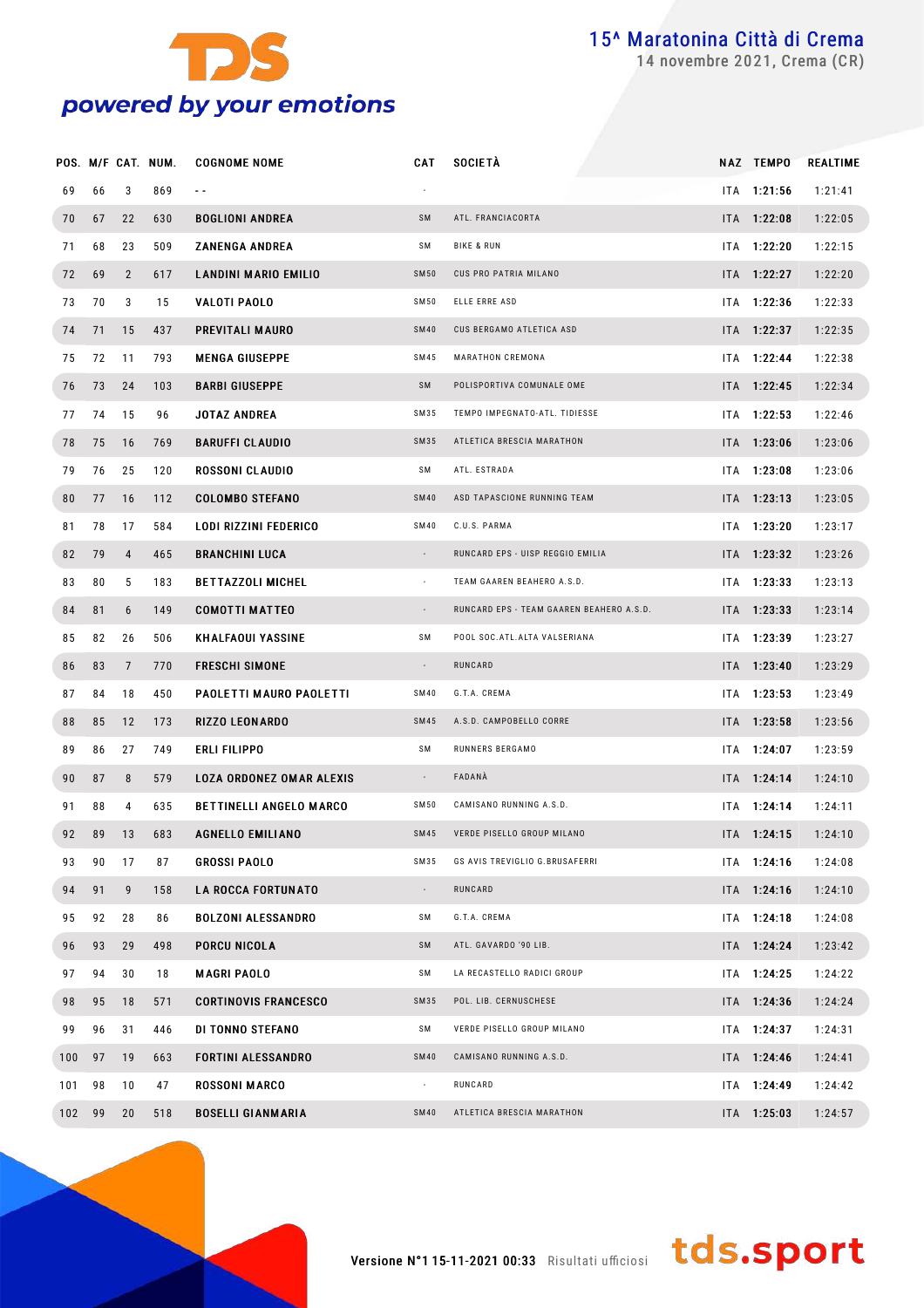

novembre 2021, Crema (CR)

|     |                |                | POS. M/F CAT. NUM. | <b>COGNOME NOME</b>              | CAT         | <b>SOCIETÀ</b>                 |            | NAZ TEMPO | REALTIME |
|-----|----------------|----------------|--------------------|----------------------------------|-------------|--------------------------------|------------|-----------|----------|
| 103 | 100            | 19             | 594                | <b>FELICE SALVATORE</b>          | SM35        | G.P. CASALESE                  | ITA        | 1:25:10   | 1:25:01  |
|     | 104 101        | 11             | 761                | <b>ZACCHÉ FRANCESCO</b>          | $\sim$      | RUNCARD                        | ITA        | 1:25:21   | 1:25:01  |
| 105 | 102            | 14             | 141                | <b>FRANCESCHINELLI RAFFAELLO</b> | SM45        | CORRINTIME                     | ITA        | 1:25:22   | 1:25:14  |
|     | 106 103        | 12             | 687                | <b>DALESSANDRO GIUSEPPE</b>      | $\sim$      | RUNCARD                        | ITA        | 1:25:23   | 1:25:19  |
| 107 | 104            | 32             | 306                | <b>SALINA MATTEO</b>             | SΜ          | AMATORI ATL. CASORATE S.       | ITA        | 1:25:25   | 1:25:19  |
|     | 108 105        | 15             | 654                | <b>CUCCHI SIMONE</b>             | SM45        | CAMISANO RUNNING A.S.D.        | ITA        | 1:25:27   | 1:25:21  |
| 109 | 106            | 20             | 470                | <b>GHELMA PAOLO</b>              | SM35        | <b>URBAN RUNNERS</b>           | ITA        | 1:25:29   | 1:25:23  |
|     | 110 107        | 21             | 180                | <b>GENOVESE VINCENZO</b>         | <b>SM40</b> | G.T.A. CREMA                   | ITA        | 1:25:31   | 1:25:22  |
| 111 | 108            | 5              | 738                | <b>SPREAFICO DANIELE</b>         | SM 50       | RUNNERS BERGAMO                | ITA        | 1:25:46   | 1:25:40  |
|     | 112 109        | 33             | 280                | <b>PARIS LUCA</b>                | SM          | ATL. TREVIGLIO                 | ITA        | 1:25:47   | 1:25:25  |
|     | 113 110        | $\mathbf{1}$   | 590                | VANONCINI GIAMPAOLO              | SM 55       | FO' DI PE                      | ITA        | 1:25:48   | 1:25:48  |
| 114 | $\overline{4}$ | $\overline{2}$ | F7                 | <b>VALENTI ARIANNA</b>           | SF          | G.S. BONDO                     | ITA        | 1:25:48   | 1:25:46  |
|     | 115 111        | 34             | 215                | <b>INZOLI GIANLUIGI</b>          | SΜ          | C.S. LIB. GUSSAGO              | ITA        | 1:25:50   | 1:25:36  |
|     | 116 112        | 16             | 383                | <b>BERRINI ALESSANDRO</b>        | SM45        | MONZA MARATHON TEAM - A.S.D.   | ITA        | 1:25:51   | 1:25:44  |
|     | 117 113        | $\mathbf{1}$   | 121                | <b>VALENTI MAURIZIO</b>          | SM60        | G.S. BONDO                     | ITA        | 1:25:51   | 1:25:47  |
|     | 118 114        | 6              | 378                | <b>MARTINOLI DANIELE</b>         | <b>SM50</b> | A.S.D. ATLETICA SARNICO        | ITA        | 1:26:05   | 1:26:01  |
|     | 119 115        | 22             | 340                | SANNICANDRO MARCO                | SM40        | ASD ORTICA TEAM MILANO         | ITA        | 1:26:16   | 1:26:09  |
|     | 120 116        | $\overline{7}$ | 393                | <b>FAZZARI BRUNO</b>             | <b>SM50</b> | <b>TEAM 3 ESSE</b>             | ITA        | 1:26:21   | 1:26:13  |
| 121 | 5              | $\mathbf{2}$   | F170               | <b>ZERBINI SARAH</b>             | <b>SF35</b> | CAMISANO RUNNING A.S.D.        | ITA        | 1:26:22   | 1:26:18  |
|     | 122 117        | 17             | 700                | <b>DAFFI ANDREA</b>              | SM45        | ATLETICA BRESCIA MARATHON      | ITA        | 1:26:30   | 1:26:19  |
|     | 123 118        | 18             | 766                | <b>GALLORINI GIANPAOLO</b>       | SM45        | ASD GP GARLASCHESE             | ITA        | 1:26:32   | 1:26:26  |
|     | 124 119        | $\overline{2}$ | 843                | <b>CORTI CARLO</b>               | SM 55       | ATLETICA 42195 'BLU FRIDA'     | ITA        | 1:26:36   | 1:26:20  |
|     | 125 120        | 23             | 666                | <b>LAMERA ROBERTO</b>            | SM40        | CAMISANO RUNNING A.S.D.        | ITA        | 1:26:41   | 1:26:35  |
|     | 126 121        | 8              | 807                | PAGGIARO MARCO                   | <b>SM50</b> | ROAD RUNNERS CLUB MILANO       | ITA.       | 1:26:55   | 1:26:52  |
|     | 127 122        | 19             | 339                | ROSSONI CLAUDIO                  | SM45        | ASD ORTICA TEAM MILANO         | ITA        | 1:26:58   | 1:26:52  |
|     | 128 123        | 35             | 392                | PIETTA STEFANO                   | SM          | SORESINA RUNNING CLUB          | <b>ITA</b> | 1:27:19   | 1:27:11  |
|     | 129 124        | 3              | 504                | <b>SCANDELLA LUIGI</b>           | SM55        | POOL SOC. ATL. ALTA VALSERIANA | ITA        | 1:27:20   | 1:27:09  |
|     | 130 125        | 21             | 155                | <b>CALVI ALBERTO</b>             | SM35        | ATL. TREVIGLIO                 | ITA.       | 1:27:25   | 1:27:14  |
|     | 131 126        | 20             | 857                | <b>PASUTTI MARCO</b>             | SM45        | MISSULTEAM COMO ASD            | ITA.       | 1:27:49   | 1:27:38  |
|     | 132 127        | 9              | 713                | <b>APPIANI SERGIO</b>            | <b>SM50</b> | RUNNERS BERGAMO                | ITA.       | 1:27:53   | 1:27:49  |
|     | 133 128        | 22             | 285                | <b>ASSANDRI DAVIDE</b>           | SM35        | G.T.A. CREMA                   | ITA.       | 1:27:57   | 1:27:49  |
|     | 134 129        | 10             | 671                | PILONI RICCARDO                  | <b>SM50</b> | CAMISANO RUNNING A.S.D.        | ITA        | 1:28:10   | 1:28:04  |
|     | 135 130        | 24             | 605                | <b>PARLAGRECO ALESSANDRO</b>     | SM40        | BERGAMO STARS ATLETICA         | ITA.       | 1:28:15   | 1:28:10  |
|     | 136 131        | $\overline{4}$ | 701                | <b>GRANDI DAVID</b>              | SM 55       | EUROATLETICA 2002              | ITA        | 1:28:23   | 1:28:16  |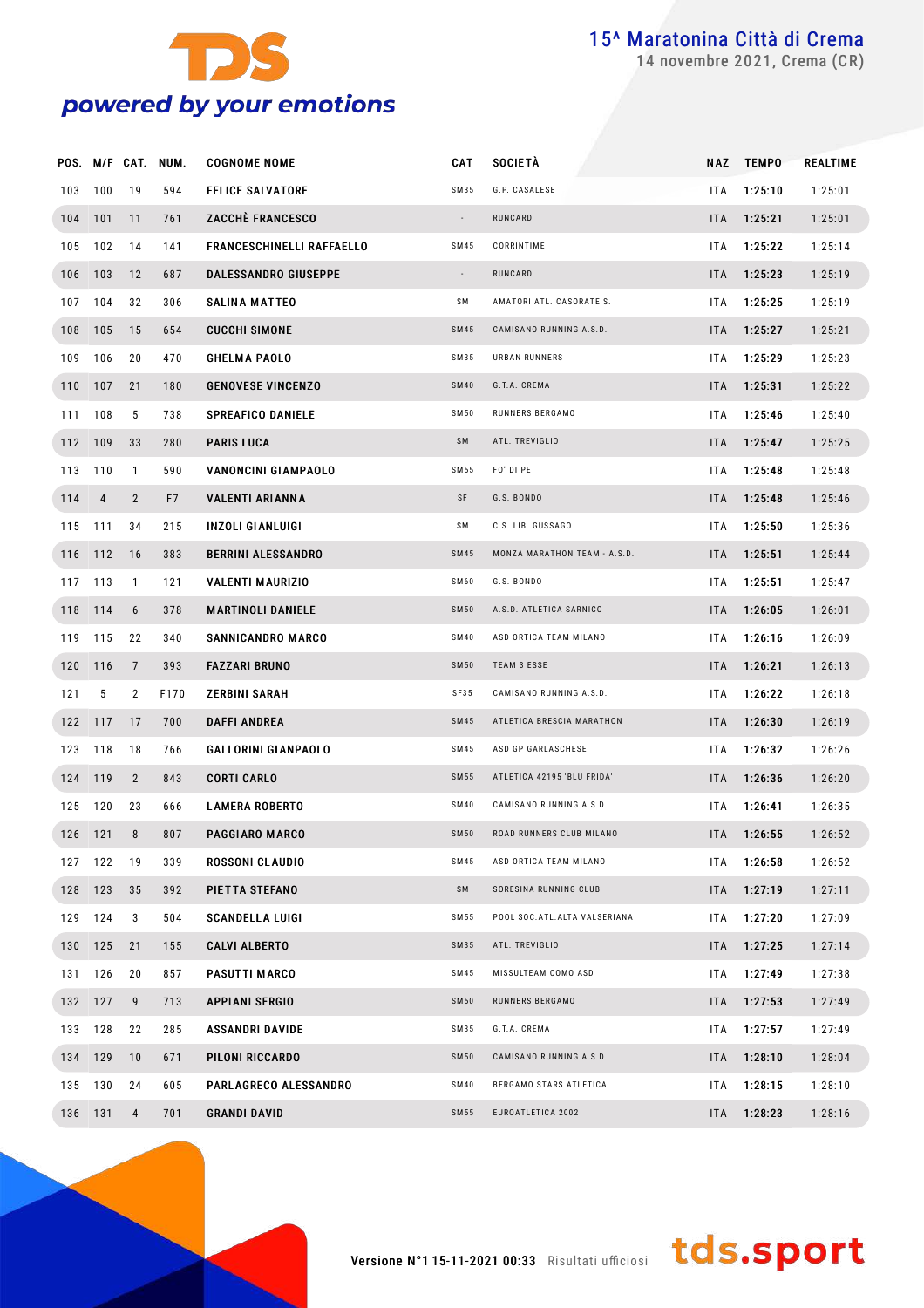

novembre 2021, Crema (CR)

|         |            |              | POS. M/F CAT. NUM. | <b>COGNOME NOME</b>           | <b>CAT</b>               | <b>SOCIETÀ</b>                           | NAZ TEMPO   | REALTIME |
|---------|------------|--------------|--------------------|-------------------------------|--------------------------|------------------------------------------|-------------|----------|
|         | 137 132 11 |              | 355                | <b>NEODO CORRADO</b>          | <b>SM50</b>              | A.L.S. CREMELLA                          | ITA 1:28:27 | 1:28:13  |
|         | 138 133 21 |              | 519                | <b>SPECIALE VINCENZO</b>      | <b>SM45</b>              | CARDATLETICA                             | ITA 1:28:38 | 1:28:32  |
|         | 139 134 25 |              | 705                | <b>FUMAGALLI GIANLUCA</b>     | <b>SM40</b>              | DE RAN CLAB                              | ITA 1:28:39 | 1:28:27  |
|         | 140 135 13 |              | 704                | <b>GALLI FABIO</b>            | $\sim$                   | RUNCARD EPS - RUNCARD                    | ITA 1:28:39 | 1:28:36  |
|         | 141 136 14 |              | 543                | DIPILATO ALESSANDRO MARIA     | $\overline{\phantom{a}}$ | RUNCARD                                  | ITA 1:28:41 | 1:28:35  |
|         | 142 137 15 |              | 114                | <b>ZANCHI ALESSANDRO</b>      | $\sim$                   | RUNCARD EPS - TEAM GAAREN BEAHERO A.S.D. | ITA 1:28:42 | 1:28:33  |
|         | 143 138 12 |              | 447                | RIZZI SIMONE                  | SM 50                    | ASD RUNNERS VALCALEPIO                   | ITA 1:28:43 | 1:28:40  |
|         | 144 139 13 |              | 609                | PILLITU FABRIZIO              | <b>SM50</b>              | ATLETICA BRESCIA MARATHON                | ITA 1:28:45 | 1:28:28  |
|         | 145 140    | 22           | 274                | <b>MASCETTI SIMONE</b>        | <b>SM45</b>              | ATHLETIC TEAM LARIO                      | ITA 1:28:46 | 1:28:42  |
| 146 6   |            | $\mathbf{1}$ | F185               | <b>CIRINO CHIARA GIUDITTA</b> | SF40                     | RUNNERS BERGAMO                          | ITA 1:28:46 | 1:28:33  |
|         | 147 141    | 26           | 59                 | <b>BORLENGHI LUCA</b>         | <b>SM40</b>              | G.S. TOCCALMATTO                         | ITA 1:28:48 | 1:28:41  |
| 148 142 |            | 5            | 189                | <b>BARLABÀ MARCELLO</b>       | <b>SM55</b>              | CUS BERGAMO ATLETICA ASD                 | ITA 1:28:49 | 1:28:43  |
|         | 149 143 23 |              | 360                | <b>VALSASINA ANDREA</b>       | SM35                     | URBAN RUNNERS                            | ITA 1:28:53 | 1:28:50  |
|         | 150 144 16 |              | 313                | <b>CREMONESI ANGELO</b>       | $\sim$                   | RUNCARD                                  | ITA 1:28:56 | 1:28:49  |
|         | 151 145 17 |              | 548                | <b>DE BLASI PIERPAOLO</b>     | $\overline{\phantom{a}}$ | RUNCARD                                  | ITA 1:29:01 | 1:28:56  |
|         | 152 146 27 |              | 835                | <b>BUONOCORE GIAN MARIO</b>   | <b>SM40</b>              | NUOVA ATLETICA SAMVERGA ASD              | ITA 1:29:06 | 1:28:53  |
|         | 153 147 14 |              | 697                | <b>PESCE GABRIELE</b>         | SM 50                    | ATHLETIC TEAM LARIO                      | ITA 1:29:08 | 1:29:03  |
|         | 154 148 23 |              | 289                | <b>CICERI ANDREA</b>          | <b>SM45</b>              | JUSTRUN.BG ASD                           | ITA 1:29:08 | 1:28:35  |
|         | 155 149 24 |              | 494                | <b>MARCIANO MICHELE</b>       | <b>SM45</b>              | POL. CARUGATE                            | ITA 1:29:10 | 1:28:58  |
|         | 156 150 18 |              | 170                | <b>CANCELLIER LUCA</b>        | $\sim$                   | RUNCARD                                  | ITA 1:29:20 | 1:29:07  |
|         | 157 151 25 |              | 496                | <b>LORENZATO SIMONE</b>       | <b>SM45</b>              | POL.UNICREDIT CIRCOLO MILANO             | ITA 1:29:26 | 1:29:19  |
|         | 158 152 26 |              | 475                | <b>GELMI GAETANO</b>          | <b>SM45</b>              | G. ALPINISTICO VERTOVESE                 | ITA 1:29:27 | 1:29:19  |
|         | 159 153 27 |              | 806                | <b>NORDIO ANDREA</b>          | <b>SM45</b>              | ROAD RUNNERS CLUB MILANO                 | ITA 1:29:29 | 1:29:25  |
|         | 160 154 19 |              | 703                | <b>CERVINO ALBERTO</b>        | $\sim$                   | RUNCARD                                  | ITA 1:29:32 | 1:29:23  |
|         | 161 155 28 |              | 13                 | <b>TRAINI FRANCESCO</b>       | SM45                     | RUNNERS BERGAMO                          | ITA 1:29:33 | 1:29:31  |
|         | 162 156 24 |              | 639                | <b>BOSI LORENZO</b>           | <b>SM35</b>              | CAMISANO RUNNING A.S.D.                  | ITA 1:29:35 | 1:29:25  |
|         | 163 157 36 |              | 156                | <b>MERCADO CARL MIRKO</b>     | SΜ                       | RUNAWAY MILANO A.S.D.                    | ITA 1:29:36 | 1:29:32  |
|         | 164 158 25 |              | 679                | <b>TRANCHIDA LUCA</b>         | <b>SM35</b>              | CAMISANO RUNNING A.S.D.                  | ITA 1:29:38 | 1:29:38  |
|         | 165 159 28 |              | 787                | ZINESI RAMON                  | <b>SM40</b>              | G.P. GORGONZOLA '88                      | ITA 1:29:46 | 1:29:14  |
|         | 166 160 20 |              | 619                | <b>DATO CARMELO</b>           | $\overline{\phantom{a}}$ | RUNCARD                                  | ITA 1:29:49 | 1:29:42  |
|         | 167 161 21 |              | 238                | <b>ACQUAROLI GILLES</b>       | $\blacksquare$           | RUNCARD                                  | ITA 1:29:49 | 1:29:36  |
|         | 168 162 22 |              | 846                | <b>PIZZOCRI DANIELE</b>       | $\overline{\phantom{a}}$ | RUNCARD                                  | ITA 1:29:50 | 1:29:21  |
|         | 169 163 29 |              | 783                | <b>ANGELICA VINCENZO</b>      | SM45                     | G.S. MARATONETI CASSANO M.GO             | ITA 1:29:53 | 1:29:50  |
|         | 170 164 15 |              | 564                | <b>MONETTI MARCO</b>          | <b>SM50</b>              | ATHLETIC TEAM LARIO                      | ITA 1:29:55 | 1:29:51  |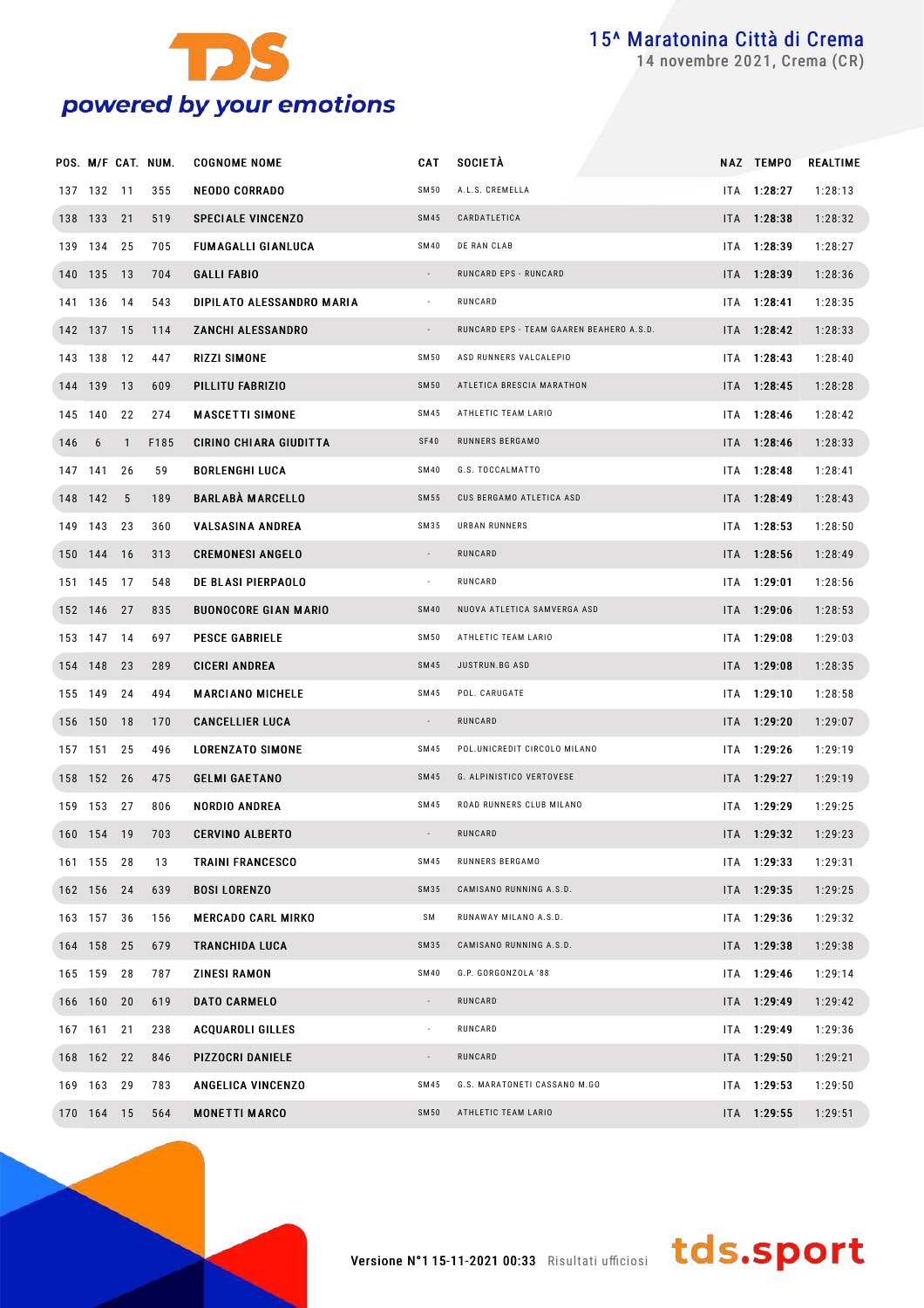

novembre 2021, Crema (CR)

|         |         |                | POS. M/F CAT. NUM. | <b>COGNOME NOME</b>             | CAT                      | <b>SOCIETÀ</b>                 | NAZ        | <b>TEMPO</b> | REALTIME |
|---------|---------|----------------|--------------------|---------------------------------|--------------------------|--------------------------------|------------|--------------|----------|
| 171     | 165     | 30             | 612                | <b>BIANCHI MATTEO</b>           | SM45                     | A.S. CANTURINA POL. S.MARCO    | <b>ITA</b> | 1:29:56      | 1:29:46  |
|         | 172 166 | $\mathbf{1}$   | 729                | <b>NESSI CLAUDIO</b>            | <b>SM65</b>              | RUNNERS BERGAMO                | ITA        | 1:29:59      | 1:29:53  |
| 173     | 7       | $\mathbf{1}$   | F78                | <b>MARTINO STEFANIA</b>         | SF45                     | ASD ORTICA TEAM MILANO         | <b>ITA</b> | 1:30:02      | 1:29:57  |
|         | 174 167 | 29             | 647                | <b>CERRI MAURO</b>              | <b>SM40</b>              | CAMISANO RUNNING A.S.D.        | ITA        | 1:30:05      | 1:29:47  |
|         | 175 168 | 31             | 455                | <b>BONOMELLI ROBERTO</b>        | <b>SM45</b>              | ATL. PARATICO                  | <b>ITA</b> | 1:30:13      | 1:29:43  |
|         | 176 169 | $\overline{4}$ | 453                | <b>BONOMELLI LORENZO</b>        | PM                       | ATL. PARATICO                  | ITA        | 1:30:13      | 1:29:43  |
| 177     | 170     | $\overline{2}$ | 219                | <b>TURCATO MARCO</b>            | SM60                     | ATL. BANCOLE                   | <b>ITA</b> | 1:30:16      | 1:30:08  |
|         | 178 171 | 23             | 482                | <b>FAVARO GAETANO</b>           | $\overline{\phantom{a}}$ | RUNCARD                        | ITA        | 1:30:17      | 1:30:10  |
| 179     | 172     | 37             | 194                | <b>GUSTINETTI CARLO</b>         | SΜ                       | BERGAMO STARS ATLETICA         | <b>ITA</b> | 1:30:18      | 1:30:06  |
| 180     | 8       | 3              | F91                | SABBADINI CECILIA               | SF                       | DK RUNNERS MILANO              | ITA        | 1:30:21      | 1:30:17  |
| 181     | 173     | 30             | 317                | <b>MURTAS CRISTIAN</b>          | <b>SM40</b>              | CORRINTIME                     | <b>ITA</b> | 1:30:22      | 1:30:12  |
|         | 182 174 | 32             | 131                | <b>BOMBARDIERI PIERGIUSEPPE</b> | <b>SM45</b>              | ATL. CHIARI 1964 LIB.          | ITA        | 1:30:24      | 1:30:12  |
| 183     | 175     | 38             | 341                | <b>SIRACUSANO MARCO</b>         | SΜ                       | ASD ORTICA TEAM MILANO         | <b>ITA</b> | 1:30:29      | 1:29:46  |
|         | 184 176 | 6              | 275                | <b>COSSA GIAMPAOLO</b>          | <b>SM55</b>              | ATHLETIC TEAM LARIO            | ITA        | 1:30:29      | 1:30:25  |
|         | 185 177 | $\overline{7}$ | 456                | <b>CORTI ERNESTO</b>            | SM 55                    | ASD ATLETICA STEZZANO          | <b>ITA</b> | 1:30:30      | 1:30:21  |
|         | 186 178 | 33             | 79                 | <b>GUERINI MANUEL</b>           | <b>SM45</b>              | G.S. OROBIE                    | ITA        | 1:30:35      | 1:30:29  |
| 187     | 179     | 16             | 181                | <b>FUSCO ANTONIO</b>            | SM 50                    | A.L.S. CREMELLA                | <b>ITA</b> | 1:30:39      | 1:30:26  |
| 188     | 9       | $\overline{2}$ | F79                | PIZZA NATASCIA                  | <b>SF45</b>              | G.S. CARLO BUTTARELLI          | ITA        | 1:30:48      | 1:30:41  |
| 189     | 180     | 34             | 432                | <b>DONESANA ANDREA</b>          | SM 45                    | GS AVIS TREVIGLIO G.BRUSAFERRI | <b>ITA</b> | 1:30:50      | 1:30:45  |
| 190 181 |         | 8              | 216                | <b>VAILATI PINUCCIO</b>         | <b>SM55</b>              | ASD NUOVA VIRTUS CREMA         | ITA        | 1:30:52      | 1:30:47  |
| 191     | 182     | 17             | 680                | TRAVATI ALESSANDRO              | SM 50                    | CAMISANO RUNNING A.S.D.        | <b>ITA</b> | 1:30:58      | 1:30:48  |
|         | 192 183 | 31             | 636                | <b>BIANCHETTI CLAUDIO</b>       | <b>SM40</b>              | CAMISANO RUNNING A.S.D.        | ITA        | 1:30:59      | 1:30:53  |
| 193     | 184     | 9              | 508                | FALLARINI STEFANO               | SM 55                    | ASD ATLETICA TRECATE           | <b>ITA</b> | 1:31:02      | 1:30:52  |
|         | 194 185 | 35             | 300                | <b>LOSA GRAZIANO</b>            | <b>SM45</b>              | ONDAVERDE ATHLETIC TEAM        | ITA.       | 1:31:07      | 1:31:00  |
|         | 195 186 | 24             | 350                | LOGLISCI ALESSANDRO             |                          | RUNCARD                        | ITA        | 1:31:08      | 1:30:40  |
|         | 196 187 | 32             | 832                | <b>GIULIVI CRISTIAN</b>         | <b>SM40</b>              | G.T.A. CREMA                   | <b>ITA</b> | 1:31:10      | 1:31:02  |
|         | 197 188 | 25             | 145                | SARRI FRANCESCO ANTONIO         | $\overline{\phantom{a}}$ | RUNCARD EPS - FADANÀ           | ITA.       | 1:31:17      | 1:30:53  |
|         | 198 189 | 36             | 510                | <b>REBOLLINI MASSIMO</b>        | SM45                     | ATLETICA BRESCIA MARATHON      | ITA        | 1:31:19      | 1:31:10  |
|         | 199 190 | 26             | 137                | POZZI GIAN MARIO                | $\overline{\phantom{a}}$ | RUNCARD                        | ITA.       | 1:31:19      | 1:30:49  |
| 200 191 |         | 10             | 596                | <b>BRAVI ANTONIO PIETRO BRA</b> | <b>SM55</b>              | G.P. CODOGNO 82                | ITA        | 1:31:23      | 1:31:13  |
|         | 201 192 | 11             | 722                | <b>GIUPPONE DARIO</b>           | SM 55                    | RUNNERS BERGAMO                | ITA.       | 1:31:34      | 1:31:31  |
|         | 202 193 | 18             | 106                | VISINI MAURO ALESSANDRO         | <b>SM50</b>              | ESC SSD SRL EUROPA SC          | ITA        | 1:31:37      | 1:31:33  |
|         | 203 194 | 26             | 567                | <b>MAZZA MATTEO</b>             | SM35                     | G.S. TOCCALMATTO               | ITA.       | 1:31:40      | 1:31:31  |
|         | 204 195 | 33             | 245                | <b>REBUGHINI ALESSANDRO</b>     | <b>SM40</b>              | G.T.A. CREMA                   | ITA        | 1:31:40      | 1:31:25  |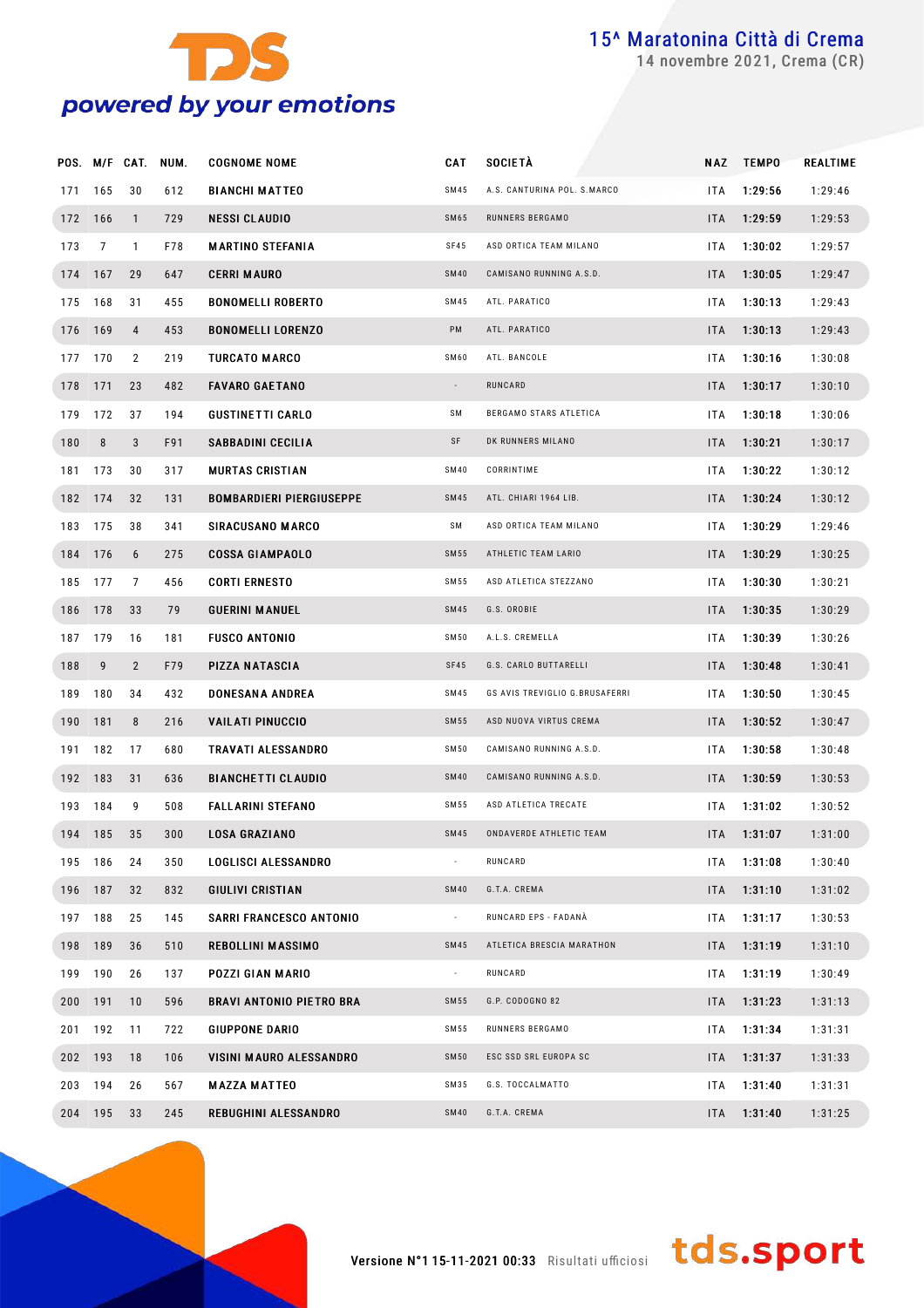

novembre 2021, Crema (CR)

|        |            |                | POS. M/F CAT. NUM. | <b>COGNOME NOME</b>               | <b>CAT</b>               | <b>SOCIETÀ</b>                           | NAZ TEMPO     | <b>REALTIME</b> |
|--------|------------|----------------|--------------------|-----------------------------------|--------------------------|------------------------------------------|---------------|-----------------|
|        | 205 196 27 |                | 821                | <b>LOCATELLI MIRCKO</b>           | SM35                     | RUNNERS BERGAMO                          | ITA 1:31:47   | 1:31:34         |
|        | 206 197 12 |                | 819                | <b>MANZI ALESSANDRO MATTEO</b>    | <b>SM55</b>              | ROAD RUNNERS CLUB MILANO                 | ITA 1:31:50   | 1:31:46         |
|        | 207 198 37 |                | 302                | PADOAN DIEGO RAUL                 | SM45                     | DK RUNNERS MILANO                        | ITA 1:31:51   | 1:31:39         |
|        | 208 199 19 |                | 354                | <b>BORDOGNA ANDREA</b>            | <b>SM50</b>              | ASD GP GARLASCHESE                       | ITA 1:31:55   | 1:31:46         |
|        | 209 200 38 |                | 358                | <b>PALAZZO DIEGO</b>              | SM45                     | ATLETICA LONATO                          | ITA 1:31:58   | 1:31:53         |
|        | 210 201 13 |                | 85                 | <b>RICCI WALTER</b>               | SM 55                    | G.T.A. CREMA                             | ITA 1:31:58   | 1:31:47         |
|        | 211 202 14 |                | 401                | <b>BIANCHI LUCA</b>               | SM 55                    | S.CLUB LIB. SESTO                        | ITA 1:31:59   | 1:31:54         |
|        | 212 203 3  |                | 281                | <b>SALA BRUNO</b>                 | SM60                     | POL. VILLESE                             | ITA 1:32:04   | 1:31:52         |
|        | 213 204 15 |                | 669                | <b>MORONI FLAVIO</b>              | SM 55                    | CAMISANO RUNNING A.S.D.                  | ITA 1:32:05   | 1:31:55         |
|        | 214 205 20 |                | 818                | <b>IAZZARELLI MATTEO GIOVANNI</b> | <b>SM50</b>              | ROAD RUNNERS CLUB MILANO                 | ITA 1:32:06   | 1:32:02         |
|        | 215 206 39 |                | 148                | <b>MAZZA NICOLA</b>               | SΜ                       | ATL. LA TORRE                            | ITA 1:32:13   | 1:31:58         |
|        | 216 207 16 |                | 753                | <b>NOZZA LUCIANO</b>              | SM 55                    | RUNNERS BERGAMO                          | ITA 1:32:14   | 1:32:07         |
|        | 217 208 21 |                | 803                | <b>MARCHESE CRISTIANO</b>         | <b>SM50</b>              | ROAD RUNNERS CLUB MILANO                 | ITA 1:32:15   | 1:32:07         |
|        | 218 209 39 |                | 206                | <b>ALDOVINI MASSIMO</b>           | <b>SM45</b>              | MARATHON CREMONA                         | ITA 1:32:17   | 1:32:12         |
|        | 219 210 34 |                | 643                | <b>CAPUANO PAOLO</b>              | <b>SM40</b>              | CAMISANO RUNNING A.S.D.                  | ITA 1:32:18   | 1:32:12         |
|        | 220 211 17 |                | 408                | <b>GHIDELLI ALESSANDRO</b>        | SM 55                    | MARATHON CREMONA                         | ITA 1:32:19   | 1:32:08         |
|        | 221 212 22 |                | 481                | <b>VALSECCHI PIERANGELO</b>       | SM 50                    | ATL. TREVIGLIO                           | ITA 1:32:20   | 1:31:53         |
|        | 222 213 18 |                | 409                | <b>SPAGLIARDI ANTONIO</b>         | SM 55                    | G.P. CASALESE                            | ITA 1:32:22   | 1:32:16         |
|        | 223 214 27 |                | 232                | <b>FURIOSI MARCO</b>              | $\cdot$                  | RUNCARD                                  | ITA 1:32:26   | 1:32:05         |
|        | 224 215 28 |                | 159                | <b>ROMA CARLO</b>                 | $\overline{\phantom{a}}$ | RUNCARD EPS - RUNNING TEAM MOTTA VISCONT | ITA 1:32:28   | 1:32:14         |
|        | 225 216 28 |                | 830                | <b>LISSONI DANIELE</b>            | SM35                     | G.S. AVIS - SEREGNO                      | ITA 1:32:30   | 1:32:19         |
| 226 10 |            | 4              | F158               | <b>BARDON MARIA CHIARA</b>        | SF                       | CAMISANO RUNNING A.S.D.                  | $ITA$ 1:32:31 | 1:32:22         |
|        | 227 217 23 |                | 531                | PIROLA OSCAR MARIO                | SM 50                    | ATL. TREVIGLIO                           | $ITA$ 1:32:33 | 1:32:12         |
|        | 228 218 24 |                | 668                | <b>MILANESI MARIO</b>             | <b>SM50</b>              | CAMISANO RUNNING A.S.D.                  | ITA 1:32:35   | 1:32:14         |
|        | 229 219 4  |                | 615                | RIBONI AGOSTINO                   | SM60                     | <b>BIKE &amp; RUN</b>                    | ITA 1:32:43   | 1:32:33         |
|        | 230 220 25 |                | 185                | <b>QUARTA WALTER</b>              | <b>SM50</b>              | CUS BERGAMO ATLETICA ASD                 | ITA 1:32:49   | 1:32:42         |
|        | 231 221 40 |                | 483                | <b>TOMASONI ANDREA</b>            | SΜ                       | RUNNERS LEGNANO SSD ARL                  | ITA 1:32:52   | 1:32:41         |
|        | 232 222 40 |                | 351                | <b>POZZINI STEFANO</b>            | <b>SM45</b>              | <b>GP CORNO GIOVINE</b>                  | ITA 1:32:52   | 1:32:47         |
|        | 233 223 35 |                | 525                | <b>LANGONE BERNIERO</b>           | <b>SM40</b>              | SORESINA RUNNING CLUB                    | ITA 1:32:55   | 1:32:45         |
|        | 234 224 29 |                | 309                | <b>CASTELLO ALESSANDRO</b>        | SM35                     | ATL. PIACENZA                            | ITA 1:33:04   | 1:32:48         |
|        | 235 225 19 |                | 656                | <b>DEGANI LORENZO</b>             | SM 55                    | CAMISANO RUNNING A.S.D.                  | ITA 1:33:07   | 1:32:57         |
|        | 236 226 5  |                | 192                | <b>REMONDINI ANTONIO</b>          | SM60                     | CUS BERGAMO ATLETICA ASD                 | ITA 1:33:17   | 1:32:58         |
|        | 237 227 20 |                | 367                | <b>FENOTTI MASSIMO</b>            | SM 55                    | ATLETICA BRESCIA MARATHON                | ITA 1:33:20   | 1:33:08         |
| 238 11 |            | $\overline{2}$ | F38                | <b>BIANCHINI FRANCESCA</b>        | <b>SF40</b>              | <b>BRONTOLO BIKE ASD</b>                 | ITA 1:33:20   | 1:33:11         |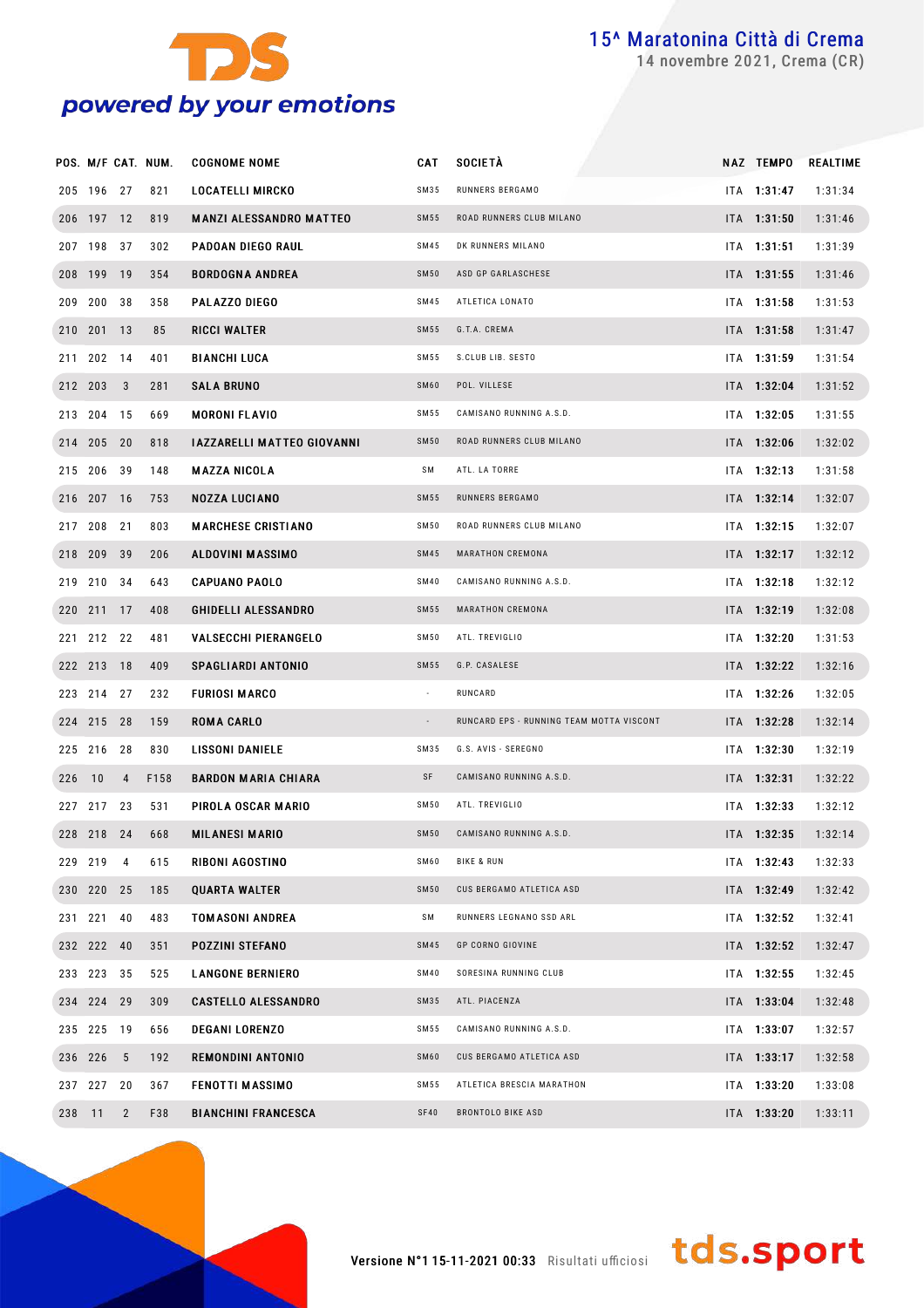

novembre 2021, Crema (CR)

|         |         |                 | POS. M/F CAT. NUM. | <b>COGNOME NOME</b>        | CAT         | <b>SOCIETÀ</b>                |            | NAZ TEMPO | REALTIME |
|---------|---------|-----------------|--------------------|----------------------------|-------------|-------------------------------|------------|-----------|----------|
| 239     | 228     | 26              | 66                 | <b>MAFFEIS WILMER</b>      | <b>SM50</b> | ATL. LA TORRE                 | ITA.       | 1:33:20   | 1:33:10  |
| 240     | 12      | 3               | F135               | <b>CAGLIANI MONICA</b>     | SF40        | G.P. I GAMBER DE CUNCURESS    | ITA.       | 1:33:21   | 1:33:17  |
| 241     | 229     | 27              | 790                | DI GIOVINE ANTONIO         | <b>SM50</b> | ASD ATLETICA TRECATE          | ITA.       | 1:33:30   | 1:33:21  |
|         | 242 230 | 28              | 198                | <b>CORTELLEZZI ALBERTO</b> | <b>SM50</b> | MARATONETI TRADATE            | ITA.       | 1:33:34   | 1:33:17  |
| 243     | 231     | 36              | 860                | LIPANI DANIELE             | <b>SM40</b> | <b>BIKE &amp; RUN</b>         | ITA.       | 1:33:37   | 1:33:28  |
| 244     | 232     | 29              | 613                | <b>ZANATTA LUCA</b>        | <b>SM50</b> | RUNNING SARONNO               | ITA.       | 1:33:41   | 1:33:36  |
| 245     | 233     | 41              | 484                | FERRARIO EMILIO MARIA      | <b>SM45</b> | G.P. MARCIATORI COGLIATE      | ITA.       | 1:33:42   | 1:33:32  |
| 246     | 234     | 21              | 516                | DI MARCO LORENZO           | <b>SM55</b> | ROSA RUNNING TEAM             | ITA.       | 1:33:47   | 1:33:40  |
| 247     | 235     | 30              | 190                | <b>MELONI GIANNI</b>       | <b>SM50</b> | CUS BERGAMO ATLETICA ASD      | ITA.       | 1:33:47   | 1:33:40  |
| 248     | 236     | 37              | 646                | <b>CASSANI FRANCESCO</b>   | <b>SM40</b> | CAMISANO RUNNING A.S.D.       | ITA.       | 1:33:47   | 1:33:29  |
| 249     | 237     | 31              | 823                | SIMONATI DARIO             | <b>SM50</b> | ROAD RUNNERS CLUB MILANO      | ITA.       | 1:33:48   | 1:33:43  |
| 250     | 238     | 22              | 461                | <b>BRUSEGAN ANDREA</b>     | <b>SM55</b> | G.P. I GAMBER DE CUNCURESS    | ITA.       | 1:33:50   | 1:33:36  |
| 251     | 239     | 41              | 707                | <b>BARATTA MARCO</b>       | SM          | ATL. TREVIGLIO                | ITA.       | 1:33:56   | 1:32:45  |
|         | 252 240 | 42              | 581                | <b>CODECÀ STEFANO</b>      | <b>SM45</b> | ATLETICA P.A.R. CANEGRATE     | ITA.       | 1:33:59   | 1:33:50  |
| 253     | 241     | 32              | 266                | MIRAGOLI MASSIMO           | <b>SM50</b> | <b>BIKE &amp; RUN</b>         | ITA.       | 1:34:00   | 1:33:48  |
| 254     | 242     | 23              | 739                | <b>TAIOCCHI DARIO</b>      | <b>SM55</b> | RUNNERS BERGAMO               | ITA.       | 1:34:01   | 1:33:47  |
| 255     | 13      | 3               | F219               | SANTINELLI CLAUDIA         | SF35        | ATL. COLOGNO AL SERIO         | ITA.       | 1:34:02   | 1:33:48  |
| 256     | 14      | $5\overline{)}$ | F132               | <b>FAVA FRANCESCA</b>      | SF          | G.S. DILETTANTISTICO ITALPOSE | ITA.       | 1:34:03   | 1:34:00  |
| 257     | 243     | 33              | 867                | <b>BERTOLA ROBERTO</b>     | <b>SM50</b> | ATL. CASTEL ROZZONE           | ITA.       | 1:34:15   | 1:34:09  |
| 258     | 244     | 43              | 211                | <b>TEDESCHI SAVINO</b>     | <b>SM45</b> | ATL. LA TORRE                 | ITA.       | 1:34:18   | 1:34:09  |
| 259     | 245     | 24              | 315                | <b>CAFFARELLA MARCO</b>    | SM 55       | G.P. VIRGILIANO               | ITA.       | 1:34:21   | 1:34:13  |
| 260     | 246     | 29              | 513                | <b>CICERI OMAR</b>         | $\sim$      | RUNCARD                       | ITA.       | 1:34:23   | 1:34:10  |
| 261     | 247     | 34              | 616                | <b>ALBANI IVAN</b>         | SM50        | BERGAMO STARS ATLETICA        | ITA.       | 1:34:24   | 1:34:16  |
|         | 262 248 | 44              | 399                | <b>BORELLA ALESSANDRO</b>  | <b>SM45</b> | G.S. DILETTANTISTICO ITALPOSE | ITA.       | 1:34:27   | 1:34:17  |
|         | 263 249 | 6               | 719                | <b>DUZIONI SERGIO</b>      | SM60        | RUNNERS BERGAMO               | ITA.       | 1:34:27   | 1:34:13  |
| 264 250 |         | 30              | 286                | PEVERI SIMONE              | $\sim$      | RUNCARD                       | <b>ITA</b> | 1:34:31   | 1:34:08  |
|         | 265 251 | 38              | 70                 | <b>BIANCHESSI NICOLA</b>   | <b>SM40</b> | G.T.A. CREMA                  | ITA.       | 1:34:38   | 1:34:30  |
|         | 266 252 | 39              | 804                | <b>NADDEO FRANCESCO</b>    | <b>SM40</b> | ROAD RUNNERS CLUB MILANO      | <b>ITA</b> | 1:34:43   | 1:34:20  |
| 267     | 253     | 31              | 57                 | <b>GALLO GABRIELE</b>      | $\sim$      | RUNCARD EPS - RUNCARD         | ITA.       | 1:34:45   | 1:34:11  |
|         | 268 254 | $\overline{7}$  | 648                | <b>CHIAPPARINI IVO</b>     | SM60        | CAMISANO RUNNING A.S.D.       | <b>ITA</b> | 1:34:46   | 1:34:38  |
|         | 269 255 | 25              | 649                | CHILOIRO ALDO              | SM55        | CAMISANO RUNNING A.S.D.       | ITA.       | 1:34:46   | 1:34:23  |
|         | 270 256 | 35              | 763                | RAVANETTI LUIGI RAVANETTI  | <b>SM50</b> | C.U.S. PARMA                  | <b>ITA</b> | 1:34:47   | 1:34:45  |
| 271     | 257     | 45              | 336                | <b>MELISURGO FRANCESCO</b> | <b>SM45</b> | ASD ORTICA TEAM MILANO        | ITA.       | 1:35:06   | 1:35:01  |
|         | 272 258 | 40              | 812                | <b>TRESOLDI MARCO</b>      | <b>SM40</b> | ROAD RUNNERS CLUB MILANO      | <b>ITA</b> | 1:35:07   | 1:35:01  |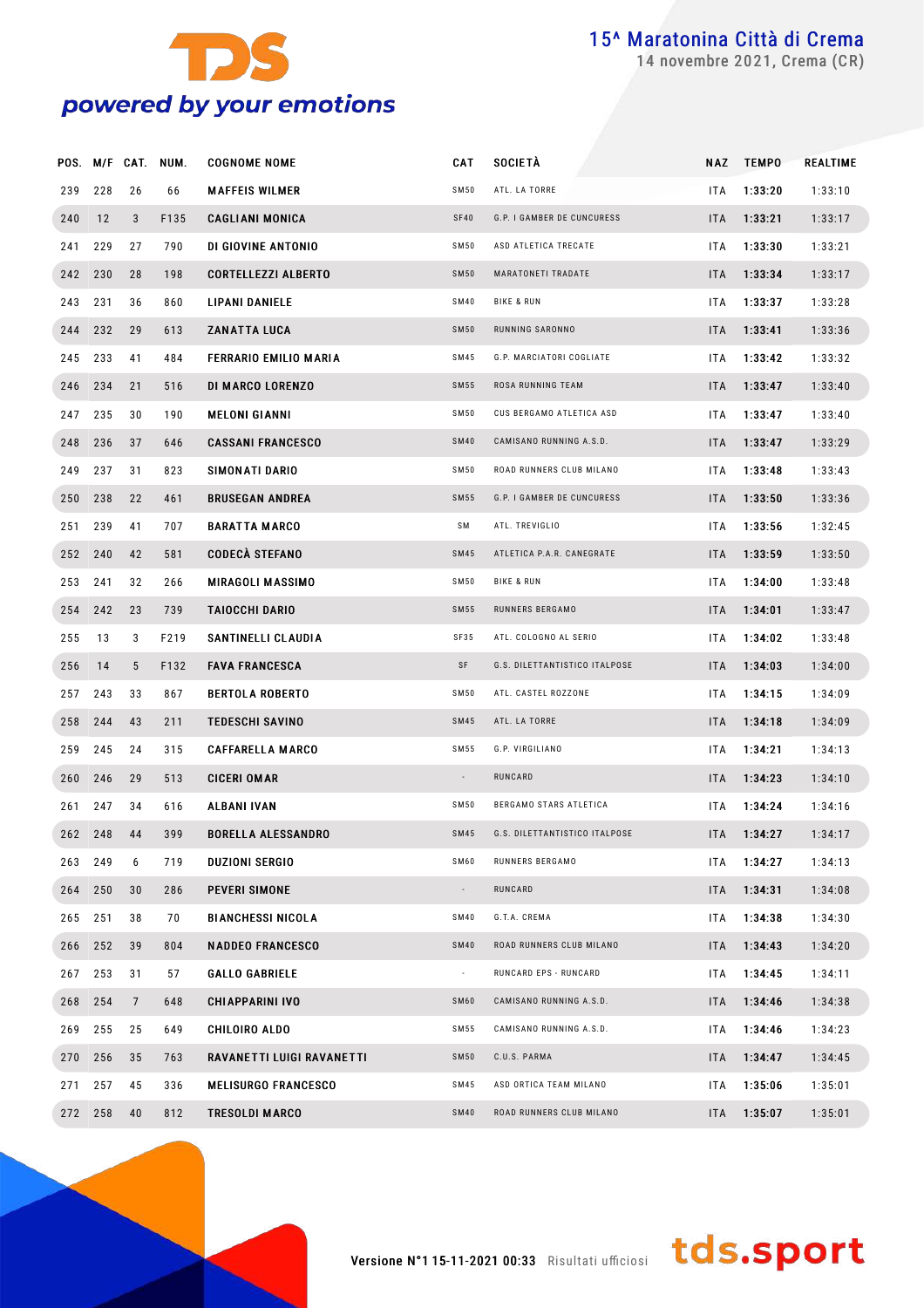

novembre 2021, Crema (CR)

|         |         |                 | POS. M/F CAT. NUM. | <b>COGNOME NOME</b>          | <b>CAT</b>               | <b>SOCIETÀ</b>                 |            | NAZ TEMPO       | <b>REALTIME</b> |
|---------|---------|-----------------|--------------------|------------------------------|--------------------------|--------------------------------|------------|-----------------|-----------------|
| 273     | 259     | 46              | 811                | <b>SCALA STEFANO</b>         | SM45                     | ROAD RUNNERS CLUB MILANO       | ITA.       | 1:35:07         | 1:34:58         |
| 274     | 15      | 4               | F81                | TAUTU ALINA                  | SF35                     | G.T.A. CREMA                   | ITA.       | 1:35:08         | 1:34:58         |
| 275     | 260     | 36              | 814                | RICCI GIUSEPPE               | SM50                     | G.S. ZELOFORAMAGNO             | ITA.       | 1:35:08         | 1:35:04         |
|         | 276 261 | 26              | 243                | PLIZZARI UMBERTO             | <b>SM55</b>              | SORESINA RUNNING CLUB          | ITA I      | 1:35:09         | 1:34:59         |
| 277     | 16      | 3               | F88                | <b>COMANDU' VALENTINA</b>    | <b>SF45</b>              | <b>GP CORNO GIOVINE</b>        | ITA.       | 1:35:20         | 1:35:15         |
|         | 278 262 | 32              | 304                | <b>BOMBELLI MAURO</b>        | $\sim$                   | RUNCARD                        |            | $ITA = 1:35:22$ | 1:34:59         |
| 279     | 263     | 47              | 319                | SOLINA MAURO                 | SM45                     | G.P. I GAMBER DE CUNCURESS     | ITA        | 1:35:24         | 1:35:06         |
|         | 280 264 | 30              | 638                | <b>BOMBELLI MARCO</b>        | SM35                     | CAMISANO RUNNING A.S.D.        | ITA I      | 1:35:24         | 1:35:10         |
| 281     | 265     | 27              | 573                | FILONZI GABRIELE FILONZI     | SM55                     | URBAN RUNNERS                  | ITA.       | 1:35:27         | 1:35:23         |
|         | 282 266 | 48              | 686                | <b>SANNA FRANCESCO SANNA</b> | <b>SM45</b>              | 9,92 RUNNING ASD               | <b>ITA</b> | 1:35:29         | 1:35:16         |
| 283     | 17      | 6               | F55                | <b>PUGLIESE LAVINIA</b>      | SF                       | PODISTICA PONTELUNGO BOLOGNA   | ITA        | 1:35:30         | 1:35:25         |
| 284     | 18      | $\overline{7}$  | F176               | <b>GIACOMINI CLARA</b>       | SF                       | ROSA RUNNING TEAM              |            | ITA 1:35:32     | 1:35:18         |
| 285     | 267     | 33              | 685                | <b>MAZZOLA EDOARDO</b>       | $\sim$                   | RUNCARD                        | ITA        | 1:35:32         | 1:35:09         |
|         | 286 268 | 8               | 318                | QUADRIVI CLAUDIO             | SM60                     | G.P. I GAMBER DE CUNCURESS     |            | ITA 1:35:39     | 1:35:21         |
| 287     | 19      | 4               | F60                | POCHINTESTA ROSA             | SF40                     | QT8-RUN                        | ITA        | 1:35:39         | 1:35:33         |
|         | 288 269 | 34              | 348                | <b>MIGNANI CLAUDIO</b>       | $\sim$                   | RUNCARD EPS - RUNCARD          | ITA I      | 1:35:41         | 1:35:35         |
| 289     | 270     | 49              | 385                | QUEQUESANA MAMANI EDDY       | SM45                     | G.S. MONTESTELLA               | BOL        | 1:35:44         | 1:35:38         |
| 290 271 |         | 42              | 263                | <b>BENINI DAVIDE</b>         | <b>SM</b>                | SPORTS CLUB MELEGNANO          | <b>ITA</b> | 1:35:50         | 1:35:34         |
| 291     | 272     | 37              | 850                | <b>GAGNI ZACCARIA</b>        | SM50                     | VENUS TRIATHLON ACADEMY SSDARL | ITA        | 1:35:56         | 1:35:16         |
|         | 292 273 | 35              | 515                | <b>NARDULLI ALESSANDRO</b>   | $\sim$                   | RUNCARD                        | <b>ITA</b> | 1:35:57         | 1:35:17         |
| 293     | 274     | 31              | 428                | <b>VILLA MATTEO</b>          | SM35                     | ATL. PRESEZZO                  | ITA        | 1:35:59         | 1:35:46         |
|         | 294 275 | 36              | 381                | <b>ACCA MARCO</b>            | $\overline{\phantom{a}}$ | RUNCARD                        | <b>ITA</b> | 1:36:02         | 1:35:57         |
| 295     | 276     | 50              | 817                | <b>GALLO MASSIMO</b>         | SM45                     | ROAD RUNNERS CLUB MILANO       | ITA        | 1:36:05         | 1:35:43         |
|         | 296 277 | 51              | 186                | <b>CLEMENTE FABRIZIO</b>     | SM45                     | CUS BERGAMO ATLETICA ASD       | ITA.       | 1:36:06         | 1:35:55         |
|         | 297 278 | 52              | 574                | <b>IZZO GIUSEPPE</b>         | SM45                     | ASD GP GARLASCHESE             |            | ITA 1:36:08     | 1:35:55         |
| 298 20  |         | $5\phantom{.0}$ | F196               | PICCHIANTI VERA              | SF35                     | ASD ATLETICA TRECATE           |            | $ITA = 1:36:12$ | 1:35:54         |
|         | 299 279 | 9               | 788                | POLITI ENZO                  | SM60                     | ASD ATLETICA TRECATE           |            | ITA 1:36:15     | 1:35:58         |
|         | 300 280 | 37              | 303                | <b>MORICONI DANIELE</b>      | $\sim$                   | RUNCARD                        |            | $ITA = 1:36:22$ | 1:36:10         |
|         | 301 281 | 41              | 682                | <b>VALERI EM ANUELE</b>      | SM40                     | CAMISANO RUNNING A.S.D.        |            | ITA 1:36:27     | 1:36:17         |
| 302 21  |         | $\mathbf{1}$    | F92                | <b>ZOTTI GIOVANNA</b>        | SF55                     | ROSA RUNNING TEAM              |            | $ITA = 1:36:30$ | 1:36:18         |
|         | 303 282 | 42              | 356                | <b>TARTAGLIA ALBERTO</b>     | <b>SM40</b>              | U.S. DOLOMITICA ASD            |            | $ITA = 1:36:31$ | 1:36:02         |
|         | 304 283 | 28              | 176                | <b>MIANI MICHELE</b>         | SM55                     | ATL. FRANCIACORTA              |            | $ITA = 1:36:32$ | 1:36:17         |
|         | 305 284 | 32              | 267                | <b>BUTYKORI DANIEL</b>       | SM35                     | <b>BIKE &amp; RUN</b>          |            | ITA 1:36:38     | 1:36:20         |
|         | 306 285 | 33              | 628                | <b>SOMENSI LUCA</b>          | SM35                     | OMBRIANO RUNNING               |            | ITA 1:36:39     | 1:36:32         |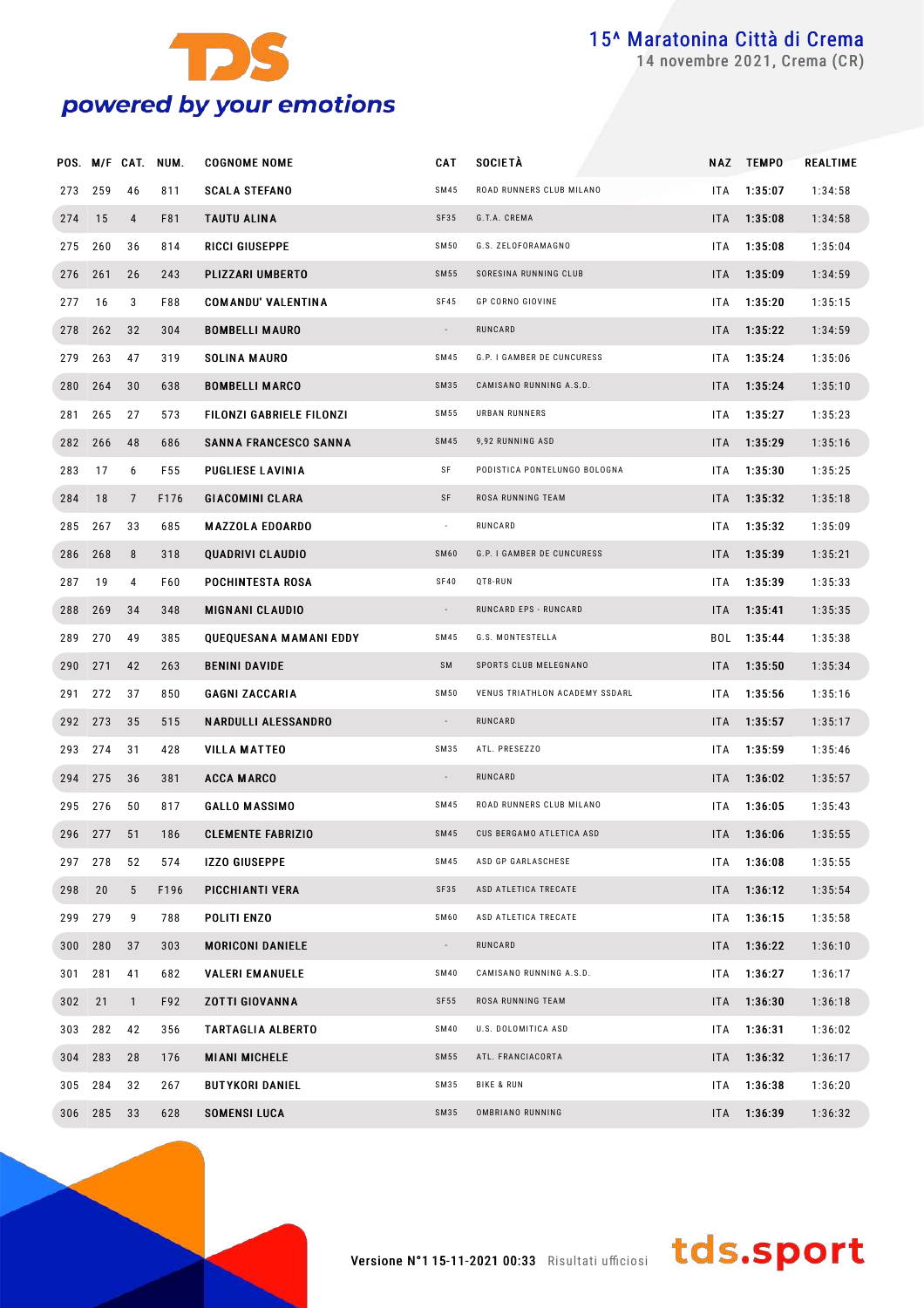

novembre 2021, Crema (CR)

|        |         |                  | POS. M/F CAT. NUM. | <b>COGNOME NOME</b>              | CAT                      | <b>SOCIETÀ</b>                 |     | NAZ TEMPO       | REALTIME |
|--------|---------|------------------|--------------------|----------------------------------|--------------------------|--------------------------------|-----|-----------------|----------|
| 307    | 286     | 38               | 845                | <b>BROMBARA FILIPPO</b>          |                          | RUNCARD                        |     | ITA 1:36:40     | 1:36:17  |
|        | 308 287 | 39               | 675                | <b>MACARIO LUCA</b>              | $\sim$                   | RUNCARD EPS - FADANÀ           |     | ITA 1:36:40     | 1:36:29  |
| 309    | 288     | 53               | 430                | <b>PESSANI IVAN</b>              | SM45                     | ATL. CASSANO D'ADDA            |     | ITA 1:36:42     | 1:36:30  |
| 310 22 |         | 5                | F50                | <b>COMBI STEFANIA</b>            | <b>SF40</b>              | ASD TAPASCIONE RUNNING TEAM    |     | ITA 1:36:44     | 1:36:34  |
|        | 311 289 | 43               | 166                | <b>NEGRO FRER CHRISTIAN</b>      | <b>SM40</b>              | <b>BASE RUNNING</b>            |     | ITA 1:36:48     | 1:36:32  |
|        | 312 290 | 10               | 801                | <b>LUSIGNANI FAUSTO</b>          | SM60                     | ROAD RUNNERS CLUB MILANO       |     | ITA 1:36:50     | 1:36:41  |
|        | 313 291 | 54               | 168                | <b>SORTE CRISTIAN</b>            | SM45                     | GRUPPO PODISTICO ARCENE A.S.D. |     | ITA 1:36:51     | 1:36:28  |
|        | 314 292 | 38               | 631                | <b>GERBI RAFFAELE</b>            | <b>SM50</b>              | ASD GP GARLASCHESE             |     | $ITA = 1:36:51$ | 1:36:38  |
| 315 23 |         | 4                | F152               | <b>BUSNELLI DANIELA</b>          | SF45                     | GRUPPO ETHOS RUNNING TEAM      |     | ITA 1:36:52     | 1:36:45  |
|        | 316 293 | 39               | 529                | <b>MISANI CRISTIANO</b>          | <b>SM50</b>              | ROAD RUNNERS CLUB MILANO       |     | ITA 1:36:56     | 1:36:35  |
|        | 317 294 | 55               | 507                | <b>DE VITA ANDREA</b>            | SM45                     | ASD ORTICA TEAM MILANO         |     | ITA 1:36:57     | 1:36:38  |
|        | 318 295 | 56               | 588                | <b>BRESOLIN STEFANO BRESOLIN</b> | <b>SM45</b>              | ASD GP GARLASCHESE             |     | $ITA = 1:37:01$ | 1:36:48  |
| 319    | 24      | 2                | F128               | TUMAN RUTH                       | SF55                     | DELTA SPEDIZIONI               |     | ITA 1:37:01     | 1:36:55  |
|        | 320 296 | 34               | 50                 | <b>LANZENI DIEGO</b>             | SM35                     | ATL. COLOGNO AL SERIO          |     | ITA 1:37:02     | 1:36:49  |
|        | 321 297 | 57               | 600                | POGGIO CRISTIANO                 | SM45                     | GS AVIS TREVIGLIO G.BRUSAFERRI |     | ITA 1:37:05     | 1:36:40  |
|        | 322 298 | 44               | 670                | PALADINI GIACOMO MARIA           | <b>SM40</b>              | CAMISANO RUNNING A.S.D.        |     | $ITA = 1:37:10$ | 1:37:00  |
|        | 323 299 | 40               | 464                | <b>GUARNIERI CORRADO</b>         | <b>SM50</b>              | BERGAMO STARS ATLETICA         |     | ITA 1:37:10     | 1:36:35  |
| 324 25 |         | 5                | F199               | <b>CORGHI LISA</b>               | SF45                     | ROAD RUNNERS CLUB MILANO       |     | $ITA = 1:37:11$ | 1:36:58  |
|        | 325 300 | 40               | 827                | <b>VISONA' ANDREA</b>            | $\sim$                   | RUNCARD                        |     | ITA 1:37:12     | 1:36:52  |
|        | 326 301 | 41               | 778                | <b>CLERICI DANILO</b>            | <b>SM50</b>              | ATL. PRESEZZO                  |     | ITA 1:37:12     | 1:36:49  |
|        | 327 302 | 58               | 808                | PILIA MASSIMO                    | SM45                     | ROAD RUNNERS CLUB MILANO       |     | ITA 1:37:13     | 1:37:01  |
| 328 26 |         | $\mathbf{1}$     | F153               | <b>MACCOPPI LILIANA</b>          | <b>SF50</b>              | <b>BIKE &amp; RUN</b>          |     | ITA 1:37:17     | 1:37:07  |
| 329    | 303     | 41               | 132                | <b>GHIROLDI STEFANO</b>          |                          | RUNCARD                        | ITA | 1:37:23         | 1:37:14  |
|        | 330 304 | 42               | 152                | <b>FRIGGI ANTONIO</b>            |                          | RUNCARD                        |     | $ITA$ 1:37:23   | 1:37:10  |
|        | 331 305 | 42               | 165                | <b>COMI SERGIO</b>               | <b>SM50</b>              | G.P. I GAMBER DE CUNCURESS     |     | ITA 1:37:32     | 1:37:15  |
|        | 332 306 | 59               | 747                | <b>ALBORGHETTI MATTEO</b>        | <b>SM45</b>              | RUNNERS BERGAMO                |     | ITA 1:37:34     | 1:37:04  |
|        | 333 307 | 29               | 545                | <b>GUZZETTI LAMBERTO</b>         | SM55                     | TEAM 3 ESSE                    |     | ITA 1:37:35     | 1:37:17  |
|        | 334 308 | 43               | 235                | LONGARETTI DAVIDE ALESSANDRO     | <b>SM50</b>              | ATL. CASSANO D'ADDA            |     | ITA 1:37:36     | 1:37:36  |
|        | 335 309 | 43               | 134                | <b>MASTRIA ALEX</b>              | $\overline{\phantom{a}}$ | RUNCARD                        |     | ITA 1:37:37     | 1:37:37  |
|        | 336 310 | 60               | 72                 | RAIMONDI EMANUELE                | <b>SM45</b>              | G.T.A. CREMA                   |     | ITA 1:37:40     | 1:37:36  |
|        | 337 311 | 61               | 17                 | <b>FRANCO PAOLO</b>              | SM45                     | G.S. A.MARINELLI COMENDUNO     |     | ITA 1:37:41     | 1:37:36  |
| 338 27 |         | $\boldsymbol{6}$ | F155               | <b>CUOCCI ISABELLA</b>           | SF45                     | URBAN RUNNERS                  |     | $ITA = 1:37:43$ | 1:37:32  |
|        | 339 312 | 62               | 100                | VIGNATI LUCA                     | SM45                     | ASD TAPASCIONE RUNNING TEAM    |     | ITA 1:37:47     | 1:37:38  |
|        | 340 313 | 30               | 672                | RADAELLI GIANCARLO               | SM55                     | CAMISANO RUNNING A.S.D.        |     | ITA 1:37:49     | 1:37:27  |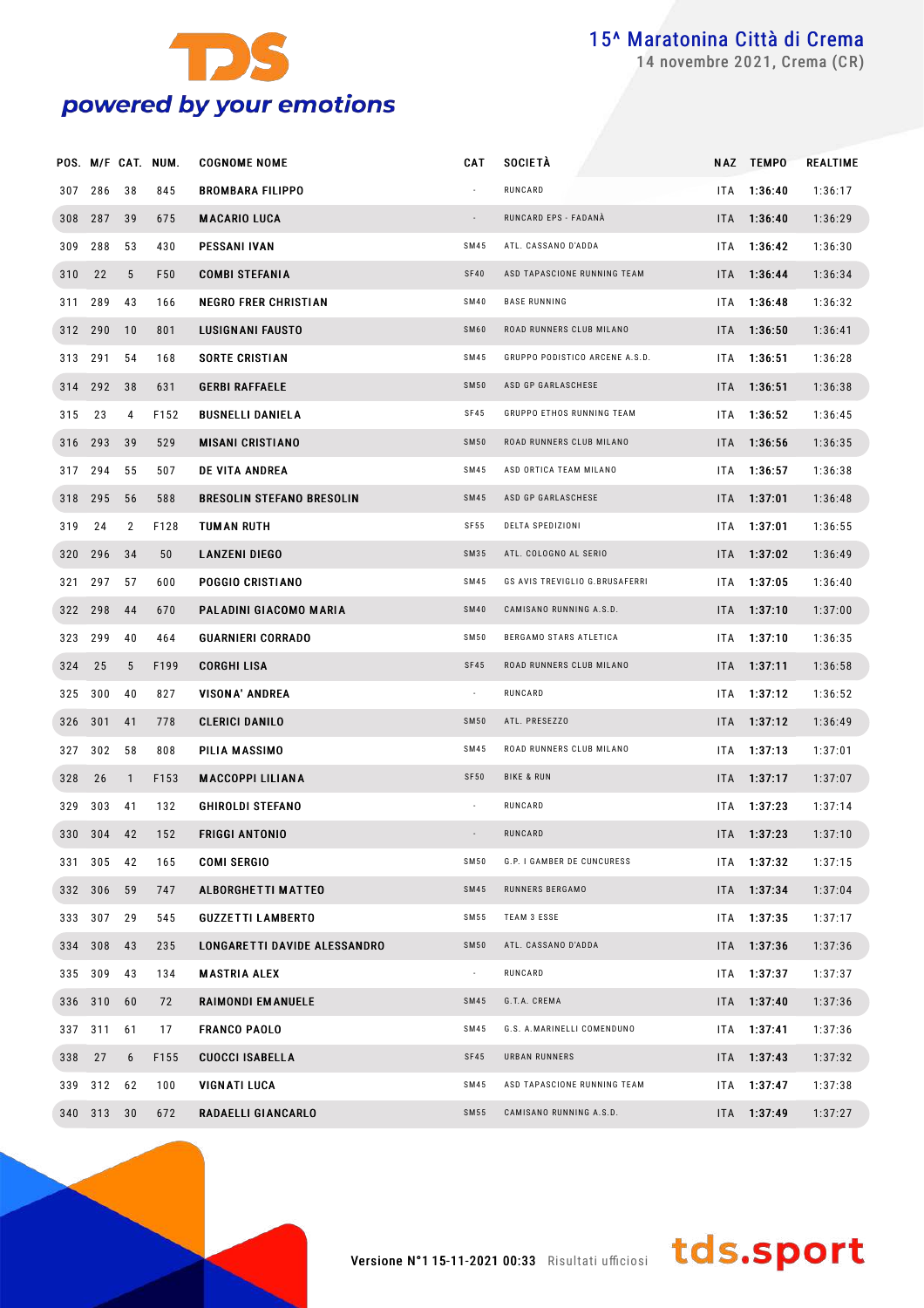

novembre 2021, Crema (CR)

|         |         |                | POS. M/F CAT. NUM. | <b>COGNOME NOME</b>           | CAT                      | <b>SOCIETÀ</b>              | NAZ        | <b>TEMPO</b> | REALTIME |
|---------|---------|----------------|--------------------|-------------------------------|--------------------------|-----------------------------|------------|--------------|----------|
| 341     | 314     | $\overline{2}$ | 146                | <b>GILBERTI GERARDO</b>       | SM65                     | G.P. I GAMBER DE CUNCURESS  | <b>ITA</b> | 1:37:52      | 1:37:35  |
|         | 342 315 | 44             | 294                | SANGIOVANNI GUIDO             | $\overline{\phantom{a}}$ | RUNCARD                     | ITA        | 1:37:53      | 1:37:31  |
| 343     | 316     | 31             | 376                | <b>TOTTOLI LUCA</b>           | SM55                     | G.P. PELLEGRINELLI          | <b>ITA</b> | 1:37:56      | 1:37:51  |
|         | 344 317 | 63             | 89                 | <b>MATTEUCCI MARCO</b>        | SM45                     | ASD RUN LIFE                | <b>ITA</b> | 1:37:58      | 1:37:50  |
| 345     | 318     | 45             | 81                 | QUINTERIO GIANLUCA            | $\overline{\phantom{a}}$ | RUNCARD                     | ITA        | 1:38:00      | 1:37:19  |
|         | 346 319 | 35             | 42                 | <b>BIANCHESSI ROBERTO</b>     | SM35                     | G.T.A. CREMA                | <b>ITA</b> | 1:38:03      | 1:37:46  |
| 347     | 320     | 45             | 324                | <b>ESPOSITO PATRICK</b>       | <b>SM40</b>              | PODISTI DUE CASTELLI ASD    | ITA        | 1:38:03      | 1:37:35  |
| 348 321 |         | 64             | 809                | RAVELLI LORENZO               | SM45                     | ROAD RUNNERS CLUB MILANO    | <b>ITA</b> | 1:38:05      | 1:37:58  |
| 349     | 28      | $\overline{7}$ | F31                | NOROKORPI SANNA TUULIKKI      | SF45                     | URBAN RUNNERS               | FIN        | 1:38:07      | 1:37:55  |
|         | 350 322 | 46             | 293                | <b>RUGGERI MATTEO</b>         | $\overline{\phantom{a}}$ | RUNCARD                     | ITA        | 1:38:08      | 1:37:48  |
| 351     | 323     | 44             | 321                | <b>GAMBIRASIO ALBERTO</b>     | SM50                     | RUNNERS BERGAMO             | <b>ITA</b> | 1:38:13      | 1:38:03  |
|         | 352 324 | 47             | 528                | <b>ZUCCOTTI LUCA</b>          | $\overline{\phantom{a}}$ | RUNCARD                     | <b>ITA</b> | 1:38:13      | 1:37:43  |
| 353     | 325     | 32             | 660                | <b>FERRARIO FEDERICO</b>      | SM55                     | CAMISANO RUNNING A.S.D.     | <b>ITA</b> | 1:38:14      | 1:37:37  |
|         | 354 326 | 65             | 301                | <b>PATTI GASPARE</b>          | SM45                     | G.P. I GAMBER DE CUNCURESS  | <b>ITA</b> | 1:38:14      | 1:37:57  |
| 355     | 29      | 8              | F63                | <b>BOSCHIROLI ELENA</b>       | SF45                     | G.T.A. CREMA                | ITA        | 1:38:15      | 1:38:11  |
|         | 356 327 | 45             | 715                | <b>BELOTTI PAOLO GIOVANNI</b> | <b>SM50</b>              | RUNNERS BERGAMO             | <b>ITA</b> | 1:38:18      | 1:38:10  |
| 357     | 328     | 66             | 659                | <b>FERRANTE PASQUALE</b>      | SM45                     | CAMISANO RUNNING A.S.D.     | <b>ITA</b> | 1:38:22      | 1:38:06  |
|         | 358 329 | 33             | 138                | DI VICO ANTONIO               | SM55                     | G.P. MARCIATORI COGLIATE    | <b>ITA</b> | 1:38:26      | 1:38:06  |
| 359     | 30      | 6              | F94                | <b>MARTELLI ELISABETTA</b>    | <b>SF40</b>              | EUROATLETICA 2002           | <b>ITA</b> | 1:38:31      | 1:38:25  |
|         | 360 330 | 46             | 162                | <b>BOZZA ANGELO GUIDO</b>     | <b>SM40</b>              | CORRINTIME                  | <b>ITA</b> | 1:38:38      | 1:38:27  |
| 361     | 331     | 48             | 56                 | <b>IURILLI MICHELE</b>        | $\cdot$                  | RUNCARD                     | ITA        | 1:38:40      | 1:38:23  |
|         | 362 332 | 47             | 745                | <b>VITALI ANDREA</b>          | <b>SM40</b>              | RUNNERS BERGAMO             | ITA        | 1:38:43      | 1:38:27  |
| 363     | 333     | 46             | 117                | <b>PEZZOTTA MATTEO</b>        | SM50                     | G.S. OREZZO                 | ITA        | 1:38:47      | 1:38:25  |
|         | 364 334 | 49             | 347                | <b>CHIARELLI LUCA</b>         |                          | RUNCARD                     | <b>ITA</b> | 1:38:52      | 1:38:35  |
|         | 365 335 | 48             | 326                | DAMIANI MARCO                 | <b>SM40</b>              | G.T.A. CREMA                | ITA        | 1:38:52      | 1:38:30  |
|         | 366 336 | 50             | 193                | <b>GALIMBERTI RICCARDO</b>    |                          | RUNCARD                     | <b>ITA</b> | 1:38:52      | 1:38:08  |
| 367     | 31      | 9              | F177               | <b>PARMA TECLA</b>            | SF45                     | FREE-ZONE                   | <b>ITA</b> | 1:38:54      | 1:38:39  |
|         | 368 337 | 47             | 283                | <b>NOZZA VITTORIO</b>         | <b>SM50</b>              | ASD ATLETICA STEZZANO       | <b>ITA</b> | 1:38:58      | 1:38:51  |
|         | 369 338 | 51             | 196                | <b>TORETI ANDREA</b>          | $\sim$                   | RUNCARD                     | ITA        | 1:39:02      | 1:38:38  |
|         | 370 339 | 67             | 363                | <b>VACCARI MICHELE</b>        | SM45                     | CIRCOLO AMATORI PODISTI     | <b>ITA</b> | 1:39:04      | 1:38:40  |
| 371     | 340     | 68             | 357                | <b>MERZARIO PAOLO</b>         | SM45                     | ATL. LECCO-COLOMBO COSTRUZ. | ITA.       | 1:39:04      | 1:38:47  |
|         | 372 341 | 52             | 562                | <b>CAZZONI EMANUELE</b>       |                          | RUNCARD                     | <b>ITA</b> | 1:39:10      | 1:38:26  |
|         | 373 342 | 34             | 182                | <b>ZUANON MASSIMO</b>         | SM55                     | MARATONETI TRADATE          | ITA        | 1:39:11      | 1:38:54  |
|         | 374 343 | 53             | 553                | <b>FERRACIN MARCO</b>         |                          | RUNCARD                     | ITA        | 1:39:11      | 1:38:27  |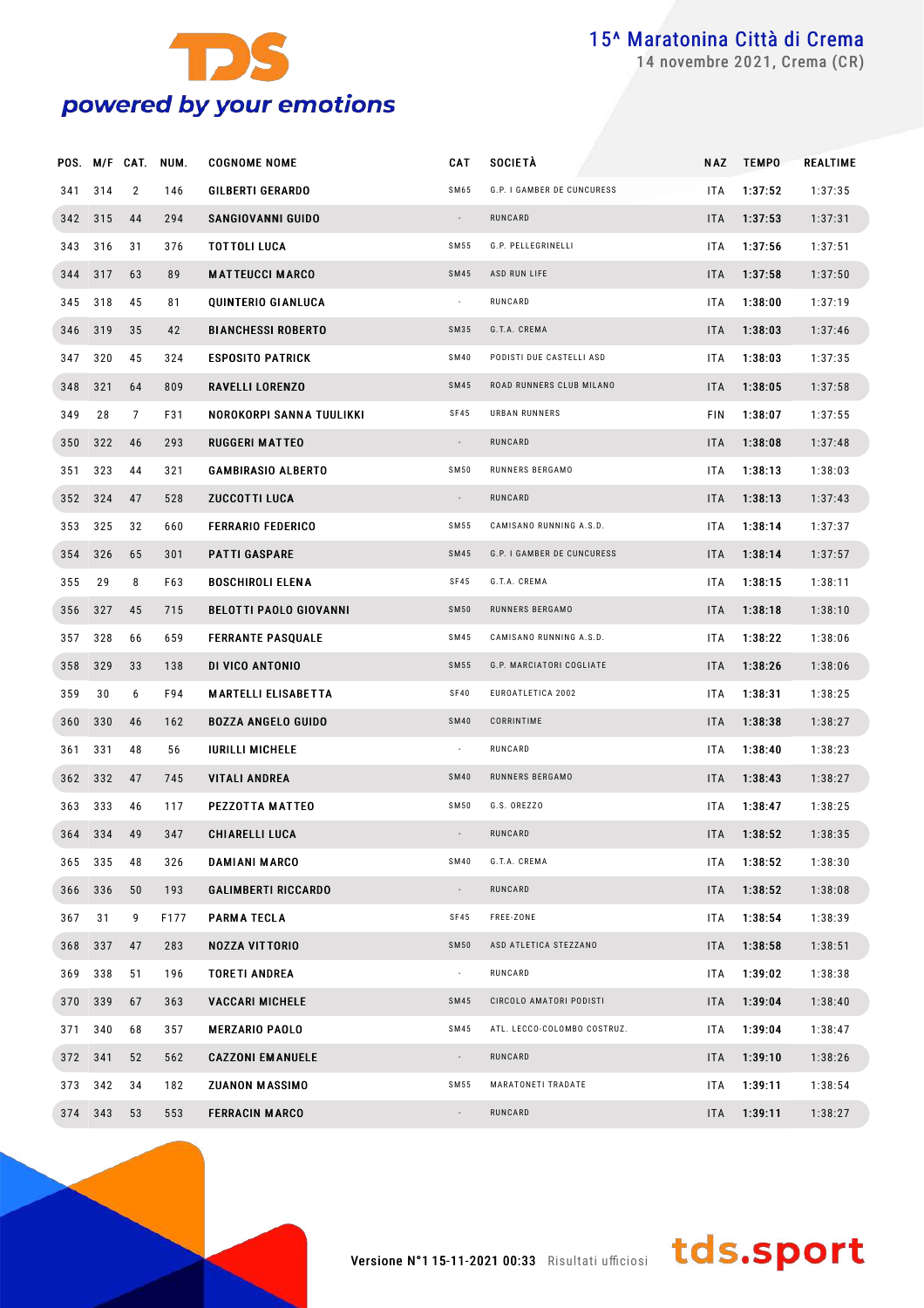

novembre 2021, Crema (CR)

|     |         |                | POS. M/F CAT. NUM. | <b>COGNOME NOME</b>                | CAT                      | <b>SOCIETA</b>               | NAZ        | <b>TEMPO</b> | REALTIME |
|-----|---------|----------------|--------------------|------------------------------------|--------------------------|------------------------------|------------|--------------|----------|
| 375 | 344     | 48             | 805                | <b>NENCIONI GABRIELE</b>           | <b>SM50</b>              | ROAD RUNNERS CLUB MILANO     | <b>ITA</b> | 1:39:13      | 1:39:04  |
| 376 | 32      | $\mathbf{1}$   | F209               | <b>CORTI NADIA</b>                 | JF                       | ATLETICA 42195 'BLU FRIDA'   | <b>ITA</b> | 1:39:14      | 1:38:58  |
| 377 | 345     | 54             | 444                | VIGNATI DANIELE                    | $\overline{\phantom{a}}$ | RUNCARD                      | ITA        | 1:39:15      | 1:38:28  |
|     | 378 346 | 49             | 765                | DANZI MASSIMO                      | <b>SM50</b>              | G.T.A. CREMA                 | <b>ITA</b> | 1:39:17      | 1:39:14  |
| 379 | 347     | 50             | 343                | <b>STRADA FRANCESCO</b>            | SM50                     | ASD ORTICA TEAM MILANO       | ITA.       | 1:39:17      | 1:39:12  |
|     | 380 348 | 51             | 555                | <b>FONTANA GIANPAOLO</b>           | <b>SM50</b>              | S.A. VALCHIESE               | <b>ITA</b> | 1:39:19      | 1:39:08  |
| 381 | 349     | 52             | 384                | <b>BACCANELLI LUIGI ALESSANDRO</b> | SM50                     | CORRINTIME                   | ITA.       | 1:39:22      | 1:39:12  |
|     | 382 350 | 55             | 410                | <b>NOTARO GABRIELE</b>             | $\sim$                   | RUNCARD                      | <b>ITA</b> | 1:39:27      | 1:39:05  |
| 383 | 351     | 53             | 316                | DE POL PIERO                       | SM50                     | POL.UNICREDIT CIRCOLO MILANO | ITA.       | 1:39:29      | 1:39:16  |
|     | 384 352 | 69             | 276                | <b>MEMINI CLAUDIO</b>              | <b>SM45</b>              | RUNNERS CAPRIOLESE           | <b>ITA</b> | 1:39:33      | 1:39:17  |
| 385 | 353     | 56             | 109                | <b>VISCONTI FABRIZIO</b>           | $\overline{\phantom{a}}$ | RUNCARD EPS - RUNCARD        | <b>ITA</b> | 1:39:37      | 1:39:14  |
|     | 386 354 | 57             | 323                | <b>CANGIANIELLO GIANFRANCO</b>     | $\overline{\phantom{a}}$ | RUNCARD                      | <b>ITA</b> | 1:39:40      | 1:39:18  |
| 387 | 33      | 58             | F147               | <b>SPADONI GIULIA VIVIEN</b>       | $\overline{\phantom{a}}$ | RUNCARD                      | ITA.       | 1:39:41      | 1:39:30  |
|     | 388 355 | 70             | 277                | <b>GUARDO SERGIO</b>               | <b>SM45</b>              | TEAM OTC SSD ARL             | <b>ITA</b> | 1:39:42      | 1:39:33  |
| 389 | 356     | 36             | 629                | <b>COSTANZO REAMO</b>              | SM35                     | URBAN RUNNERS                | ITA.       | 1:39:46      | 1:39:35  |
|     | 390 357 | 59             | 595                | <b>CORADI MARCO</b>                | $\overline{\phantom{a}}$ | RUNCARD                      | <b>ITA</b> | 1:39:52      | 1:39:35  |
| 391 | 358     | 11             | 754                | <b>SCANSANI MARCO</b>              | SM60                     | RUNNERS BERGAMO              | ITA.       | 1:39:54      | 1:39:47  |
|     | 392 359 | 60             | 273                | <b>BELOTTI SILVIO CLAUDIO</b>      | $\overline{\phantom{a}}$ | RUNCARD                      | <b>ITA</b> | 1:39:56      | 1:39:41  |
| 393 | 34      | 7              | F212               | <b>GARDA ELENA</b>                 | SF40                     | POLISPORTIVA G.B. VIGHENZI   | <b>ITA</b> | 1:39:57      | 1:39:30  |
|     | 394 360 | 71             | 268                | <b>FACCHETTI GIORGIO</b>           | <b>SM45</b>              | RUNNERS CAPRIOLESE           | <b>ITA</b> | 1:39:57      | 1:39:41  |
| 395 | 361     | 61             | 366                | <b>GATTI ELIA</b>                  | $\overline{\phantom{a}}$ | RUNCARD                      | <b>ITA</b> | 1:39:59      | 1:39:34  |
| 396 | 35      | 6              | F213               | GIAVAZZI SILVIA                    | SF35                     | RUNNERS BERGAMO              | <b>ITA</b> | 1:40:00      | 1:39:48  |
| 397 | 362     | 12             | 402                | ROSCIO GIUSEPPINO                  | SM60                     | ASD TEAM PERETTI             | <b>ITA</b> | 1:40:10      | 1:39:34  |
|     | 398 363 | 37             | 44                 | <b>LOCATI ANDREA</b>               | <b>SM35</b>              | G.T.A. CREMA                 | <b>ITA</b> | 1:40:10      | 1:39:56  |
| 399 | 364     | 62             | 205                | SANTI FABIO                        | $\overline{\phantom{a}}$ | RUNCARD                      | ITA        | 1:40:10      | 1:39:58  |
| 400 | 36      | 10             | F173               | LIGUGNANA ALESSIA                  | <b>SF45</b>              | CUS PRO PATRIA MILANO        | <b>ITA</b> | 1:40:17      | 1:40:08  |
| 401 | 365     | 63             | 422                | <b>NAVA GIAN LUIGI</b>             | $\blacksquare$           | RUNCARD                      | ITA.       | 1:40:19      | 1:40:04  |
|     | 402 366 | 64             | 371                | <b>BERNOCCHI MATTEO</b>            | $\overline{\phantom{a}}$ | RUNCARD                      | <b>ITA</b> | 1:40:21      | 1:40:18  |
| 403 | 367     | 65             | 372                | <b>MARCARINI EMILIANO</b>          | $\blacksquare$           | RUNCARD                      | ITA.       | 1:40:22      | 1:40:18  |
|     | 404 368 | 72             | 696                | <b>BASSI ANDREA</b>                | <b>SM45</b>              | ATL. COLOGNO AL SERIO        | <b>ITA</b> | 1:40:29      | 1:40:16  |
| 405 | 369     | 66             | 125                | INZAGHI ALEXANDRO                  | $\overline{\phantom{a}}$ | RUNCARD                      | ITA        | 1:40:54      | 1:40:30  |
| 406 | 37      | $\overline{2}$ | F76                | SACCHI MILVIA                      | SF50                     | G.P. VIRGILIANO              | <b>ITA</b> | 1:40:55      | 1:40:46  |
| 407 | 370     | 38             | 433                | <b>BULLA GIUSEPPE</b>              | SM35                     | G.T.A. CREMA                 | ITA        | 1:40:58      | 1:40:32  |
| 408 | 371     | 73             | 661                | <b>FERRARIO GIUSEPPE</b>           | SM45                     | CAMISANO RUNNING A.S.D.      | <b>ITA</b> | 1:41:02      | 1:40:26  |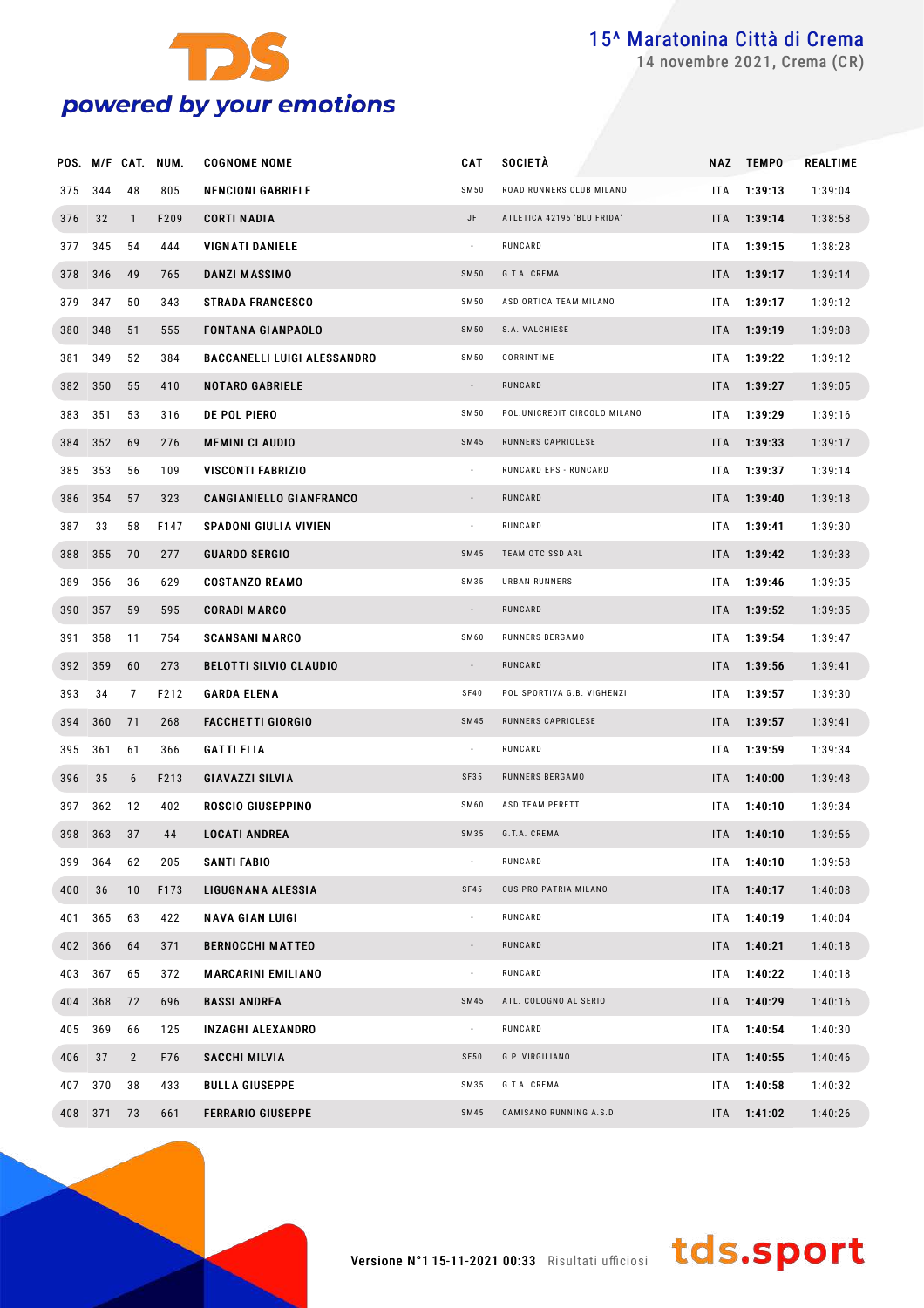

novembre 2021, Crema (CR)

|         |         |    | POS. M/F CAT. NUM. | <b>COGNOME NOME</b>          | CAT                      | SOCIETÀ                        |      | NAZ TEMPO       | REALTIME |
|---------|---------|----|--------------------|------------------------------|--------------------------|--------------------------------|------|-----------------|----------|
| 409     | 372     | 67 | 249                | <b>BRAVO PINTO JUAN JOSE</b> |                          | RUNCARD                        |      | ECU 1:41:02     | 1:40:37  |
|         | 410 373 | 74 | 197                | <b>VURCHIO MATTEO</b>        | <b>SM45</b>              | EUROATLETICA 2002              |      | ITA 1:41:05     | 1:40:41  |
|         | 411 374 | 68 | 124                | <b>BONINI LUCA</b>           | $\overline{\phantom{a}}$ | RUNCARD                        | ITA. | 1:41:06         | 1:40:42  |
| 412     | 38      | 11 | F118               | <b>IANNELLO ANNA MARIA</b>   | SF45                     | P&C PODISMOECAZZEGGIO          |      | $ITA = 1:41:09$ | 1:40:58  |
| 413     | 39      | 8  | F69                | PEZZOLI EVA                  | SF                       | G.S. OREZZO                    | ITA. | 1:41:10         | 1:40:53  |
|         | 414 375 | 75 | 844                | <b>LOPINTO PAOLO</b>         | SM45                     | SPORTS CLUB MELEGNANO          |      | $ITA = 1:41:13$ | 1:40:58  |
|         | 415 376 | 49 | 471                | <b>BRUZZESE STEFANO</b>      | <b>SM40</b>              | ASD TOP RUN                    | ITA. | 1:41:16         | 1:41:00  |
|         | 416 377 | 50 | 200                | <b>TADINI CRISTIAN</b>       | <b>SM40</b>              | ATL. TREVIGLIO                 |      | $ITA$ 1:41:21   | 1:41:01  |
|         | 417 378 | 76 | 73                 | <b>FUSARI MASSIMO</b>        | SM45                     | G.S. ZELOFORAMAGNO             | ITA  | 1:41:21         | 1:40:50  |
| 418     | 40      | 9  | F220               | <b>CLERICI FEDERICA</b>      | SF                       | S.CLUB LIB. SESTO              |      | $ITA$ 1:41:23   | 1:40:42  |
| 419     | 379     | 54 | 550                | SAVASTANO LUIGI SAVASTANO    | <b>SM50</b>              | GRUPPO PODISTICO MELZO A.S.D.  | ITA  | 1:41:24         | 1:41:24  |
|         | 420 380 | 69 | 602                | <b>GALLI ALFREDO</b>         | $\overline{\phantom{a}}$ | RUNCARD                        |      | $ITA = 1:41:24$ | 1:40:39  |
| 421     | 41      | 8  | F98                | <b>SPINELLI MONIA</b>        | SF40                     | ASD ORTICA TEAM MILANO         | ITA. | 1:41:26         | 1:41:08  |
| 422 381 |         | 77 | 691                | <b>PATRINI DAVIDE</b>        | <b>SM45</b>              | TRIATHLON CREMONA STRADIVARI S |      | $ITA = 1:41:30$ | 1:41:03  |
| 423     | 382     | 55 | 435                | <b>CATTANEO MAURIZIO</b>     | <b>SM50</b>              | G.T.A. CREMA                   | ITA. | 1:41:31         | 1:41:15  |
| 424     | 42      | 70 | F40                | <b>TERRANEO ALBERTA</b>      | $\overline{\phantom{a}}$ | RUNCARD                        |      | $ITA$ 1:41:34   | 1:41:14  |
|         | 425 383 | 71 | 578                | <b>CAZZONI IVAN</b>          | $\sim$                   | RUNCARD                        | ITA. | 1:41:35         | 1:40:49  |
| 426     | 43      | 3  | F49                | <b>KUROEDOVA ANJELA</b>      | SF50                     | ATL. LA TORRE                  |      | ITA 1:41:38     | 1:41:23  |
| 427     | 384     | 35 | 665                | <b>GALLI PAOLO MARIO</b>     | SM 55                    | CAMISANO RUNNING A.S.D.        | ITA. | 1:41:39         | 1:41:17  |
|         | 428 385 | 51 | 75                 | <b>AGNELLI ALBERTO</b>       | <b>SM40</b>              | SORESINA RUNNING CLUB          |      | $ITA = 1:41:42$ | 1:41:13  |
| 429     | 386     | 52 | 627                | <b>BUOLI PAOLO</b>           | <b>SM40</b>              | G.P. AVIS SUZZARA              | ITA. | 1:41:52         | 1:41:32  |
|         | 430 387 | 13 | 776                | <b>GIGANTE ROCCO</b>         | SM60                     | G.A.P. SARONNO                 |      | ITA 1:42:05     | 1:41:32  |
| 431     | 44      | 72 | F227               | <b>VAZZANA MONICA</b>        |                          | RUNCARD                        | ITA. | 1:42:07         | 1:41:48  |
|         | 432 388 | 56 | 866                | CHIESA DANIELE MARIA         | <b>SM50</b>              | A.S.D. ESCAPE TEAM VIGEVANO    |      | $ITA = 1:42:11$ | 1:42:00  |
| 433     | 45      | 12 | F223               | DE SIMONE ALESSIA            | SF45                     | A.S.D. ESCAPE TEAM VIGEVANO    |      | ITA 1:42:11     | 1:42:00  |
|         | 434 389 | 53 | 310                | <b>VENTURA VALERIO</b>       | SM40                     | G.S. MONTESTELLA               |      | ITA 1:42:12     | 1:42:05  |
|         | 435 390 | 36 | 311                | CIVILTA' ENZO CLAUDIO        | SM 55                    | G.S. MONTESTELLA               |      | ITA 1:42:12     | 1:42:05  |
| 436 391 |         | 37 | 255                | <b>RABUAZZO FRANCESCO</b>    | SM 55                    | NAVIGLIO RUNNING TEAM ASD      |      | ITA 1:42:15     | 1:41:50  |
|         | 437 392 | 73 | 171                | ARTUSI MARCO                 | $\overline{\phantom{a}}$ | RUNCARD                        |      | ITA 1:42:17     | 1:41:59  |
|         | 438 393 | 78 | 466                | <b>BEATI LORENZO</b>         | SM45                     | G.S. BERNATESE                 |      | ITA 1:42:18     | 1:42:09  |
|         | 439 394 | 38 | 580                | LONGHI GIANPAOLO             | SM 55                    | MERATE ATLETICA PROMOLINE      |      | $ITA = 1:42:19$ | 1:42:13  |
|         | 440 395 | 57 | 677                | <b>STABILE LUCA</b>          | SM50                     | CAMISANO RUNNING A.S.D.        |      | ITA 1:42:20     | 1:41:58  |
| 441     | 46      | 9  | F64                | SOTTOCORNO CHIARA            | SF40                     | TEAM OTC SSD ARL               |      | ITA 1:42:22     | 1:42:12  |
|         | 442 396 | 58 | 244                | <b>FENDILLO IVANO</b>        | SM50                     | SORESINA RUNNING CLUB          |      | ITA 1:42:26     | 1:42:16  |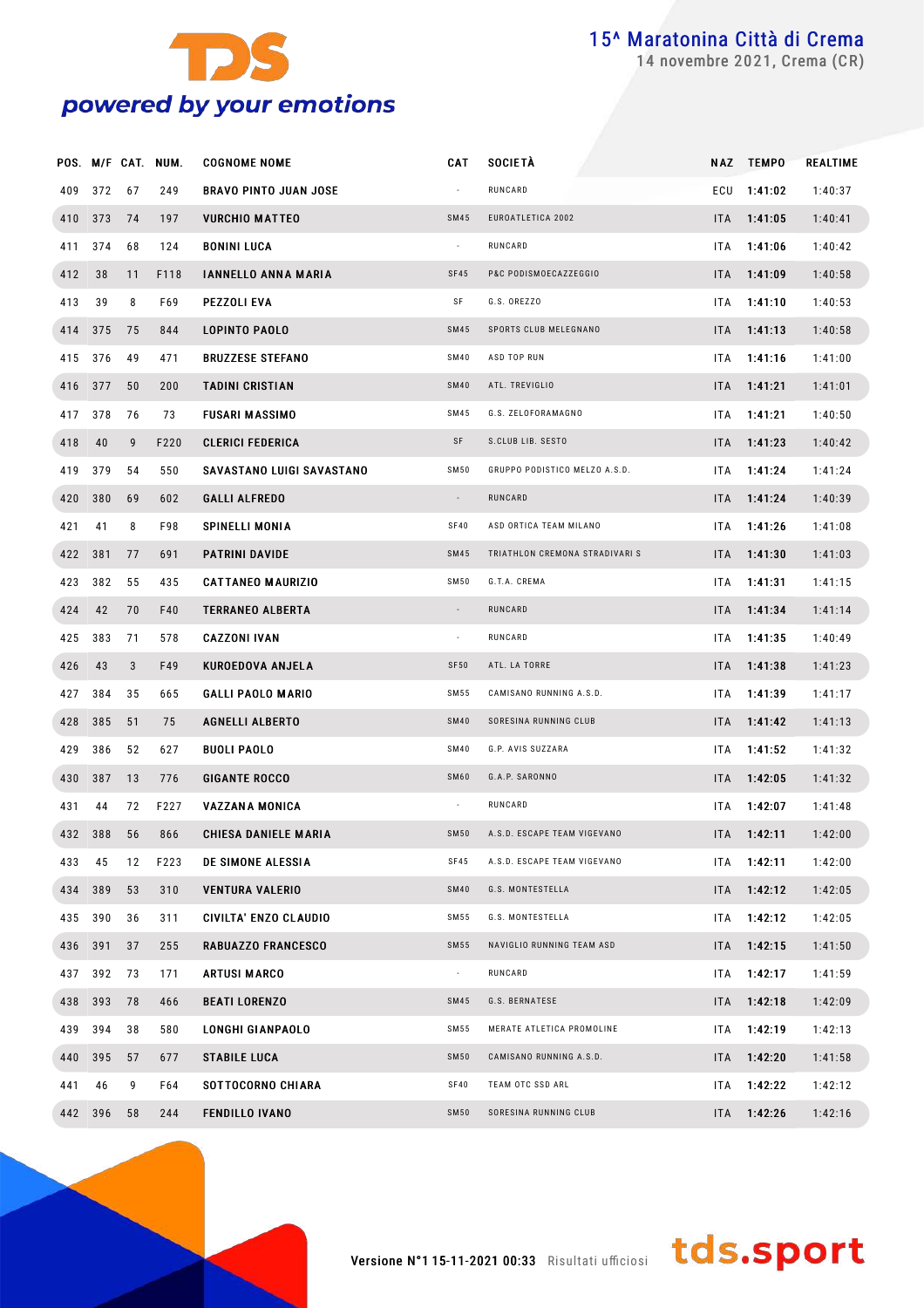

novembre 2021, Crema (CR)

|     |         |    | POS. M/F CAT. NUM. | <b>COGNOME NOME</b>             | <b>CAT</b>               | SOCIETÀ                        | <b>NAZ</b> | <b>TEMPO</b>    | REALTIME |
|-----|---------|----|--------------------|---------------------------------|--------------------------|--------------------------------|------------|-----------------|----------|
| 443 | 47      | 7  | F101               | <b>CRESPIATICO CHIARA MARIA</b> | SF35                     | SPORTS CLUB MELEGNANO          | <b>ITA</b> | 1:42:28         | 1:42:19  |
|     | 444 397 | 39 | 549                | <b>MAINO FERDINANDO</b>         | SM55                     | 9,92 RUNNING ASD               | ITA.       | 1:42:34         | 1:42:18  |
| 445 | 398     | 14 | 177                | <b>BONAVENTURA GIUSEPPE</b>     | SM60                     | G.T.A. CREMA                   | ITA        | 1:42:41         | 1:42:27  |
| 446 | 48      | 8  | F217               | DI STEFANO VALENTINA            | SF35                     | ROAD RUNNERS CLUB MILANO       | ITA.       | 1:42:41         | 1:42:32  |
| 447 | 399     | 79 | 583                | <b>MARZOCCHI DAVIDE</b>         | SM45                     | POL.UNICREDIT CIRCOLO MILANO   | <b>ITA</b> | 1:42:43         | 1:42:14  |
|     | 448 400 | 59 | 655                | DACCÒ MARCO                     | <b>SM50</b>              | CAMISANO RUNNING A.S.D.        | <b>ITA</b> | 1:42:44         | 1:42:23  |
| 449 | 401     | 39 | 489                | VITALONI PAOLO ANGELO           | SM35                     | G.P. CASALESE                  | <b>ITA</b> | 1:42:45         | 1:42:24  |
|     | 450 402 | 60 | 568                | <b>PACIONE RICCARDO</b>         | <b>SM50</b>              | A.L.S. CREMELLA                | ITA.       | 1:42:45         | 1:42:28  |
| 451 | 49      | 13 | F154               | ZAMBELLI SILVIA                 | <b>SF45</b>              | CREMONA RUNNERS CLUB           | ITA.       | 1:42:46         | 1:42:32  |
|     | 452 403 | 74 | 620                | <b>MENGA RENATO</b>             | $\overline{\phantom{a}}$ | RUNCARD                        | ITA.       | 1:42:47         | 1:42:33  |
|     | 453 404 | 54 | 438                | <b>GALLI ANDREA</b>             | <b>SM40</b>              | G.A.P. SARONNO                 | <b>ITA</b> | 1:42:48         | 1:42:30  |
|     | 454 405 | 80 | 246                | <b>SIRONI STEFANO</b>           | SM45                     | 3 LIFE                         | ITA.       | 1:42:50         | 1:42:32  |
| 455 | 406     | 40 | 123                | <b>BRIONI DAVIDE</b>            | SM55                     | G.P. I GAMBER DE CUNCURESS     | <b>ITA</b> | 1:42:51         | 1:42:33  |
|     | 456 407 | 75 | 237                | FILIPPI PAOLO                   | $\overline{\phantom{a}}$ | RUNCARD                        | ITA.       | 1:42:53         | 1:42:17  |
|     | 457 408 | 55 | 202                | <b>CUTOLO VITTORIO</b>          | <b>SM40</b>              | CAMISANO RUNNING A.S.D.        | ITA.       | 1:42:53         | 1:42:37  |
|     | 458 409 | 40 | 405                | <b>FORMENTI GABRIELE</b>        | SM35                     | DE RAN CLAB                    | ITA.       | 1:42:55         | 1:42:39  |
| 459 | 410     | 41 | 789                | ODOARDI IVANO                   | SM55                     | ASD ATLETICA TRECATE           | ITA.       | 1:42:55         | 1:42:37  |
|     | 460 411 | 76 | 184                | <b>ANTONACCI MARCELLO</b>       | $\overline{\phantom{a}}$ | RUNCARD                        | ITA.       | 1:43:02         | 1:42:47  |
| 461 | 412     | 81 | 824                | <b>TORRESANI MIRKO</b>          | SM45                     | ROAD RUNNERS CLUB MILANO       | <b>ITA</b> | 1:43:06         | 1:42:41  |
|     | 462 413 | 77 | 849                | <b>GROPPELLI GIORGIO</b>        | $\overline{\phantom{a}}$ | RUNCARD                        | ITA.       | 1:43:07         | 1:42:40  |
| 463 | 414     | 56 | 692                | <b>SEVESO MANUELE SEVESO</b>    | <b>SM40</b>              | POL. TEAM BRIANZA LISSONE      | <b>ITA</b> | 1:43:09         | 1:42:55  |
|     | 464 415 | 43 | 614                | <b>SANTO BALDASSARE</b>         | SM                       | PARMARATHON ASD                | ITA.       | 1:43:10         | 1:42:50  |
| 465 | 416     | 61 | 721                | <b>GERMANO' PASQUALE</b>        | SM50                     | RUNNERS BERGAMO                | ITA.       | 1:43:11         | 1:42:58  |
| 466 | 50      | 10 | F218               | <b>BAVIELLO ORIANA</b>          | <b>SF40</b>              | POL. TEAM BRIANZA LISSONE      |            | $ITA = 1:43:12$ | 1:42:58  |
|     | 467 417 | 78 | 299                | <b>CIOCCA SALVATORE</b>         |                          | RUNCARD                        |            | $ITA = 1:43:17$ | 1:42:54  |
|     | 468 418 | 57 | 111                | <b>LORINI MARCO</b>             | <b>SM40</b>              | GRUPPO PODISTI CIARLASCHI      | ITA.       | 1:43:20         | 1:43:08  |
|     | 469 419 | 62 | 164                | <b>SCHIPANI GAETANO</b>         | SM50                     | 9,92 RUNNING ASD               | ITA.       | 1:43:21         | 1:42:51  |
|     | 470 420 | 79 | 425                | <b>PANCOTTI GIUSEPPE</b>        | $\overline{\phantom{a}}$ | RUNCARD                        | ITA.       | 1:43:23         | 1:42:51  |
|     | 471 421 | 80 | 601                | <b>TRABUCCHI MARCO</b>          | $\overline{\phantom{a}}$ | RUNCARD                        | ITA.       | 1:43:25         | 1:43:25  |
|     | 472 422 | 44 | 720                | <b>FRATUS MICHEL</b>            | SM                       | RUNNERS BERGAMO                | ITA.       | 1:43:29         | 1:43:01  |
|     | 473 423 | 15 | 799                | <b>LACONI FRANCO</b>            | SM60                     | ROAD RUNNERS CLUB MILANO       | ITA.       | 1:43:40         | 1:43:19  |
| 474 | 51      | 14 | F56                | <b>AGOSTINI GLORIA</b>          | <b>SF45</b>              | S.E.V. VALMADRERA              | ITA.       | 1:43:44         | 1:43:27  |
|     | 475 424 | 63 | 751                | <b>GARAY ADRIAN DARIO</b>       | SM50                     | RUNNERS BERGAMO                | ITA.       | 1:43:46         | 1:43:27  |
|     | 476 425 | 82 | 322                | <b>MAIANDI MATTEO</b>           | SM45                     | ASD GRUPPO PODISTICO TAVAZZANO | ITA.       | 1:43:48         | 1:43:30  |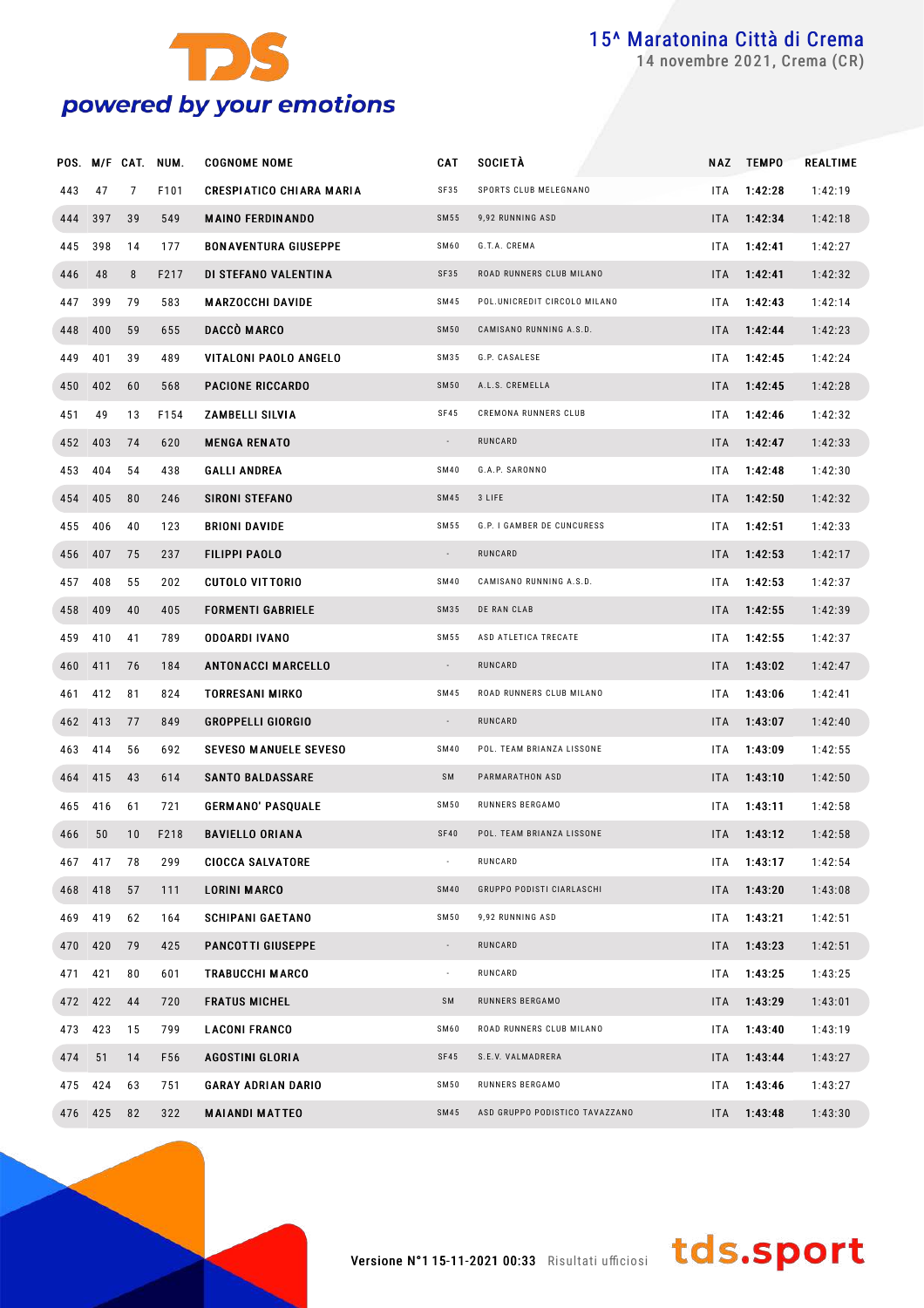

novembre 2021, Crema (CR)

|         |         |                | POS. M/F CAT. NUM. | <b>COGNOME NOME</b>            | CAT                      | <b>SOCIETÀ</b>                 | NAZ        | <b>TEMPO</b> | <b>REALTIME</b> |
|---------|---------|----------------|--------------------|--------------------------------|--------------------------|--------------------------------|------------|--------------|-----------------|
| 477     | 426     | 42             | 365                | PELLI STEFANO                  | SM 55                    | G.P. VILLASANTESE              | ITA        | 1:43:49      | 1:43:28         |
| 478 427 |         | 83             | 458                | <b>CARROCCIO FRANCO</b>        | <b>SM45</b>              | SPORTS CLUB MELEGNANO          | ITA.       | 1:43:53      | 1:43:31         |
| 479     | 428     | 84             | 459                | <b>ZUCCHETTI ANDREA</b>        | SM45                     | SPORTS CLUB MELEGNANO          | ITA        | 1:43:54      | 1:43:30         |
| 480     | 52      | 81             | F121               | <b>CAMERLINGO DANIELA LARA</b> | $\sim$                   | RUNCARD                        | ITA.       | 1:43:54      | 1:43:32         |
| 481     | 429     | 43             | 297                | <b>BERETTA MASSIMO</b>         | SM 55                    | ATHLETIC CLUB VILLASANTA       | ITA        | 1:43:55      | 1:43:36         |
| 482 430 |         | 44             | 440                | SACCHI FILIPPO                 | SM55                     | TEAM OTC SSD ARL               | ITA.       | 1:44:01      | 1:43:43         |
| 483     | 431     | 16             | 532                | <b>SCASSERRA DARIO</b>         | SM60                     | ATL. TREVIGLIO                 | ITA        | 1:44:04      | 1:43:43         |
|         | 484 432 | $\mathbf{3}$   | 836                | <b>FERRARI AGOSTINO</b>        | <b>SM65</b>              | GS AVIS TREVIGLIO G.BRUSAFERRI | ITA.       | 1:44:12      | 1:43:55         |
| 485     | 53      | 10             | F150               | ZANOTTI ALESSIA                | SF                       | ATL. FRANCIACORTA              | ITA        | 1:44:15      | 1:44:10         |
| 486     | 54      | $\overline{4}$ | F206               | <b>CAVERA MOIRA</b>            | <b>SF50</b>              | ROAD RUNNERS CLUB MILANO       | ITA        | 1:44:17      | 1:43:58         |
| 487     | 433     | 17             | 333                | <b>GALLOTTI GIANFRANCO</b>     | SM60                     | ASD ORTICA TEAM MILANO         | ITA        | 1:44:18      | 1:43:35         |
| 488     | 434     | 45             | 592                | <b>GENEVINI LUCA</b>           | SM                       | G.T.A. CREMA                   | ITA        | 1:44:27      | 1:44:08         |
| 489     | 435     | 41             | 859                | <b>LIPANI ETTORE</b>           | SM35                     | ASD NUOVA VIRTUS CREMA         | ITA        | 1:44:28      | 1:44:28         |
|         | 490 436 | 42             | 591                | <b>AIELLI GABRIELE</b>         | SM35                     | ATL. FRANCIACORTA              | ITA        | 1:44:30      | 1:44:12         |
| 491     | 437     | 58             | 227                | <b>GIORGINI ANDREA</b>         | <b>SM40</b>              | OMBRIANO RUNNING               | ITA        | 1:44:31      | 1:43:54         |
| 492 438 |         | 64             | 728                | <b>MONTI RICCARDO</b>          | <b>SM50</b>              | RUNNERS BERGAMO                | ITA        | 1:44:32      | 1:44:14         |
| 493     | 439     | 46             | 259                | <b>QUINTANA DANIEL</b>         | SΜ                       | LAGARINA CRUS TEAM             | ITA        | 1:44:33      | 1:44:02         |
| 494     | 440     | 18             | 397                | POSTAL TIZIANO                 | SM60                     | ATLETICA VALLE DI CEMBRA       | ITA        | 1:44:37      | 1:44:08         |
| 495     | 441     | 82             | 97                 | <b>FRERI ROBERTO</b>           | $\overline{\phantom{a}}$ | RUNCARD                        | ITA        | 1:44:43      | 1:43:58         |
|         | 496 442 | 83             | 699                | <b>LAMURA FIORENZO</b>         | $\overline{\phantom{a}}$ | RUNCARD                        | ITA        | 1:44:43      | 1:44:33         |
| 497     | 55      | 84             | F180               | ROTELLI GIORGIA                | $\sim$                   | RUNCARD                        | <b>ITA</b> | 1:44:51      | 1:44:36         |
| 498     | 56      | 15             | F156               | <b>ABBRUSCATO PAMELA</b>       | <b>SF45</b>              | CAMISANO RUNNING A.S.D.        | ITA        | 1:44:55      | 1:44:44         |
| 499     | 443     | 19             | 386                | PLEBANI LUCIANO                | SM60                     | FREE-ZONE                      | <b>ITA</b> | 1:44:56      | 1:44:15         |
|         | 500 444 | 85             | 524                | <b>LACCHINI ALESSANDRO</b>     | $\overline{\phantom{a}}$ | RUNCARD                        | ITA.       | 1:44:57      | 1:44:32         |
|         | 501 445 | 43             | 143                | <b>VALSECCHI VALERIO</b>       | SM35                     | G.T.A. CREMA                   | ITA.       | 1:44:59      | 1:44:33         |
|         | 502 446 | 45             | 108                | <b>FERRARI GIAN LUCA</b>       | <b>SM55</b>              | GS AVIS TREVIGLIO G.BRUSAFERRI | <b>ITA</b> | 1:45:01      | 1:44:44         |
|         | 503 447 | 65             | 667                | LUNGHI SILVIO                  | <b>SM50</b>              | CAMISANO RUNNING A.S.D.        | ITA.       | 1:45:02      | 1:44:33         |
| 504 448 |         | 86             | 62                 | <b>ROTA DANILO</b>             | $\sim$                   | RUNCARD                        | ITA.       | 1:45:05      | 1:44:18         |
| 505 449 |         | 59             | 870                | <b>COSSA ALESSANDRO</b>        | <b>SM40</b>              | RUNNERS LEGNANO SSD ARL        | ITA.       | 1:45:06      | 1:44:44         |
| 506     | 57      | 11             | F175               | FILIPPI MARIACHIARA            | SF                       | ROSA RUNNING TEAM              | ITA.       | 1:45:10      | 1:44:56         |
|         | 507 450 | 87             | 398                | <b>BARRIVIERA IVAN</b>         | $\sim$                   | RUNCARD                        | ITA.       | 1:45:13      | 1:44:48         |
| 508 451 |         | 46             | 874                | <b>GIORDANO CARMINE</b>        | <b>SM55</b>              | ATLETICA 42195 'BLU FRIDA'     | ITA.       | 1:45:15      | 1:44:58         |
| 509     | 58      | 5              | F210               | <b>INVERNIZZI BARBARA</b>      | <b>SF50</b>              | ATLETICA 42195 'BLU FRIDA'     | ITA.       | 1:45:16      | 1:44:59         |
|         | 510 452 | 88             | 621                | <b>TREBESCHI GABRIELE</b>      | $\sim$                   | RUNCARD                        | ITA.       | 1:45:20      | 1:44:33         |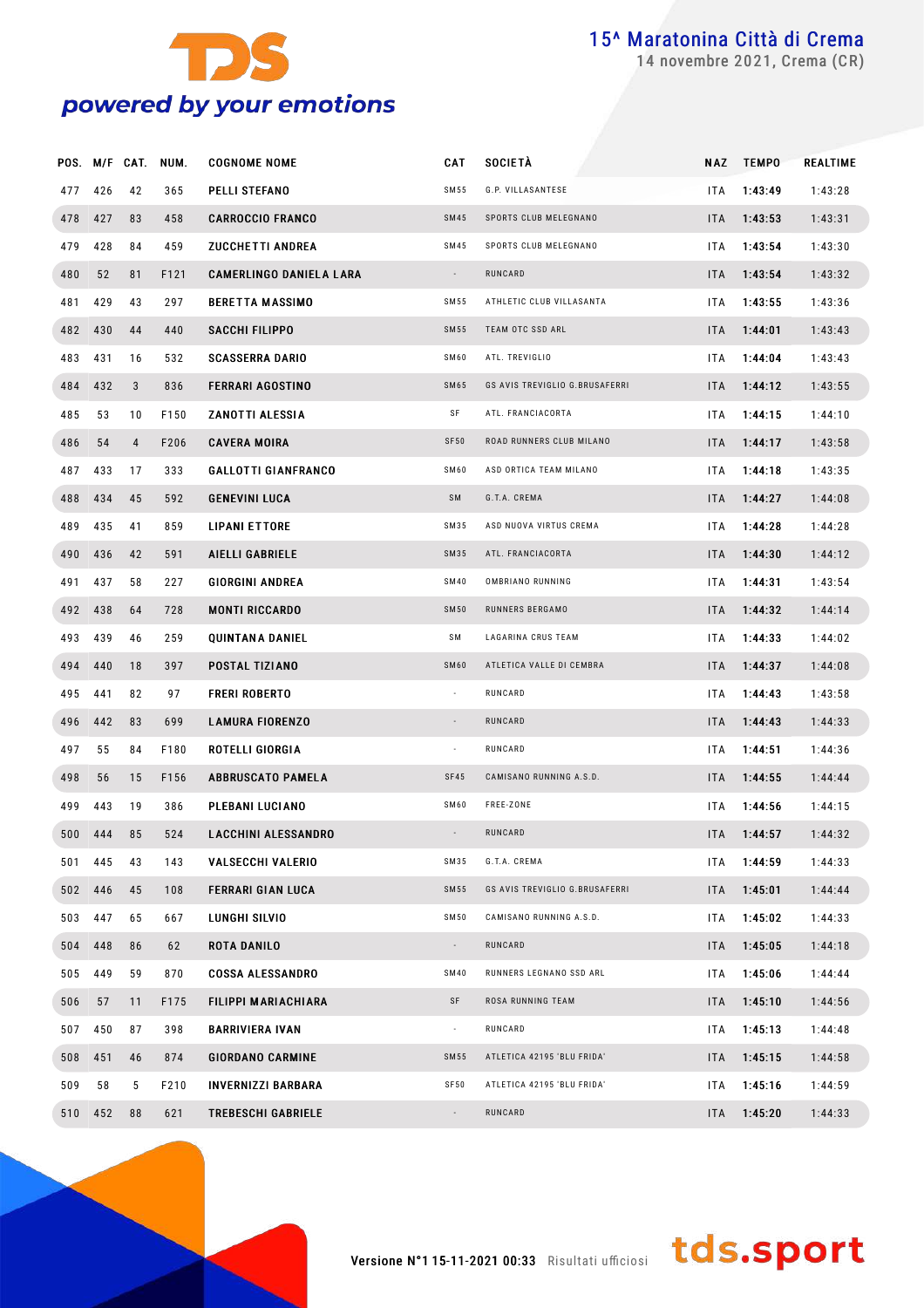

novembre 2021, Crema (CR)

|         |         | POS. M/F CAT. | NUM. | <b>COGNOME NOME</b>          | <b>CAT</b>               | <b>SOCIETÀ</b>                 | NAZ        | <b>TEMPO</b> | REALTIME |
|---------|---------|---------------|------|------------------------------|--------------------------|--------------------------------|------------|--------------|----------|
| 511     | 453     | 20            | 757  | <b>CAZZIN IVANO</b>          | SM60                     | MARATONELLA ASD                | <b>ITA</b> | 1:45:23      | 1:45:06  |
| 512     | 59      | 16            | F134 | <b>FLACCAVENTO TIZIANA</b>   | SF45                     | A.S.D. ESCAPE TEAM VIGEVANO    | <b>ITA</b> | 1:45:27      | 1:45:15  |
| 513     | 454     | 89            | 441  | DICHIRICO NICOLA SAVINO      | $\sim$                   | RUNCARD                        | ITA        | 1:45:29      | 1:45:11  |
|         | 514 455 | 47            | 797  | <b>BERTOLETTI MARCO</b>      | SM55                     | ROAD RUNNERS CLUB MILANO       | <b>ITA</b> | 1:45:33      | 1:45:05  |
| 515     | 456     | 66            | 477  | SOBACCHI PAOLO               | SM50                     | G.P. CASALESE                  | ITA        | 1:45:35      | 1:45:19  |
|         | 516 457 | 60            | 534  | <b>MIRABELLI LEANDRO</b>     | <b>SM40</b>              | A.S.D. ESCAPE TEAM VIGEVANO    | <b>ITA</b> | 1:45:35      | 1:45:23  |
| 517     | 458     | 85            | 650  | <b>CORICA GIOVANNI</b>       | SM45                     | CAMISANO RUNNING A.S.D.        | ITA        | 1:45:36      | 1:45:01  |
| 518     | 60      | 90            | F123 | <b>BORIANI MARIA SARA</b>    | $\sim$                   | RUNCARD                        | ITA.       | 1:45:36      | 1:45:20  |
| 519     | 459     | 86            | 694  | <b>MILESI ANGELO</b>         | SM45                     | A.S.D. ATLETICA SARNICO        | ITA        | 1:45:39      | 1:45:23  |
|         | 520 460 | 87            | 755  | <b>WATZKE UMBERTO</b>        | SM45                     | RUNNERS BERGAMO                | <b>ITA</b> | 1:45:39      | 1:45:27  |
| 521     | 461     | 21            | 460  | VILLA GIOVANNI PAOLO         | SM60                     | G.P. I GAMBER DE CUNCURESS     | ITA        | 1:45:42      | 1:45:09  |
| 522     | 61      | 11            | F145 | <b>FERRARONI SARA</b>        | <b>SF40</b>              | SORESINA RUNNING CLUB          | ITA        | 1:45:44      | 1:45:12  |
| 523     | 462     | 67            | 497  | <b>CIMIERI MARIO</b>         | SM50                     | EUROATLETICA 2002              | ITA        | 1:45:50      | 1:45:43  |
|         | 524 463 | 48            | 734  | PEDRETTI ROBERTO             | SM55                     | RUNNERS BERGAMO                | <b>ITA</b> | 1:45:51      | 1:45:29  |
| 525     | 62      | 6             | F70  | <b>DOZIO LUCIA</b>           | SF50                     | GS AVIS TREVIGLIO G.BRUSAFERRI | ITA        | 1:45:54      | 1:45:32  |
| 526     | 63      | 17            | F44  | RUIU DANIELA                 | SF45                     | PFIZER ITALIA RUNNING TEAM     | <b>ITA</b> | 1:46:03      | 1:45:35  |
| 527     | 464     | 49            | 478  | RIVOLTA MARCO                | S M 55                   | G.P. I GAMBER DE CUNCURESS     | ITA        | 1:46:05      | 1:45:34  |
|         | 528 465 | 68            | 379  | <b>ALLEGRINI MARCO</b>       | <b>SM50</b>              | ATLETICA BRESCIA MARATHON      | <b>ITA</b> | 1:46:07      | 1:45:35  |
| 529     | 466     | 5             | 291  | <b>CHIODELLI SAMUELE</b>     | PM                       | G.S. OREZZO                    | ITA        | 1:46:07      | 1:45:33  |
| 530     | 64      | 18            | F148 | <b>JOLY ALESSANDRA</b>       | SF45                     | ATLETICA COGNE AOSTA           | <b>ITA</b> | 1:46:08      | 1:45:41  |
| 531     | 467     | 88            | 345  | <b>GROSSI ALESSANDRO</b>     | SM45                     | G.T.A. CREMA                   | ITA        | 1:46:10      | 1:45:41  |
| 532     | 65      | 9             | F222 | <b>BEDESCHI SIMONA</b>       | SF35                     | MODENA RUNNERS CLUB ASD        | ITA.       | 1:46:11      | 1:45:51  |
| 533     | 66      | 19            | F110 | <b>BUCCINI GIORDANA</b>      | SF45                     | MONZA MARATHON TEAM - A.S.D.   | ITA        | 1:46:18      | 1:45:58  |
|         | 534 468 | 4             | 448  | <b>DEGIOVANNINI GIOVANNI</b> | SM65                     | NOVARA CHE CORRE               | ITA.       | 1:46:23      | 1:46:09  |
|         | 535 469 | 91            | 847  | CAIROLI MARCO                | $\sim$                   | RUNCARD                        | ITA        | 1:46:27      | 1:46:07  |
| 536 470 |         | 92            | 43   | <b>BIANCHESSI ETTORE</b>     |                          | RUNCARD                        | <b>ITA</b> | 1:46:32      | 1:46:16  |
|         | 537 471 | 50            | 344  | TAVEGGIA ALESSANDRO          | SM55                     | ASD ORTICA TEAM MILANO         | ITA        | 1:46:35      | 1:45:37  |
|         | 538 472 | 22            | 514  | <b>ROSSINI GIUSEPPE</b>      | SM60                     | GP CORNO GIOVINE               | <b>ITA</b> | 1:46:44      | 1:46:15  |
| 539     | 473     | 89            | 795  | ALVAZZI LUCIANO              | SM45                     | ROAD RUNNERS CLUB MILANO       | ITA        | 1:46:46      | 1:46:39  |
| 540     | 67      | 20            | F202 | <b>LEONE SIMONA</b>          | SF45                     | ROAD RUNNERS CLUB MILANO       | <b>ITA</b> | 1:46:47      | 1:46:39  |
| 541     | 474     | 93            | 290  | <b>BARBERIO ROCCO</b>        | $\sim$                   | RUNCARD                        | ITA        | 1:46:49      | 1:46:27  |
| 542     | 68      | 21            | F102 | PAGANI ILENIA                | SF45                     | G.P. QUADRIFOGLIO              | <b>ITA</b> | 1:46:50      | 1:46:35  |
| 543     | 475     | 51            | 279  | BRESCIANINI PALMINO          | SM55                     | MARATHON TEAM BG               | ITA        | 1:46:53      | 1:46:36  |
|         | 544 476 | 94            | 689  | CORIGLIANO ALESSIO           | $\overline{\phantom{a}}$ | RUNCARD                        | ITA        | 1:46:59      | 1:46:38  |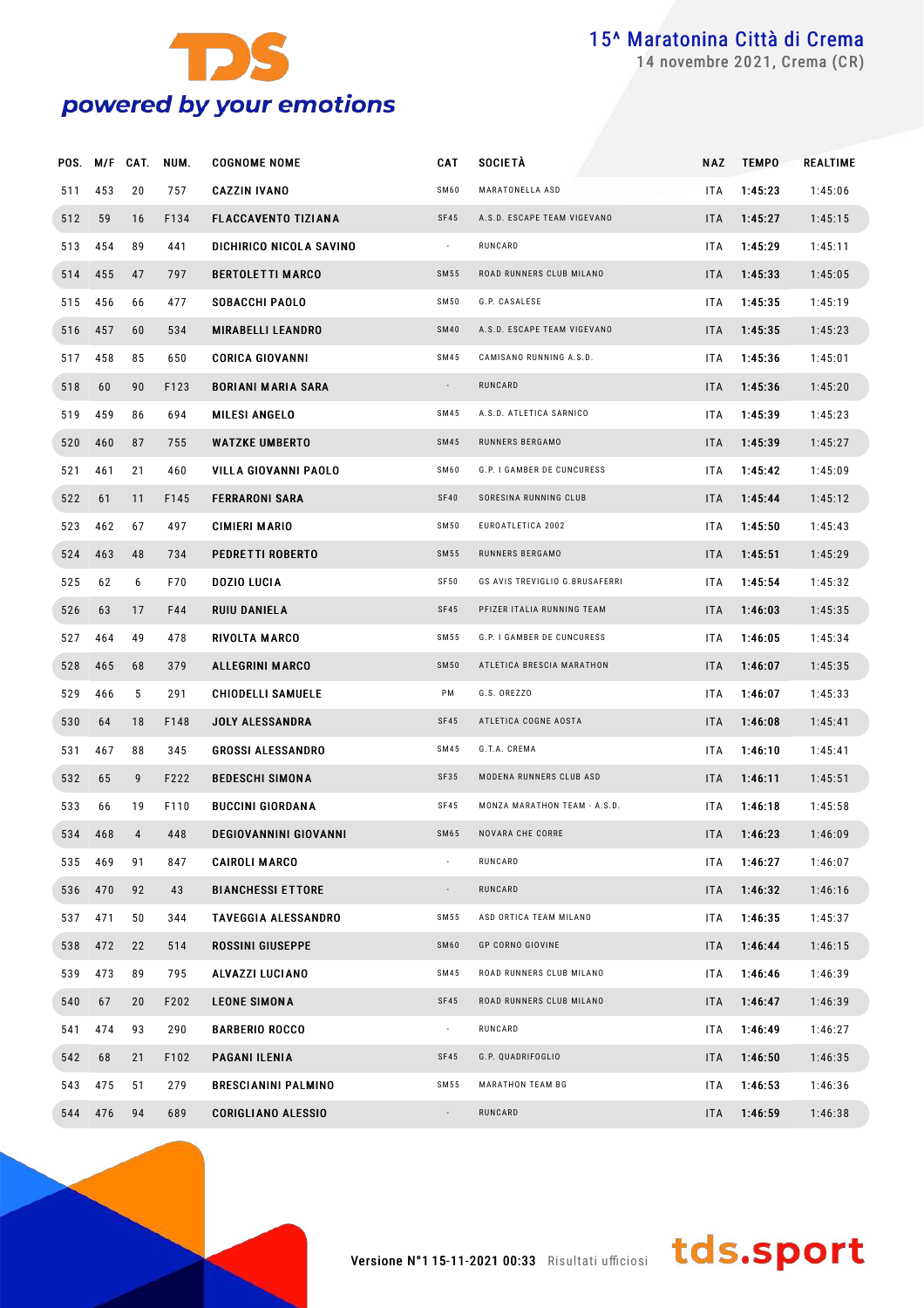

novembre 2021, Crema (CR)

|        |             |                | POS. M/F CAT. NUM. | <b>COGNOME NOME</b>             | <b>CAT</b>               | <b>SOCIETÀ</b>                 |      | NAZ TEMPO       | <b>REALTIME</b> |
|--------|-------------|----------------|--------------------|---------------------------------|--------------------------|--------------------------------|------|-----------------|-----------------|
|        | 545 477     | 52             | 851                | <b>GALATI SERGIO</b>            | SM55                     | G.P. AVIS PAVIA                | ITA. | 1:47:00         | 1:46:30         |
|        | 546 478     | 23             | 413                | <b>GALLI MAURIZIO</b>           | SM60                     | POLISPORTIVA G.B. VIGHENZI     |      | $ITA = 1:47:03$ | 1:46:43         |
|        | 547 479     | 24             | 634                | <b>BARNABO' FRANCESCO</b>       | SM60                     | CAMISANO RUNNING A.S.D.        | ITA. | 1:47:05         | 1:46:39         |
|        | 548 480     | 53             | 411                | <b>MOLINARI MAURO</b>           | <b>SM55</b>              | ATLETICA BRESCIA MARATHON      |      | $ITA = 1:47:16$ | 1:46:41         |
| 549    | 69          | 22             | F161               | <b>CUCCHI RAFFAELLA</b>         | SF45                     | CAMISANO RUNNING A.S.D.        | ITA  | 1:47:19         | 1:46:55         |
| 550 70 |             | 12             | F178               | NOSOTTI CHIARA                  | SF40                     | G.T.A. CREMA                   |      | $ITA = 1:47:21$ | 1:47:06         |
| 551    | 481         | 5              | 505                | <b>CALZAFERRI PAOLO</b>         | SM65                     | POOL SOC. ATL. ALTA VALSERIANA | ITA  | 1:47:23         | 1:46:58         |
|        | 552 482     | 95             | 421                | <b>SANGIOVANNI UMBERTO</b>      | $\sim$                   | RUNCARD                        |      | $ITA = 1:47:24$ | 1:46:44         |
|        | 553 483     | 96             | 552                | RONCORONI MASSIMILIANO          | $\overline{\phantom{a}}$ | RUNCARD                        | ITA  | 1:47:27         | 1:47:09         |
|        | 554 484     | 97             | 530                | <b>COZZI ANTONIO</b>            | $\overline{\phantom{a}}$ | RUNCARD                        |      | $ITA = 1:47:29$ | 1:47:11         |
|        | 555 485     | 90             | 221                | <b>VENTURELLI ANDREA</b>        | <b>SM45</b>              | OMBRIANO RUNNING               | ITA  | 1:47:33         | 1:47:07         |
|        | 556 486     | 61             | 698                | MAINARDI ALESSIO GIACOMO MA     | <b>SM40</b>              | G.T.A. CREMA                   |      | $ITA = 1:47:42$ | 1:47:27         |
|        | 557 487     | 62             | 94                 | <b>COLONNA PAOLO</b>            | <b>SM40</b>              | GRUPPO PODISTICO ARCENE A.S.D. | ITA  | 1:47:42         | 1:47:19         |
|        | 558 488     | 69             | 826                | <b>FANTOZZI STEFANO</b>         | <b>SM50</b>              | ROAD RUNNERS CLUB MILANO       |      | ITA 1:47:48     | 1:47:22         |
|        | 559 489     | 54             | 556                | ANCELLOTTI FLAVIO               | SM 55                    | 9,92 RUNNING ASD               | ITA  | 1:47:49         | 1:47:34         |
|        | 560 490     | 91             | 99                 | <b>ASPERTI MASSIMO</b>          | <b>SM45</b>              | POL. VILLESE                   |      | ITA 1:47:50     | 1:47:30         |
| 561    | 491         | 47             | 723                | VALTORTA GIACOMO GIUSEPPE       | SΜ                       | RUNNERS BERGAMO                | ITA  | 1:47:58         | 1:47:20         |
|        | 562 492     | 70             | 126                | <b>FOGLIAMANZILLO MAURO</b>     | <b>SM50</b>              | A.S.D. ESCAPE TEAM VIGEVANO    |      | ITA 1:48:02     | 1:47:34         |
| 563    | 71          | 3              | F104               | DI VITO LORENA ANTONIETTA       | SF 55                    | ATL. CASONE NOCETO             | ITA  | 1:48:03         | 1:47:57         |
|        | 564 493     | 98             | 254                | <b>FINARDI FEDERICO</b>         | $\sim$                   | RUNCARD                        |      | ITA 1:48:08     | 1:47:43         |
|        | 565 494     | 99             | 445                | <b>BASSANINI MICHELE</b>        | $\overline{\phantom{a}}$ | RUNCARD                        | ITA  | 1:48:14         | 1:47:50         |
|        | 566 495     | 55             | 743                | <b>VALOTA MARCO</b>             | <b>SM55</b>              | RUNNERS BERGAMO                |      | $ITA = 1:48:15$ | 1:47:48         |
|        | 567 496     | 56             | 820                | <b>MELIS ORLANDO</b>            | <b>SM55</b>              | ROAD RUNNERS CLUB MILANO       | ITA. | 1:48:21         | 1:47:56         |
|        | 568 497 71  |                | 337                | PERSICHELLA MASSIMILIANO        | <b>SM50</b>              | ASD ORTICA TEAM MILANO         |      | ITA 1:48:24     | 1:47:38         |
|        | 569 498     | 92             | 400                | PISTUCCI MARCELLO               | SM45                     | POL.UNICREDIT CIRCOLO MILANO   |      | ITA 1:48:24     | 1:47:39         |
| 570 72 |             | $\mathbf{1}$   | F105               | <b>FUMAGALLI LORELLA</b>        | SF60                     | ROAD RUNNERS CLUB MILANO       |      | ITA 1:48:28     | 1:47:56         |
|        | 571 499     | 25             | 537                | <b>DODDI STEFANO</b>            | SM60                     | LA MICHETTA                    |      | ITA 1:48:30     | 1:48:03         |
| 572 73 |             | $\overline{7}$ | F96                | PARLAVECCHIO GABRIELLA          | SF50                     | LA MICHETTA                    |      | ITA 1:48:30     | 1:48:04         |
|        | 573 500     | 63             | 61                 | <b>BARBATI MATTEO</b>           | SM40                     | <b>BIKE &amp; RUN</b>          |      | $ITA$ 1:48:31   | 1:48:19         |
|        | 574 501     | 64             | 436                | <b>MERISIO LUCA FRANCESCO</b>   | <b>SM40</b>              | ASD GP GARLASCHESE             |      | ITA 1:48:40     | 1:48:17         |
|        | 575 502 100 |                | 135                | <b>MASTRIA DAVIDE</b>           | $\overline{\phantom{a}}$ | RUNCARD                        |      | ITA 1:48:51     | 1:48:21         |
|        | 576 503     | 65             | 391                | <b>BOIOCCHI FRANCESCO</b>       | <b>SM40</b>              | SORESINA RUNNING CLUB          |      | ITA 1:49:00     | 1:48:28         |
|        | 577 504     | 66             | 298                | <b>BRUCOLI DOMENICO ROBERTO</b> | SM40                     | G.P. I GAMBER DE CUNCURESS     |      | ITA 1:49:03     | 1:48:33         |
| 578 74 |             | 23             | F73                | PASSANANTE CRISTINA             | SF45                     | G.P. I GAMBER DE CUNCURESS     |      | ITA 1:49:04     | 1:48:33         |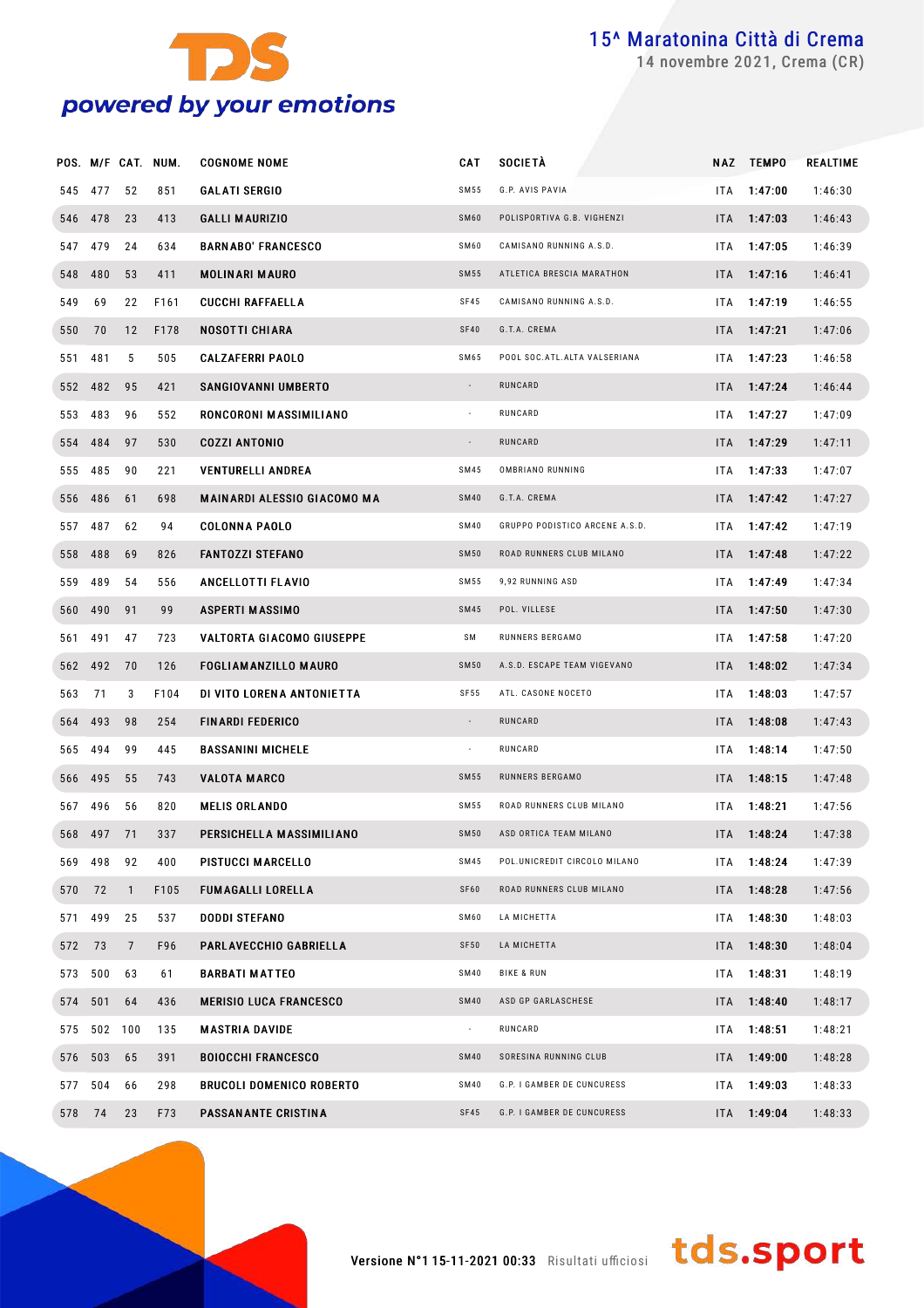

novembre 2021, Crema (CR)

|     |         | POS. M/F CAT. | NUM. | <b>COGNOME NOME</b>        | CAT            | SOCIETÀ                        | NAZ        | <b>TEMPO</b> | <b>REALTIME</b> |
|-----|---------|---------------|------|----------------------------|----------------|--------------------------------|------------|--------------|-----------------|
| 579 | 505     | 72            | 256  | <b>VELTRE ANTONINO</b>     | SM50           | DE RAN CLAB                    | <b>ITA</b> | 1:49:11      | 1:48:19         |
| 580 | 506     | 93            | 265  | <b>FONDACARO CARMELO</b>   | <b>SM45</b>    | DE RAN CLAB                    | ITA        | 1:49:12      | 1:48:19         |
| 581 | 507     | 57            | 264  | <b>MOTTA ANDREA</b>        | SM 55          | DE RAN CLAB                    | <b>ITA</b> | 1:49:12      | 1:48:20         |
| 582 | 508     | 101           | 429  | LUNGHI DAVIDE              | $\sim$         | RUNCARD                        | <b>ITA</b> | 1:49:13      | 1:48:22         |
| 583 | 509     | 102           | 758  | <b>D'AMATO ALESSANDRO</b>  | $\sim$         | RUNCARD                        | <b>ITA</b> | 1:49:13      | 1:48:20         |
| 584 | 510     | 58            | 419  | <b>FRIGERIO ANGELO</b>     | <b>SM55</b>    | DE RAN CLAB                    | <b>ITA</b> | 1:49:14      | 1:48:23         |
| 585 | 511     | 67            | 209  | <b>BOMBELLI MATTEO</b>     | <b>SM40</b>    | <b>BIKE &amp; RUN</b>          | <b>ITA</b> | 1:49:17      | 1:48:45         |
| 586 | 75      | 24            | F168 | <b>VACCARI IRENE</b>       | SF45           | CAMISANO RUNNING A.S.D.        | <b>ITA</b> | 1:49:19      | 1:48:47         |
| 587 | 512     | 59            | 681  | <b>VAIANI ROBERTO</b>      | SM55           | CAMISANO RUNNING A.S.D.        | <b>ITA</b> | 1:49:20      | 1:48:42         |
| 588 | 513     | 94            | 566  | <b>ROSSI LUCA</b>          | <b>SM45</b>    | RUNNERS CAPRIOLESE             | <b>ITA</b> | 1:49:22      | 1:48:52         |
| 589 | 514     | 26            | 777  | <b>FALCO MAURO</b>         | SM60           | G.A.P. SARONNO                 | <b>ITA</b> | 1:49:22      | 1:48:56         |
| 590 | 515     | 6             | 476  | <b>ARATI MARIO</b>         | SM65           | G.P. CASALESE                  | <b>ITA</b> | 1:49:23      | 1:49:03         |
| 591 | 516     | 103           | 575  | <b>GUERRINI ANGELO</b>     | $\sim$         | RUNCARD                        | <b>ITA</b> | 1:49:24      | 1:48:48         |
|     | 592 517 | 73            | 226  | <b>MIRAGOLI MIRKO</b>      | <b>SM50</b>    | OMBRIANO RUNNING               | <b>ITA</b> | 1:49:27      | 1:48:53         |
| 593 | 76      | 13            | F130 | <b>MARKU VJOLA</b>         | SF40           | G.T.A. CREMA                   | ITA        | 1:49:28      | 1:49:16         |
| 594 | 518     | 74            | 390  | <b>BURATTI MAURIZIO</b>    | <b>SM50</b>    | G.S. AVIS - SEREGNO            | <b>ITA</b> | 1:49:33      | 1:49:23         |
| 595 | 519     | 75            | 329  | <b>BURATTI DAVIDE</b>      | <b>SM50</b>    | ASD ORTICA TEAM MILANO         | <b>ITA</b> | 1:49:34      | 1:48:52         |
| 596 | 520     | 104           | 561  | <b>LA DELFA ALFONSO</b>    | $\sim$         | RUNCARD                        | <b>ITA</b> | 1:49:44      | 1:49:08         |
| 597 | 521     | 105           | 603  | FERRARI STEFANO MARIO      | $\sim$         | RUNCARD                        | <b>ITA</b> | 1:49:46      | 1:49:09         |
| 598 | 77      | 25            | F72  | <b>BONANNO MARINA</b>      | SF45           | JUSTRUN.BG ASD                 | <b>ITA</b> | 1:49:48      | 1:49:15         |
| 599 | 522     | 95            | 794  | SACCINTO ANTONIO           | SM45           | G.S. ZELOFORAMAGNO             | <b>ITA</b> | 1:49:51      | 1:49:03         |
| 600 | 78      | 8             | F216 | <b>METRICO MARIA ELENA</b> | SF50           | ATLETICA INTESA                | <b>ITA</b> | 1:49:52      | 1:49:19         |
| 601 | 523     | 106           | 76   | <b>MAURI RENATO</b>        | $\sim$         | RUNCARD                        | ITA        | 1:49:55      | 1:49:37         |
|     | 602 524 | 60            | 463  | <b>BARBIERI MARCO</b>      | SM55           | CORRINTIME                     | ITA        | 1:49:57      | 1:49:41         |
| 603 | 525     | 7             | 854  | <b>ASSI ANGELO</b>         | SM65           | BERGAMO STARS ATLETICA         | ITA        | 1:49:59      | 1:49:36         |
| 604 | 526     | 107           | 157  | <b>GENTILE MARIO</b>       | $\blacksquare$ | RUNCARD                        | ITA        | 1:50:05      | 1:49:13         |
| 605 | 79      | 108           | F115 | <b>CASETTA ERICA</b>       | ÷              | RUNCARD                        | ITA        | 1:50:07      | 1:49:29         |
| 606 | 527     | 76            | 261  | PIZZETTI MIRKO             | <b>SM50</b>    | GS AVIS TREVIGLIO G.BRUSAFERRI | <b>ITA</b> | 1:50:12      | 1:49:44         |
| 607 | 528     | 96            | 262  | <b>FONTANA ROSSANO</b>     | SM45           | GS AVIS TREVIGLIO G.BRUSAFERRI | ITA        | 1:50:12      | 1:49:45         |
| 608 | 529     | 27            | 328  | <b>BIANCHI FLAVIO</b>      | SM60           | ASD ORTICA TEAM MILANO         | <b>ITA</b> | 1:50:13      | 1:49:31         |
| 609 | 530     | 68            | 368  | BONIZZONI CESARE           | <b>SM40</b>    | G.T.A. CREMA                   | ITA        | 1:50:18      | 1:49:49         |
| 610 | 531     | 48            | 750  | ERLI PIETRO                | SM             | RUNNERS BERGAMO                | ITA        | 1:50:21      | 1:50:02         |
| 611 | 532     | 69            | 542  | <b>MANGIARACINA LIVIO</b>  | <b>SM40</b>    | A.S.D. BARBONI DI LUSSO        | ITA        | 1:50:27      | 1:49:37         |
| 612 | 533     | $\mathbf{1}$  | 748  | <b>CANCARE' GIACOMO</b>    | SM70           | RUNNERS BERGAMO                | ITA        | 1:50:28      | 1:50:14         |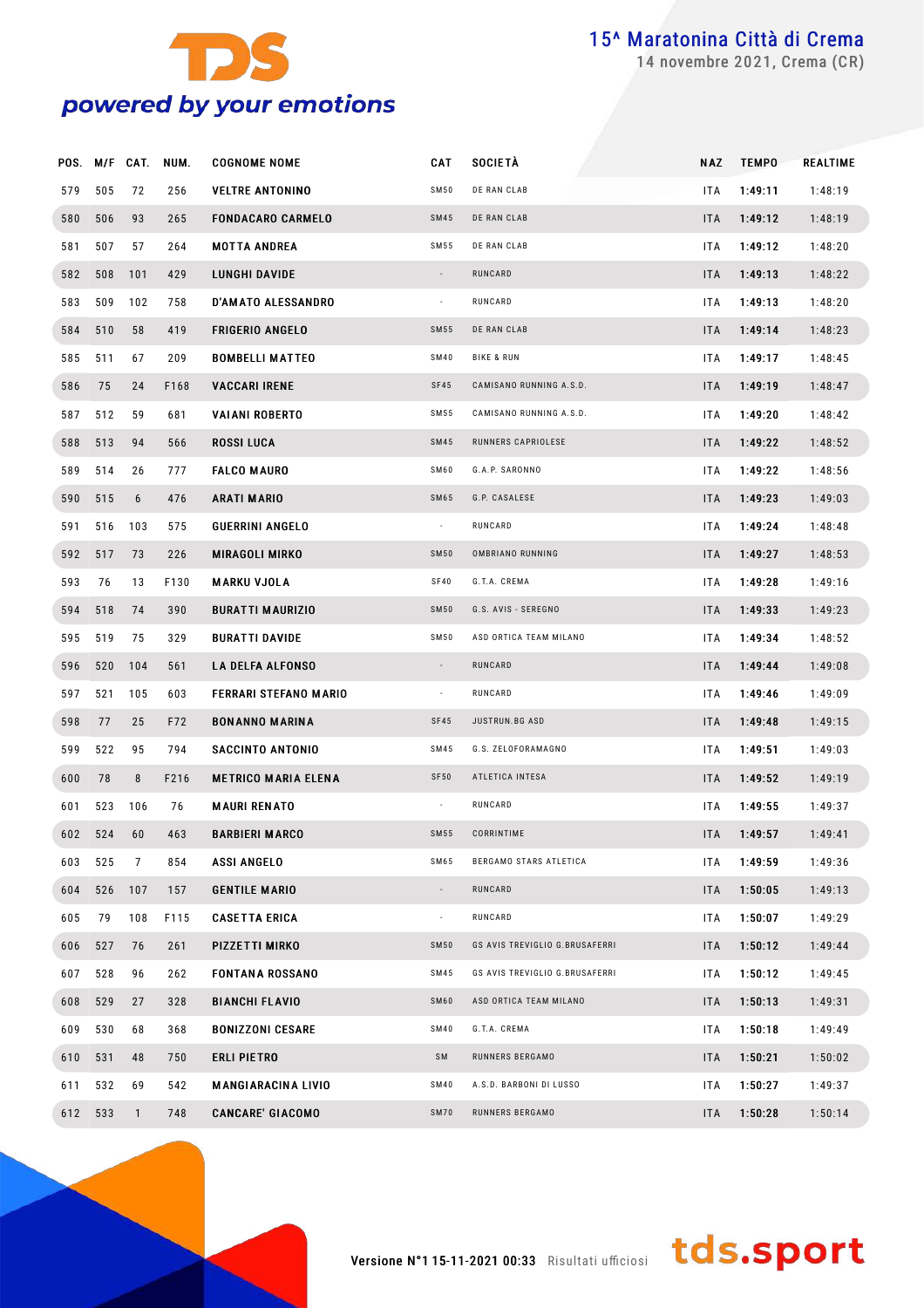

novembre 2021, Crema (CR)

| POS. M/F |     | CAT.           | NUM. | <b>COGNOME NOME</b>         | <b>CAT</b>               | <b>SOCIETÀ</b>             | NAZ        | <b>TEMPO</b> | REALTIME |
|----------|-----|----------------|------|-----------------------------|--------------------------|----------------------------|------------|--------------|----------|
| 613      | 534 | 61             | 833  | <b>BIANCHESSI ROBERTO</b>   | SM 55                    | G.T.A. CREMA               | <b>ITA</b> | 1:50:30      | 1:50:01  |
| 614      | 535 | 70             | 523  | <b>MESCHINI MARCO</b>       | <b>SM40</b>              | OMBRIANO RUNNING           | <b>ITA</b> | 1:50:33      | 1:50:06  |
| 615      | 536 | 109            | 597  | <b>MORLACCHI MARCO</b>      | $\overline{\phantom{a}}$ | RUNCARD EPS - RUNCARD      | <b>ITA</b> | 1:50:40      | 1:49:58  |
| 616      | 537 | 110            | 139  | <b>PANDINI FABIO</b>        | $\overline{\phantom{a}}$ | RUNCARD                    | <b>ITA</b> | 1:50:46      | 1:50:01  |
| 617      | 538 | 111            | 785  | <b>DELL'ORTO LUCA</b>       | $\overline{\phantom{a}}$ | RUNCARD                    | <b>ITA</b> | 1:50:52      | 1:50:14  |
| 618      | 539 | 28             | 740  | <b>TODESCHINI FLAVIO</b>    | SM60                     | RUNNERS BERGAMO            | <b>ITA</b> | 1:50:54      | 1:50:18  |
| 619      | 540 | 112            | 781  | <b>ZELASCO MARCO</b>        | $\overline{\phantom{a}}$ | RUNCARD EPS - RUNCARD      | <b>ITA</b> | 1:50:56      | 1:50:24  |
| 620      | 541 | 113            | 559  | <b>MERCANDALLI GIUSEPPE</b> | $\overline{\phantom{a}}$ | RUNCARD                    | <b>ITA</b> | 1:50:58      | 1:50:22  |
| 621      | 80  | 26             | F215 | <b>MAFFEIS DEBORAH</b>      | SF45                     | RUNNERS BERGAMO            | ITA        | 1:50:59      | 1:50:16  |
| 622      | 542 | 114            | 308  | <b>LOSA MAURIZIO</b>        | $\overline{\phantom{a}}$ | RUNCARD                    | <b>ITA</b> | 1:51:00      | 1:50:44  |
| 623      | 543 | 97             | 690  | <b>MURA GIANLUCA</b>        | SM45                     | LA MICHETTA                | <b>ITA</b> | 1:51:01      | 1:50:29  |
| 624      | 544 | 71             | 839  | <b>REBOLDI CRISTIAN</b>     | <b>SM40</b>              | ATL. FRANCIACORTA          | <b>ITA</b> | 1:51:02      | 1:50:24  |
| 625      | 545 | 77             | 842  | <b>BERTANZA LUIGI</b>       | SM50                     | ATL. FRANCIACORTA          | <b>ITA</b> | 1:51:02      | 1:50:24  |
| 626      | 546 | 62             | 172  | <b>AFFRONTI ANDREA</b>      | SM 55                    | N. ATL. 87                 | <b>ITA</b> | 1:51:05      | 1:50:25  |
| 627      | 81  | 27             | F89  | <b>TERENGHI SILVANA</b>     | SF45                     | A.L.S. CREMELLA            | <b>ITA</b> | 1:51:08      | 1:50:37  |
| 628      | 82  | $\overline{4}$ | F37  | <b>MARENGONI LORENA</b>     | SF55                     | SORESINA RUNNING CLUB      | <b>ITA</b> | 1:51:10      | 1:50:51  |
| 629      | 83  | 9              | F107 | GIRELLI MONIA               | <b>SF50</b>              | POLISPORTIVA G.B. VIGHENZI | <b>ITA</b> | 1:51:13      | 1:50:56  |
| 630      | 547 | 115            | 68   | <b>CASIRAGHI MARCO</b>      | $\overline{\phantom{a}}$ | RUNCARD                    | <b>ITA</b> | 1:51:17      | 1:50:54  |
| 631      | 84  | 28             | F200 | DAMIANO MONICA              | SF45                     | ROAD RUNNERS CLUB MILANO   | <b>ITA</b> | 1:51:19      | 1:50:55  |
| 632      | 548 | $\overline{2}$ | 815  | <b>CHIERICI CESARE</b>      | <b>SM70</b>              | ROAD RUNNERS CLUB MILANO   | <b>ITA</b> | 1:51:20      | 1:51:04  |
| 633      | 549 | 72             | 224  | <b>ANGERANI FRANCESCO</b>   | <b>SM40</b>              | OMBRIANO RUNNING           | <b>ITA</b> | 1:51:25      | 1:50:40  |
| 634      | 550 | 63             | 711  | <b>AGOSTONI ANGELO</b>      | SM 55                    | RUNNERS BERGAMO            | <b>ITA</b> | 1:51:30      | 1:50:53  |
| 635      | 85  | $\overline{2}$ | F80  | <b>MIANI CHIARA</b>         | PF                       | ATL. FRANCIACORTA          | ITA        | 1:51:30      | 1:50:58  |
| 636      | 551 | 116            | 163  | <b>MORO GIANLUCA</b>        |                          | RUNCARD                    | <b>ITA</b> | 1:51:31      | 1:51:05  |
| 637      | 552 | 64             | 653  | <b>CRISTIANI ROBERTO</b>    | SM 55                    | CAMISANO RUNNING A.S.D.    | <b>ITA</b> | 1:51:33      | 1:51:05  |
| 638      | 553 | 117            | 353  | <b>GORLANI LUCA</b>         | $\sim$                   | RUNCARD                    | <b>ITA</b> | 1:51:38      | 1:51:08  |
| 639      | 554 | 65             | 623  | <b>PERO ANDREA</b>          | SM 55                    | RASCHIANI TRIATHLON PAVESE | ITA        | 1:51:38      | 1:51:23  |
| 640      | 555 | 118            | 51   | <b>BIGLIARDI FABIO</b>      | $\sim$                   | RUNCARD                    | ITA        | 1:51:39      | 1:51:01  |
| 641      | 86  | 10             | F125 | <b>TETTAMANTI CHIARA</b>    | SF35                     | G.P. I GAMBER DE CUNCURESS | ITA        | 1:51:39      | 1:51:19  |
| 642      | 556 | 78             | 394  | <b>CAMOSSI MARIO</b>        | <b>SM50</b>              | CORRINTIME                 | ITA        | 1:51:39      | 1:51:30  |
| 643      | 557 | 29             | 735  | PETRELLA FELICE             | SM60                     | RUNNERS BERGAMO            | <b>ITA</b> | 1:51:39      | 1:51:16  |
| 644      | 558 | 119            | 695  | POLVERARI ENRICO            | $\sim$                   | RUNCARD                    | <b>ITA</b> | 1:51:40      | 1:51:16  |
| 645      | 559 | 98             | 816  | <b>CORDA ANTONIO</b>        | SM45                     | ROAD RUNNERS CLUB MILANO   | ITA        | 1:51:40      | 1:51:16  |
| 646      | 560 | 8              | 822  | <b>RE ITALO LOREDANO</b>    | SM65                     | ROAD RUNNERS CLUB MILANO   | <b>ITA</b> | 1:51:41      | 1:51:16  |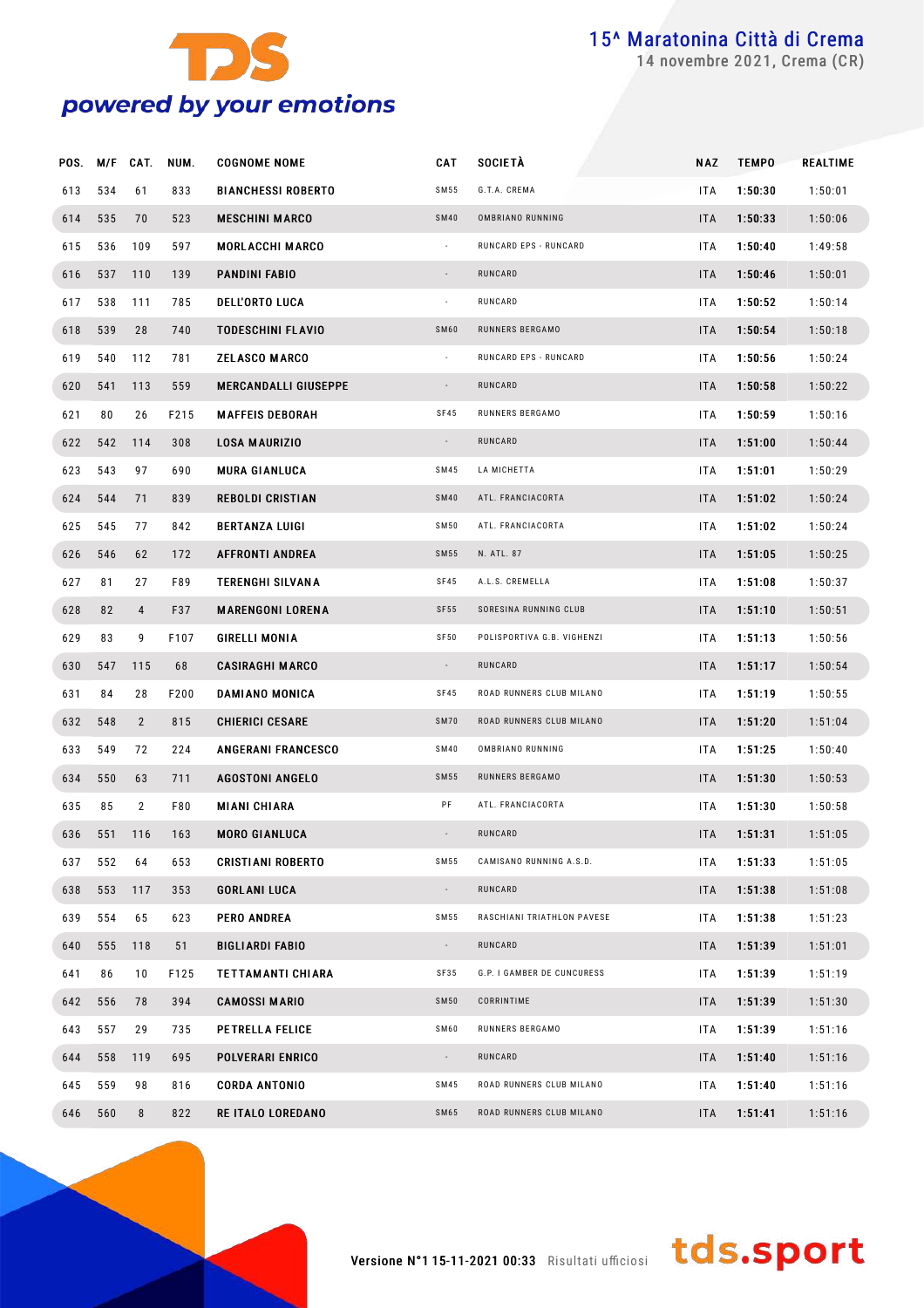

novembre 2021, Crema (CR)

|     |         |                 | POS. M/F CAT. NUM. | <b>COGNOME NOME</b>             | <b>CAT</b>               | <b>SOCIETÀ</b>                 |            | NAZ TEMPO | REALTIME |
|-----|---------|-----------------|--------------------|---------------------------------|--------------------------|--------------------------------|------------|-----------|----------|
| 647 | 561     | 66              | 744                | VAVASSORI ALESSANDRO            | SM 55                    | RUNNERS BERGAMO                | <b>ITA</b> | 1:51:45   | 1:51:11  |
| 648 | 562     | 79              | 258                | <b>IEZZI MANFREDI ALESSANDR</b> | <b>SM50</b>              | ASD ORTICA TEAM MILANO         | <b>ITA</b> | 1:51:48   | 1:51:06  |
| 649 | 87      | 14              | F214               | <b>DAGHETI LAURA</b>            | SF40                     | <b>BIKE &amp; RUN</b>          | <b>ITA</b> | 1:51:50   | 1:51:17  |
| 650 | 563     | 120             | 71                 | <b>CUDICIO ROBERTO</b>          |                          | RUNCARD                        | <b>ITA</b> | 1:51:54   | 1:51:23  |
| 651 | 564     | 44              | 709                | NUNNARI FEDERICO                | SM35                     | SSD RCS ACTIVE TEAM A R.L.     | <b>ITA</b> | 1:51:56   | 1:51:28  |
| 652 | 88      | 10              | F167               | <b>VACCARI SILVIA</b>           | SF50                     | CAMISANO RUNNING A.S.D.        | <b>ITA</b> | 1:52:03   | 1:51:28  |
| 653 | 89      | 29              | F195               | <b>BIAGGI MADDALENA</b>         | SF45                     | MARATHON CREMONA               | <b>ITA</b> | 1:52:03   | 1:51:26  |
| 654 | 565     | 80              | 768                | <b>BELOMETTI ARNALDO</b>        | <b>SM50</b>              | ATL. FRANCIACORTA              | <b>ITA</b> | 1:52:05   | 1:51:42  |
| 655 | 566     | 9               | 480                | DE BERNARDIS MARCELLO           | SM65                     | G.T.A. CREMA                   | <b>ITA</b> | 1:52:07   | 1:51:40  |
| 656 | 90      | $5\phantom{.0}$ | F100               | <b>MATTIVI VILMA</b>            | SF55                     | ATLETICA VALLE DI CEMBRA       | <b>ITA</b> | 1:52:22   | 1:51:53  |
| 657 | 567     | 30              | 539                | GAMBA SERGIO                    | SM60                     | CIRCOLO AMATORI PODISTI        | <b>ITA</b> | 1:52:22   | 1:52:22  |
| 658 | 568     | 73              | 611                | <b>PRETE MARCO</b>              | <b>SM40</b>              | OMBRIANO RUNNING               | <b>ITA</b> | 1:52:26   | 1:52:02  |
| 659 | 91      | 11              | F93                | <b>MUZZI MONICA</b>             | SF50                     | G.S. OREZZO                    | <b>ITA</b> | 1:52:27   | 1:51:52  |
| 660 | 569     | 67              | 813                | <b>BOSIO MASSIMO</b>            | <b>SM55</b>              | ROAD RUNNERS CLUB MILANO       | <b>ITA</b> | 1:52:36   | 1:52:02  |
| 661 | 570     | 31              | 782                | ADAMO NICOLA                    | SM60                     | G.S. MARATONETI CASSANO M.GO   | <b>ITA</b> | 1:52:39   | 1:52:27  |
| 662 | 571     | 81              | 257                | <b>SARONIO FABIO PIERO</b>      | <b>SM50</b>              | AGOS 4 RUNNING                 | <b>ITA</b> | 1:52:40   | 1:51:56  |
| 663 | 572     | 82              | 228                | <b>CUTOLO FEDERICO</b>          | <b>SM50</b>              | OMBRIANO RUNNING               | <b>ITA</b> | 1:52:52   | 1:52:07  |
| 664 | 573     | 32              | 714                | <b>BARCELLA VIRGILIO</b>        | SM60                     | RUNNERS BERGAMO                | <b>ITA</b> | 1:52:52   | 1:52:15  |
| 665 | 574     | 83              | 469                | <b>BELLOMI MASSIMILIANO</b>     | <b>SM50</b>              | 3C (COMP. CREMONESE CORRIDORI) | <b>ITA</b> | 1:53:08   | 1:52:30  |
| 666 | 575     | 33              | 389                | <b>BUONSANTE ALFREDO</b>        | SM60                     | ASD RUN LIFE                   | <b>ITA</b> | 1:53:12   | 1:53:02  |
| 667 | 576     | 74              | 527                | <b>D'ANDREA CALOGERO</b>        | <b>SM40</b>              | PARMARATHON ASD                | <b>ITA</b> | 1:53:17   | 1:52:34  |
| 668 | 92      | 30              | F203               | ANTONACI SIMONA                 | <b>SF45</b>              | SPORTS CLUB MELEGNANO          | <b>ITA</b> | 1:53:17   | 1:52:40  |
| 669 | 577     | 121             | 250                | ASTUTI DIEGO                    | $\overline{\phantom{a}}$ | RUNCARD                        | ITA        | 1:53:18   | 1:52:36  |
| 670 | 578     | 84              | 178                | <b>MONFREDINI MARIO</b>         | <b>SM50</b>              | N. ATL. 87                     | ITA.       | 1:53:18   | 1:52:39  |
| 671 | 93      |                 | 122 F137           | SALVETTI ILARIA                 | $\sim$                   | RUNCARD                        | ITA        | 1:53:21   | 1:52:49  |
| 672 | 94      | 123             | F35                | <b>MERONI CLAUDIA</b>           | $\blacksquare$           | RUNCARD                        | <b>ITA</b> | 1:53:24   | 1:52:36  |
| 673 | 95      | 12              | F71                | <b>BENELLI GIOVANNA</b>         | SF50                     | G.T.A. CREMA                   | <b>ITA</b> | 1:53:24   | 1:52:58  |
| 674 | 96      | 31              | F74                | <b>FRANCESCONI DARIA</b>        | SF45                     | G.T.A. CREMA                   | <b>ITA</b> | 1:53:25   | 1:52:58  |
| 675 | 97      | $\mathbf{2}$    | F186               | <b>SANNA CATERINA</b>           | SF60                     | RUNNERS BERGAMO                | ITA.       | 1:53:26   | 1:52:58  |
| 676 | 98      | 124             | F183               | <b>SIFFREDI SAMANTHA</b>        | $\sim$                   | RUNCARD                        | <b>ITA</b> | 1:53:26   | 1:52:59  |
| 677 | 99      | 15              | F43                | VISIGALLI ALDEBARAN             | SF40                     | ASD TAPASCIONE RUNNING TEAM    | <b>ITA</b> | 1:53:28   | 1:53:06  |
| 678 | 579     | 85              | 153                | <b>ROTA VALERIO</b>             | SM50                     | MARTESANA CORSE                | <b>ITA</b> | 1:53:29   | 1:52:38  |
|     | 679 100 | 16              | F165               | <b>SEVERGNINI TAMARA</b>        | SF40                     | CAMISANO RUNNING A.S.D.        | <b>ITA</b> | 1:53:31   | 1:53:01  |
| 680 |         | 580 125         | 119                | LICINI DAVIDE                   | $\sim$                   | RUNCARD                        | <b>ITA</b> | 1:53:38   | 1:53:12  |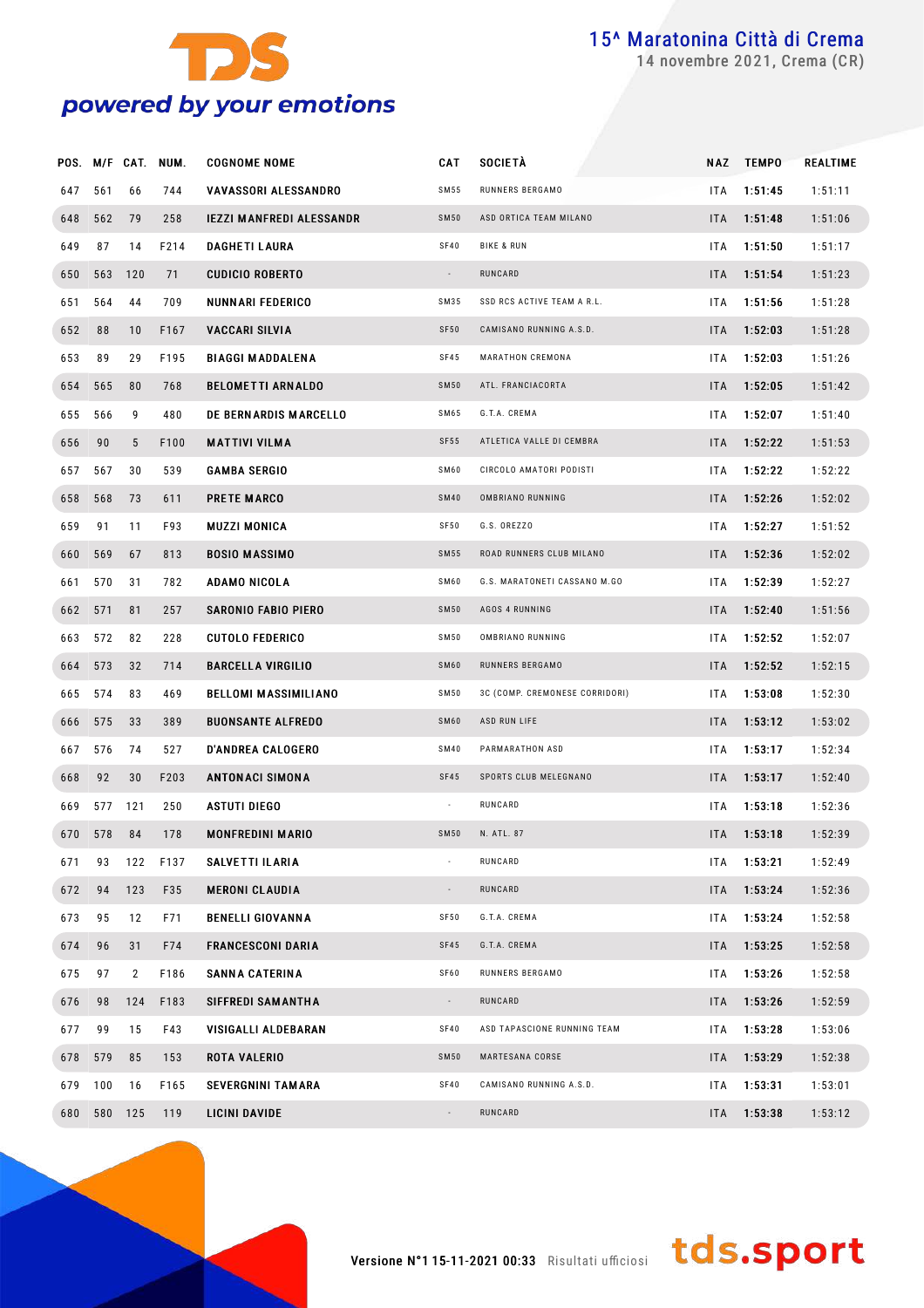

novembre 2021, Crema (CR)

|     |             |     | POS. M/F CAT. NUM. | <b>COGNOME NOME</b>          | CAT         | <b>SOCIETÀ</b>                 | NAZ        | <b>TEMPO</b>    | REALTIME |
|-----|-------------|-----|--------------------|------------------------------|-------------|--------------------------------|------------|-----------------|----------|
| 681 | 581         | 68  | 195                | DE SALVE DAVIDE GIUSEPPE     | SM 55       | P&C PODISMOECAZZEGGIO          | ITA.       | 1:53:40         | 1:53:16  |
|     | 682 582     | 10  | 487                | <b>VITALONI CARLO</b>        | <b>SM65</b> | G.P. CASALESE                  |            | ITA 1:53:40     | 1:53:18  |
| 683 | 583         | 69  | 502                | <b>VUERICH DANIELE</b>       | SM 55       | POOL SOC. ATL. ALTA VALSERIANA | ITA.       | 1:53:40         | 1:53:16  |
|     | 684 584     | 99  | 77                 | <b>CARIONI MARCO</b>         | <b>SM45</b> | ASD NUOVA VIRTUS CREMA         |            | ITA 1:53:47     | 1:52:59  |
| 685 | 585 126     |     | 67                 | <b>CARBONI SALVATORE</b>     |             | RUNCARD                        | ITA.       | 1:54:01         | 1:53:39  |
|     | 686 101 127 |     | F66                | <b>CORTELAZZI MONICA</b>     | $\sim$      | RUNCARD                        |            | ITA 1:54:02     | 1:53:31  |
| 687 | 586         | 86  | 499                | <b>PUNZO STEFANO</b>         | <b>SM50</b> | RUNNERS BERGAMO                | ITA.       | 1:54:05         | 1:53:35  |
|     | 688 102     | 13  | F163               | <b>FRANZELLI CRISTINA</b>    | SF50        | CAMISANO RUNNING A.S.D.        |            | $ITA = 1:54:10$ | 1:53:31  |
| 689 | 103         | 32  | F138               | <b>AZZARA GIOVANNA</b>       | SF45        | CORRINTIME                     | ITA.       | 1:54:10         | 1:53:54  |
|     | 690 587     | 87  | 641                | <b>BUSSI MAURIZIO</b>        | <b>SM50</b> | CAMISANO RUNNING A.S.D.        |            | $ITA = 1:54:19$ | 1:53:44  |
| 691 | 588         | 70  | 214                | INZOLI GUIDO                 | SM 55       | A.S.D. C.U.S. BRESCIA          | ITA.       | 1:54:21         | 1:54:01  |
|     | 692 589     | 128 | 500                | <b>MELONI MARCO</b>          |             | RUNCARD                        |            | ITA 1:54:27     | 1:54:01  |
| 693 | 590 100     |     | 853                | <b>GRASSI GIULIANO</b>       | <b>SM45</b> | ATL. CASTEL ROZZONE            | ITA.       | 1:54:29         | 1:53:56  |
|     | 694 104 129 |     | F194               | <b>CAPILUPPI CHIARA</b>      |             | RUNCARD                        |            | $ITA = 1:54:31$ | 1:54:03  |
|     | 695 105     | 33  | F95                | <b>COLOSIO CHIARA SERENA</b> | SF45        | A.S.D. ATLETICA SARNICO        | ITA.       | 1:54:32         | 1:54:05  |
|     | 696 591 101 |     | 82                 | <b>GILIBERTI ANTONIO</b>     | <b>SM45</b> | TEAM OTC SSD ARL               |            | $ITA = 1:54:41$ | 1:53:54  |
| 697 | 592         | 34  | 557                | <b>FORMOLLI EUGENIO</b>      | SM60        | PT SKYRUNNING                  | ITA.       | 1:54:53         | 1:54:21  |
|     | 698 593     | 35  | 236                | <b>MALANCA ROBERTO</b>       | SM60        | TRIATHLON DUATHLON CREMONA     |            | ITA 1:54:58     | 1:54:16  |
| 699 | 594         | 102 | 225                | ZANINELLI DAVIDE             | SM45        | OMBRIANO RUNNING               | ITA.       | 1:55:01         | 1:54:22  |
|     | 700 106 130 |     | F68                | DAINELLI ANNA                |             | RUNCARD                        |            | ITA 1:55:09     | 1:54:32  |
|     | 701 107     | 34  | F67                | <b>MONTESANO ERIKA</b>       | SF45        | URBAN RUNNERS                  | ITA.       | 1:55:11         | 1:54:41  |
|     | 702 595     | 88  | 855                | <b>FERRARI CLAUDIO</b>       | <b>SM50</b> | RUNNERS BERGAMO                |            | ITA 1:55:14     | 1:54:33  |
| 703 | 596 103     |     | 858                | <b>GRECO ANGELO</b>          | SM45        | RUNNERS BERGAMO                | IT A       | 1:55:14         | 1:54:33  |
|     | 704 597 104 |     | 642                | <b>CANTARINI MARCO MARIO</b> | <b>SM45</b> | CAMISANO RUNNING A.S.D.        |            | ITA 1:55:22     | 1:55:12  |
|     | 705 598 131 |     | 779                | <b>MICRANI ANDREA</b>        |             | RUNCARD                        |            | ITA 1:55:29     | 1:55:00  |
|     | 706 599     | 36  | 364                | <b>CARRARA ORLANDO</b>       | <b>SM60</b> | G.S. OREZZO                    | <b>ITA</b> | 1:55:31         | 1:54:56  |
|     | 707 108 132 |     | F113               | <b>BONDELLI GAIA</b>         | $\sim$      | RUNCARD                        | ITA        | 1:55:33         | 1:55:07  |
|     | 708 600     | 71  | 664                | <b>FRIGENI MASSIMO</b>       | <b>SM55</b> | CAMISANO RUNNING A.S.D.        | ITA        | 1:55:35         | 1:55:35  |
| 709 | 601         | 11  | 798                | GIACOMELLO MAURIZIO DANIELE  | SM65        | ROAD RUNNERS CLUB MILANO       | ITA        | 1:55:38         | 1:55:12  |
|     | 710 602     | 105 | 91                 | TORTELOTTI FABRIZIO          | <b>SM45</b> | FORTI E LIBERI ATLETICA        | ITA        | 1:55:53         | 1:55:08  |
| 711 | 603 106     |     | 110                | SIMONELLI MARCO              | SM45        | ATL. LAMBRO MILANO             | ITA        | 1:55:54         | 1:55:07  |
|     | 712 109     | 17  | F188               | <b>MASIELLO MARIANNA</b>     | <b>SF40</b> | RUNNERS BERGAMO                | <b>ITA</b> | 1:55:55         | 1:55:24  |
|     | 713 110     | 6   | F181               | PAPETTI ELENA                | <b>SF55</b> | GS AVIS TREVIGLIO G.BRUSAFERRI | ITA        | 1:55:59         | 1:55:37  |
|     | 714 111     | 18  | F226               | SACCINTO GRAZIELLA           | <b>SF40</b> | INFINITY CYCLING ASD           | ITA.       | 1:56:06         | 1:55:19  |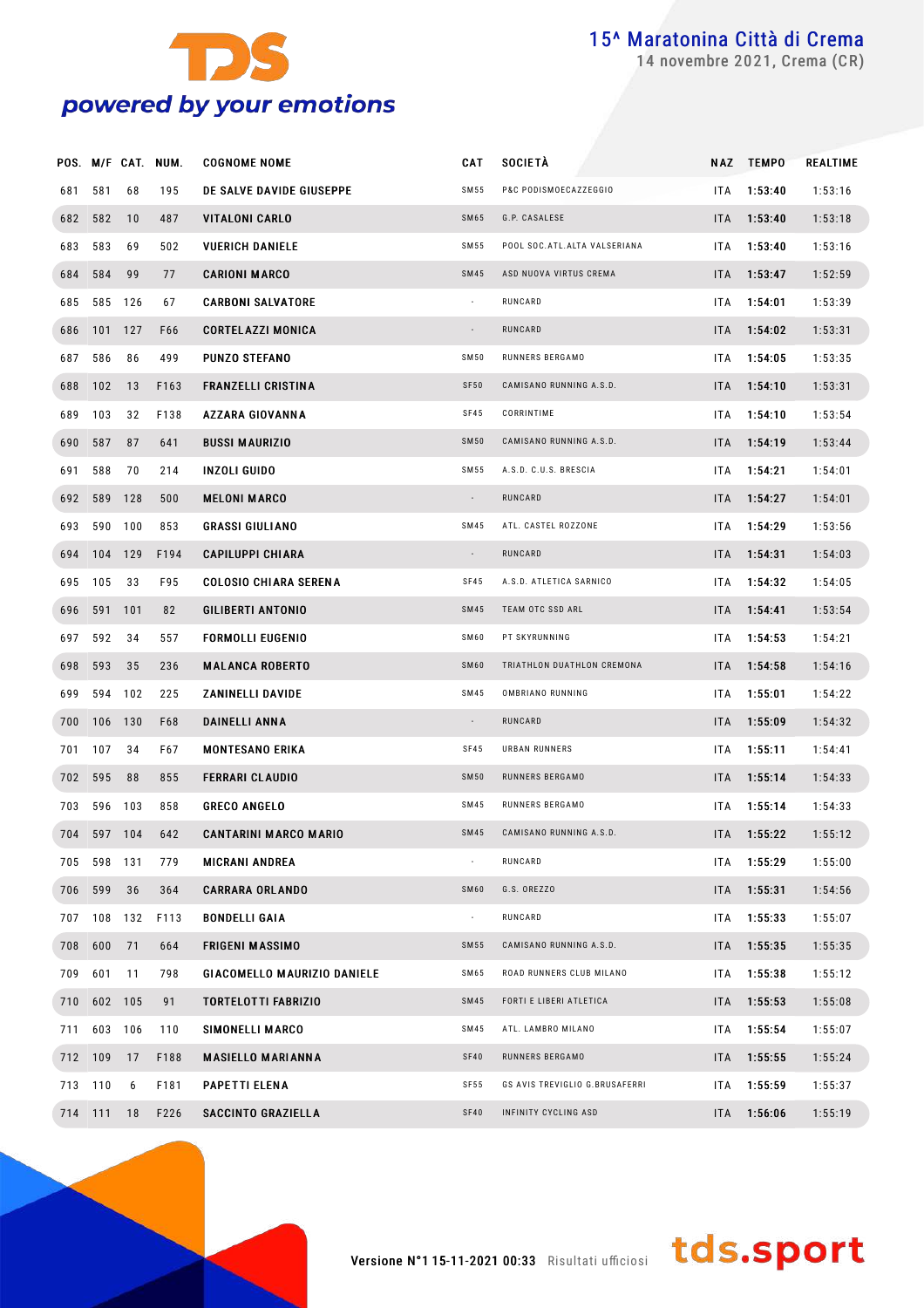

novembre 2021, Crema (CR)

|                 | POS. M/F CAT. NUM. | <b>COGNOME NOME</b>                       | CAT                      | <b>SOCIETÀ</b>                 |                                          |             | NAZ TEMPO REALTIME  |  |
|-----------------|--------------------|-------------------------------------------|--------------------------|--------------------------------|------------------------------------------|-------------|---------------------|--|
|                 | 715 604 133 208    | <b>GATTI GIORGIO</b>                      |                          | RUNCARD                        |                                          |             | ITA 1:56:14 1:55:50 |  |
| 716 605 12 546  |                    | <b>CITTERIO ALDO</b>                      | <b>SM65</b>              | ROAD RUNNERS CLUB MILANO       |                                          |             | ITA 1:56:16 1:55:35 |  |
| 717 606 107 278 |                    | <b>RUGGERI MAURO</b>                      | SM45                     | GRUPPO SPORTIVO ALPINI SOVERE  |                                          | ITA 1:56:17 | 1:55:36             |  |
| 718 607 89 841  |                    | <b>LODA DANIELE</b>                       | <b>SM50</b>              | A.S.D. SAN FILIPPO RUNNERS     |                                          | ITA 1:56:18 | 1:55:38             |  |
|                 | 719 112 35 F224    | <b>INVERARDI SANDRA</b>                   | SF45                     | ATL. FRANCIACORTA              |                                          | ITA 1:56:18 | 1:55:37             |  |
| 720 608 134 520 |                    | <b>ZANOTTI STEFANO</b>                    |                          | RUNCARD                        |                                          | ITA 1:56:19 | 1:55:43             |  |
|                 | 721 113 11 F131    | <b>BRESCIANI ELEONORA</b>                 | SF35                     | SPORTS CLUB MELEGNANO          |                                          | ITA 1:56:21 | 1:55:59             |  |
| 722 609 72 331  |                    | <b>D'AMMASSA GIOVANNI</b>                 | <b>SM55</b>              | ASD ORTICA TEAM MILANO         |                                          | ITA 1:56:21 | 1:55:40             |  |
|                 | 723 114 14 F208    | <b>SQUASSONI ROBERTA</b>                  | SF50                     | RUNNERS CAPRIOLESE             |                                          | ITA 1:56:30 | 1:55:51             |  |
| 724 610 135 234 |                    | TROGLIO DARIO                             |                          | RUNCARD                        |                                          | ITA 1:56:31 | 1:55:56             |  |
| 725 115 15 F84  |                    | <b>FUGANTI DANIELA</b>                    | SF50                     | ASD ORTICA TEAM MILANO         |                                          | ITA 1:56:38 | 1:55:57             |  |
| 726 116 36 F90  |                    | <b>LORO ELENA</b>                         | <b>SF45</b>              | ASD TAPASCIONE RUNNING TEAM    |                                          | ITA 1:56:42 | 1:56:00             |  |
| 727 611 136 115 |                    | <b>VERGA LORENZO</b>                      | $\alpha$                 | RUNCARD                        |                                          | ITA 1:56:45 | 1:56:22             |  |
|                 | 728 612 137 547    | <b>BASSI DAMIANO LIBERO</b>               |                          | RUNCARD                        |                                          | ITA 1:56:49 | 1:56:04             |  |
| 729 613 138 517 |                    | <b>VAILATI DANIELE</b>                    |                          | RUNCARD                        |                                          | ITA 1:57:05 | 1:56:19             |  |
| 730 614 139     | 63                 | <b>LENA LEOPOLDO</b>                      |                          | RUNCARD                        |                                          | ITA 1:57:11 | 1:56:23             |  |
|                 | 731 117 140 F42    | ALLIEVI MARIA GABRIELLA                   |                          |                                | RUNCARD EPS - RUNNING TEAM MOTTA VISCONT | ITA 1:57:11 | 1:56:59             |  |
|                 | 732 118 141 F45    | <b>GROSSI PAOLA</b>                       |                          | RUNCARD                        |                                          | ITA 1:57:11 | 1:56:59             |  |
| 733 615 73      | 702                | <b>KARAWE TANTRIGE MERVYN LESLIE PERE</b> | <b>SM55</b>              | ATLETICA BRESCIA MARATHON      |                                          | ITA 1:57:20 | 1:56:46             |  |
| 734 616 37      | 800                | LIBERO PASQUALINO                         | SM60                     | ROAD RUNNERS CLUB MILANO       |                                          | ITA 1:57:22 | 1:56:55             |  |
| 735 617 90      | 802                | <b>MAGNONI ALESSANDRO</b>                 | <b>SM50</b>              | ROAD RUNNERS CLUB MILANO       |                                          | ITA 1:57:28 | 1:57:03             |  |
| 736 618 142 213 |                    | <b>CAVANINI MAURO</b>                     |                          | RUNCARD                        |                                          | ITA 1:57:28 | 1:56:50             |  |
| 737 619 74      | 752                | <b>MAPELLI PAOLO</b>                      | <b>SM55</b>              | RUNNERS BERGAMO                |                                          | ITA 1:57:30 | 1:56:52             |  |
|                 | 738 119 16 F97     | <b>MARCHETTI PAMELA</b>                   | <b>SF50</b>              | JUSTRUN.BG ASD                 |                                          | ITA 1:57:30 | 1:56:54             |  |
| 739 120 3       | F201               | <b>GIUSSANI LILIANA</b>                   | SF60                     | ROAD RUNNERS CLUB MILANO       |                                          |             | ITA 1:57:44 1:57:06 |  |
| 740 620 3       | 825                | <b>ZAMBON FABRIZIO</b>                    | <b>SM70</b>              | ROAD RUNNERS CLUB MILANO       |                                          | ITA 1:57:46 | 1:57:21             |  |
| 741 621 75      | 759                | <b>CHIARAMONDIA STEFANO</b>               | SM55                     | G.S. ZELOFORAMAGNO             |                                          | ITA 1:57:49 | 1:57:09             |  |
| 742 622 75      | 229                | <b>SCARAMUZZINO RIZZO GIUSEPPE</b>        | <b>SM40</b>              | OMBRIANO RUNNING               |                                          | ITA 1:57:51 | 1:57:19             |  |
| 743 623 143 78  |                    | <b>VALSECCHI ANDREA</b>                   | $\overline{\phantom{a}}$ | RUNCARD                        |                                          | ITA 1:57:56 | 1:57:05             |  |
|                 | 744 624 144 492    | <b>PAVESI ALESSANDRO</b>                  |                          | RUNCARD                        |                                          | ITA 1:58:08 | 1:57:20             |  |
| 745 625 145 607 |                    | <b>CARPI SIMONE</b>                       | à.                       | RUNCARD                        |                                          | ITA 1:58:10 | 1:57:18             |  |
|                 | 746 121 146 F126   | <b>PRANDI BARBARA</b>                     |                          | RUNCARD                        |                                          | ITA 1:58:14 | 1:57:28             |  |
| 747 626 38      | 472                | PECORI MASSIMO                            | <b>SM60</b>              | ASD GRUPPO PODISTICO TAVAZZANO |                                          | ITA 1:58:14 | 1:57:44             |  |
| 748 627 91      | 69                 | <b>GENERALI ALBERTO</b>                   | <b>SM50</b>              | 3C (COMP. CREMONESE CORRIDORI) |                                          | ITA 1:58:18 | 1:57:40             |  |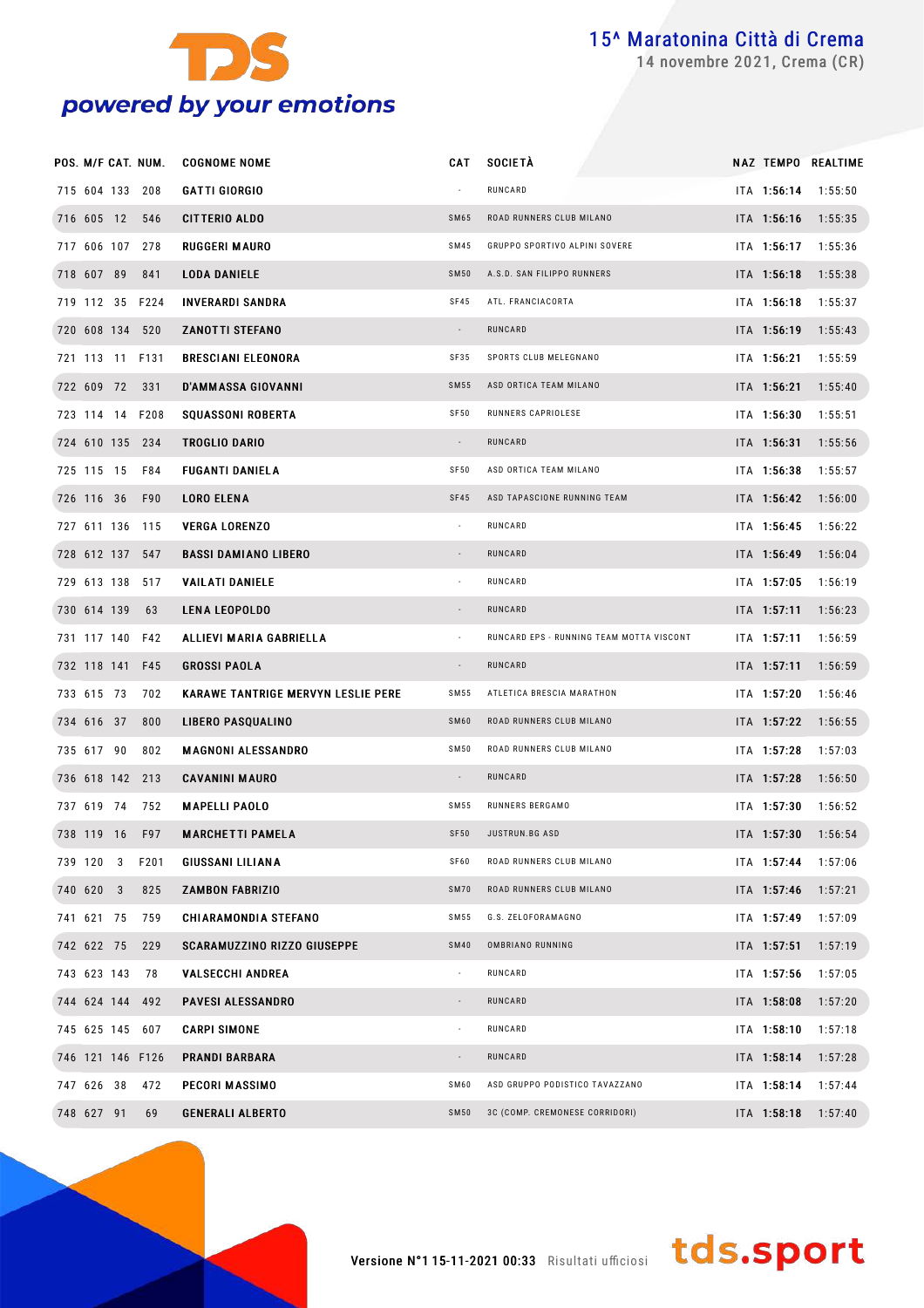

novembre 2021, Crema (CR)

|         |             |         | POS. M/F CAT. NUM. | <b>COGNOME NOME</b>        | <b>CAT</b>               | SOCIETÀ                       |            | NAZ TEMPO   | REALTIME |
|---------|-------------|---------|--------------------|----------------------------|--------------------------|-------------------------------|------------|-------------|----------|
| 749     | 628 147     |         | 406                | <b>LENZETTI MARCO</b>      |                          | RUNCARD                       | <b>ITA</b> | 1:58:37     | 1:58:17  |
| 750     | 629 108     |         | 271                | <b>DONEDA MARCELLO</b>     | <b>SM45</b>              | G.S. OREZZO                   | ITA.       | 1:58:39     | 1:58:03  |
| 751     | 630         | 39      | 272                | <b>EPIS ALESSANDRO</b>     | SM60                     | G.S. OREZZO                   | <b>ITA</b> | 1:58:40     | 1:58:05  |
|         | 752 631     | 148     | 84                 | <b>GENTILE SAVERIO</b>     | $\sim$                   | RUNCARD                       | ITA.       | 1:58:41     | 1:58:00  |
| 753     | 122         | 37      | F204               | <b>LAMANUZZI SAMANTA</b>   | SF45                     | MARCIATORI SAN GIORGIO        | <b>ITA</b> | 1:58:42     | 1:57:52  |
| 754     | 632         | 76      | 876                | <b>MIRABELLA PASQUALE</b>  | <b>SM40</b>              | RUNNERS BERGAMO               | ITA.       | 1:58:45     | 1:58:25  |
| 755     | 633         | 109     | 775                | <b>PANTANO ENRICO</b>      | SM45                     | G.A.P. SARONNO                | <b>ITA</b> | 1:58:46     | 1:58:19  |
| 756     | 634         | 13      | 512                | <b>ZAMBIANCHI PIETRO</b>   | <b>SM65</b>              | G.S. ZELOFORAMAGNO            | ITA.       | 1:58:47     | 1:58:15  |
| 757     | 635         | 149     | 479                | ROTA BRUNO LUIGI           | $\sim$                   | RUNCARD                       | ITA        | 1:58:55     | 1:58:20  |
| 758     | 636         | 92      | 637                | <b>BIANCHETTI DANILO</b>   | <b>SM50</b>              | CAMISANO RUNNING A.S.D.       | <b>ITA</b> | 1:58:58     | 1:58:07  |
| 759     | 637         | 150     | 585                | <b>BORTOLATO PAOLO</b>     | $\sim$                   | RUNCARD                       | <b>ITA</b> | 1:58:58     | 1:58:08  |
| 760     | 638 151     |         | 852                | SIGNORINI GIAMBATTISTA     | $\sim$                   | RUNCARD                       | ITA.       | 1:59:06     | 1:58:35  |
| 761     | 639         | 14      | 875                | TAGLIETTI PAOLO            | SM65                     | MARATHON CREMONA              | <b>ITA</b> | 1:59:07     | 1:58:49  |
| 762 123 |             | 38      | F53                | <b>FERRANTI ROBERTA</b>    | <b>SF45</b>              | OMBRIANO RUNNING              | ITA.       | 1:59:14     | 1:58:41  |
| 763     | 124         | 19      | F198               | <b>COLUCCI LAURA</b>       | SF40                     | ROAD RUNNERS CLUB MILANO      | <b>ITA</b> | 1:59:16     | 1:58:36  |
|         | 764 640     | 49      | 651                | <b>CORTE ANDREA</b>        | SM                       | CAMISANO RUNNING A.S.D.       | ITA.       | 1:59:25     | 1:58:42  |
| 765     | 125         | 7       | F75                | <b>MAVERNA ROSSELLA</b>    | SF 55                    | AMATORI ATL. CASORATE S.      | <b>ITA</b> | 1:59:27     | 1:58:53  |
| 766 126 |             | 8       | F103               | <b>MEO INES</b>            | SF55                     | ASD ORTICA TEAM MILANO        | ITA.       | 1:59:29     | 1:58:45  |
| 767     | 641         | 76      | 486                | TARCHI ORAZIO              | SM 55                    | G.P. CASALESE                 | ITA        | 1:59:35     | 1:59:22  |
| 768     | 642 152     |         | 760                | <b>VIGNATI LORENZO</b>     | $\sim$                   | RUNCARD                       | ITA.       | 1:59:42     | 1:58:56  |
| 769     | 643         | 110     | 64                 | <b>MALINVERNO GIULIANO</b> | SM45                     | CREMONACORRE ASD              | ITA.       | 1:59:44     | 1:58:55  |
| 770     | 127 153     |         | F179               | <b>TAMBANI SARA</b>        | $\overline{\phantom{a}}$ | RUNCARD                       | ITA.       | 1:59:46     | 1:59:00  |
| 771     |             | 644 154 | 606                | <b>SETTI STEFANO</b>       | $\sim$                   | RUNCARD                       | ITA.       | 1:59:48     | 1:58:55  |
|         | 772 128     | 20      | F86                | PAGANI VALERIA             | <b>SF40</b>              | ASD ORTICA TEAM MILANO        |            | ITA 1:59:57 | 1:59:14  |
|         | 773 645     | 93      | 105                | DILETTI MARCO RAFFAELE LUI | SM 50                    | OPERA RUNNERS A.S.D.          | ITA L      | 2:00:00     | 1:59:13  |
| 774     | 646         | 50      | 488                | <b>VITALONI MARCO</b>      | SM                       | G.P. CASALESE                 | ITA.       | 2:00:08     | 1:59:47  |
|         | 775 647 155 |         | 780                | RATTI DIEGO                | $\blacksquare$           | RUNCARD                       | ITA.       | 2:00:10     | 1:59:16  |
| 776     | 648         | 156     | 462                | <b>MANESTA MICHELE</b>     |                          | RUNCARD                       | ITA.       | 2:00:13     | 1:59:36  |
|         | 777 649     | 77      | 560                | <b>GHEZZI ANDREA</b>       | SM40                     | GRUPPO PODISTICO MELZO A.S.D. | ITA.       | 2:00:16     | 1:59:54  |
|         | 778 129     | 39      | F211               | RAIMONDO LIDIA             | SF45                     | ROAD RUNNERS CLUB MILANO      | ITA        | 2:00:18     | 1:59:45  |
|         | 779 650     | 94      | 599                | <b>MERLO ANDREA</b>        | SM 50                    | G.P. AVIS LOCATE DI TRIULZI   | ITA.       | 2:00:22     | 1:59:49  |
| 780     | 651         | 77      | 676                | SALVITTI GIAN PIETRO       | SM55                     | CAMISANO RUNNING A.S.D.       | ITA        | 2:00:24     | 1:59:57  |
| 781     | 652         | 40      | 746                | <b>ZURRU FRANCO</b>        | SM60                     | RUNNERS BERGAMO               | ITA.       | 2:00:33     | 2:00:00  |
|         | 782 130     | 9       | F192               | <b>SETTEMBRINI GEMMA</b>   | SF55                     | G.A.P. SARONNO                | ITA        | 2:00:44     | 2:00:17  |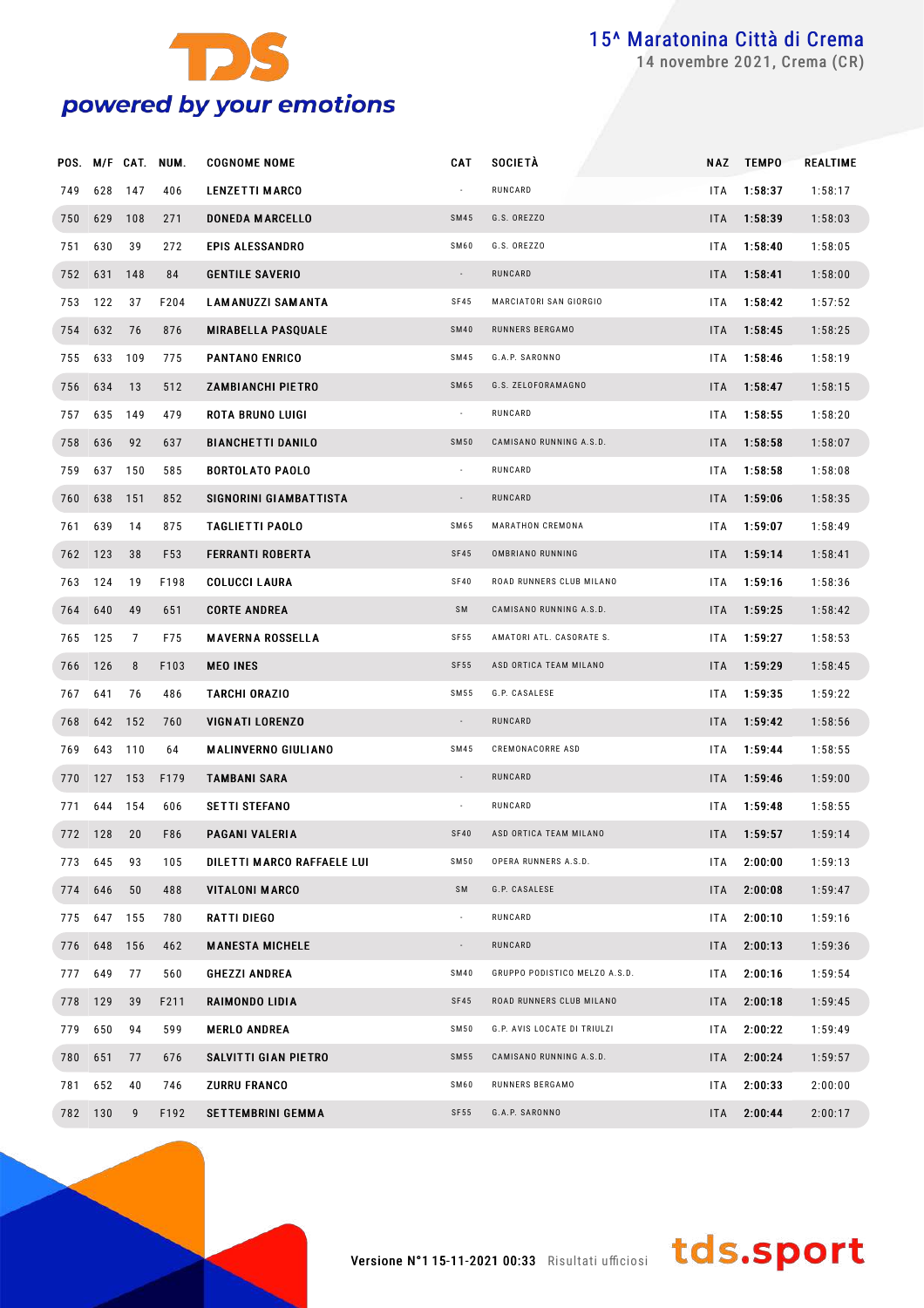

novembre 2021, Crema (CR)

|         |             |     | POS. M/F CAT. NUM. | <b>COGNOME NOME</b>          | CAT                      | <b>SOCIETÀ</b>                 | <b>NAZ</b> | <b>TEMPO</b> | <b>REALTIME</b> |
|---------|-------------|-----|--------------------|------------------------------|--------------------------|--------------------------------|------------|--------------|-----------------|
| 783     | 131         | 10  | F143               | <b>BARUFFI MIRELLA</b>       | SF55                     | PT SKYRUNNING                  | ITA        | 2:00:46      | 2:00:13         |
| 784 653 |             | 78  | 130                | <b>BRUNO GIUSEPPE</b>        | <b>SM40</b>              | GARDA RUNNING A.S.D.           | ITA.       | 2:00:52      | 2:00:13         |
| 785     | 654         | 95  | 501                | <b>BELTRAME BRUNO GINO</b>   | <b>SM50</b>              | MARCIATORI SAN GIORGIO         | ITA        | 2:00:54      | 2:00:25         |
|         | 786 655     | 111 | 218                | <b>FESTA DAVIDE</b>          | <b>SM45</b>              | ATL. TREVIGLIO                 | ITA.       | 2:00:57      | 2:00:32         |
| 787     | 656         | 157 | 412                | <b>CAPRIOLI ANDREA</b>       | $\sim$                   | RUNCARD                        | ITA        | 2:01:00      | 2:00:24         |
| 788     | 657         | 78  | 536                | <b>MARINI ANGELO</b>         | <b>SM55</b>              | SPORTS CLUB MELEGNANO          | ITA I      | 2:01:00      | 2:00:27         |
| 789     | 658         | 158 | 395                | SPAMPINATO AGATINO           | $\sim$                   | RUNCARD                        | ITA        | 2:01:02      | 2:00:10         |
|         | 790 132 159 |     | F41                | ZANICOTTI JUDIT              | $\overline{\phantom{a}}$ | RUNCARD EPS - FADANÀ           |            | HUN 2:01:04  | 2:00:40         |
| 791     | 659         | 160 | 253                | <b>MAURI GIANLUCA</b>        | $\overline{\phantom{a}}$ | RUNCARD                        | ITA        | 2:01:06      | 2:00:22         |
|         | 792 660     | 96  | 598                | <b>ORSINI ROBERTO</b>        | <b>SM50</b>              | G.P. AVIS LOCATE DI TRIULZI    | ITA I      | 2:01:08      | 2:00:34         |
| 793     | 661         | 15  | 840                | <b>SERENI ROBERTO</b>        | SM65                     | ATLETICA CONCESIO 2009         | ITA        | 2:01:16      | 2:00:36         |
|         | 794 133     | 17  | F190               | <b>BONALDI STEFANIA</b>      | SF50                     | ASD NUOVA VIRTUS CREMA         | ITA I      | 2:01:16      | 2:00:44         |
| 795     | 134         | 21  | F99                | <b>LAMANUZZI MICAELA</b>     | SF40                     | ALZAIA NAVIGLIO RUNNERS        | ITA        | 2:01:25      | 2:00:35         |
|         | 796 662     | 51  | 269                | <b>SCANDELLI MICHELE</b>     | SM                       | <b>BIKE &amp; RUN</b>          | ITA.       | 2:01:30      | 2:01:02         |
| 797     | 663         | 161 | 404                | <b>CERVI STEFANO</b>         | $\sim$                   | RUNCARD                        | ITA        | 2:01:44      | 2:01:22         |
| 798     | 664         | 162 | 533                | <b>MAIRATI ALESSANDRO</b>    | $\overline{\phantom{a}}$ | RUNCARD                        | ITA I      | 2:01:48      | 2:01:18         |
| 799     | 135         | 163 | F133               | <b>CARGNELUTTI GAIA</b>      | $\overline{\phantom{a}}$ | RUNCARD                        | ITA        | 2:01:49      | 2:01:16         |
|         | 800 136     | 12  | F111               | ODOLINI ILENIA               | SF35                     | ATLETICA BRESCIA MARATHON      | ITA.       | 2:02:00      | 2:01:11         |
| 801     | 665         | 4   | 725                | <b>MAOLONI DARIO</b>         | <b>SM70</b>              | RUNNERS BERGAMO                | ITA        | 2:02:02      | 2:01:15         |
| 802     | 666         | 164 | 764                | <b>MAIOCCHI MASSIMILIANO</b> | $\sim$                   | RUNCARD                        | ITA I      | 2:02:16      | 2:01:28         |
| 803     | 667         | 165 | 442                | PIZZOCARO MATTEO             | $\sim$                   | RUNCARD                        | ITA        | 2:02:28      | 2:01:40         |
|         | 804 137     | 40  | F122               | <b>ZUBANI VALERIA</b>        | SF45                     | GRUPPO SPORTIVO ALPINI SOVERE  | ITA.       | 2:02:31      | 2:01:59         |
| 805     | 138         | 18  | F120               | <b>DON ORIETTA</b>           | SF50                     | GRUPPO SPORTIVO ALPINI SOVERE  | ITA        | 2:02:31      | 2:01:59         |
|         | 806 668     | 41  | 554                | ROSSINI PIERLUIGI            | SM60                     | A.S.D. C.U.S. BRESCIA          |            | ITA 2:02:54  | 2:02:18         |
|         | 807 669     | 45  | 771                | DE NIGRIS MASSIMO            | SM35                     | G.S. CROCE VERDE ORZINUOVI ASD |            | ITA 2:02:57  | 2:02:36         |
|         | 808 139     | 22  | F119               | <b>CANTAMESSI EMANUELA</b>   | SF40                     | ATL. PARATICO                  |            | ITA 2:03:00  | 2:02:26         |
|         | 809 140     | 41  | F139               | <b>BARUCCO ELENA</b>         | SF45                     | A.S.D. C.U.S. BRESCIA          | ITA I      | 2:03:17      | 2:02:41         |
|         | 810 141     | 13  | F83                | FILOGRASSO SABINA CLAUDIA    | SF35                     | ASD ORTICA TEAM MILANO         |            | ITA 2:03:20  | 2:02:38         |
|         | 811 142     | 42  | F193               | PAGANI SONIA                 | SF45                     | G.P. CODOGNO 82                | ITA I      | 2:03:30      | 2:02:55         |
|         | 812 143     | 19  | F174               | PIZZI PAOLA                  | SF50                     | ATL. V.C.A. MILANO             |            | ITA 2:03:41  | 2:03:05         |
|         | 813 144     | 23  | F172               | <b>GRISENDI ALEXA LAURA</b>  | SF40                     | VERDE PISELLO GROUP MILANO     | ITA        | 2:03:43      | 2:03:09         |
|         | 814 670     | 166 | 871                | <b>RUSSO ROSARIO</b>         | $\sim$                   | RUNCARD EPS - RUNCARD          |            | ITA 2:03:44  | 2:03:30         |
|         | 815 671     | 97  | 784                | SILIPRANDI VINCENZO          | <b>SM50</b>              | MARATHON CREMONA               | ITA        | 2:03:47      | 2:03:03         |
|         | 816 672 79  |     | 828                | <b>RANDISI ANDREA</b>        | <b>SM40</b>              | G.T.A. CREMA                   | ITA I      | 2:03:47      | 2:03:16         |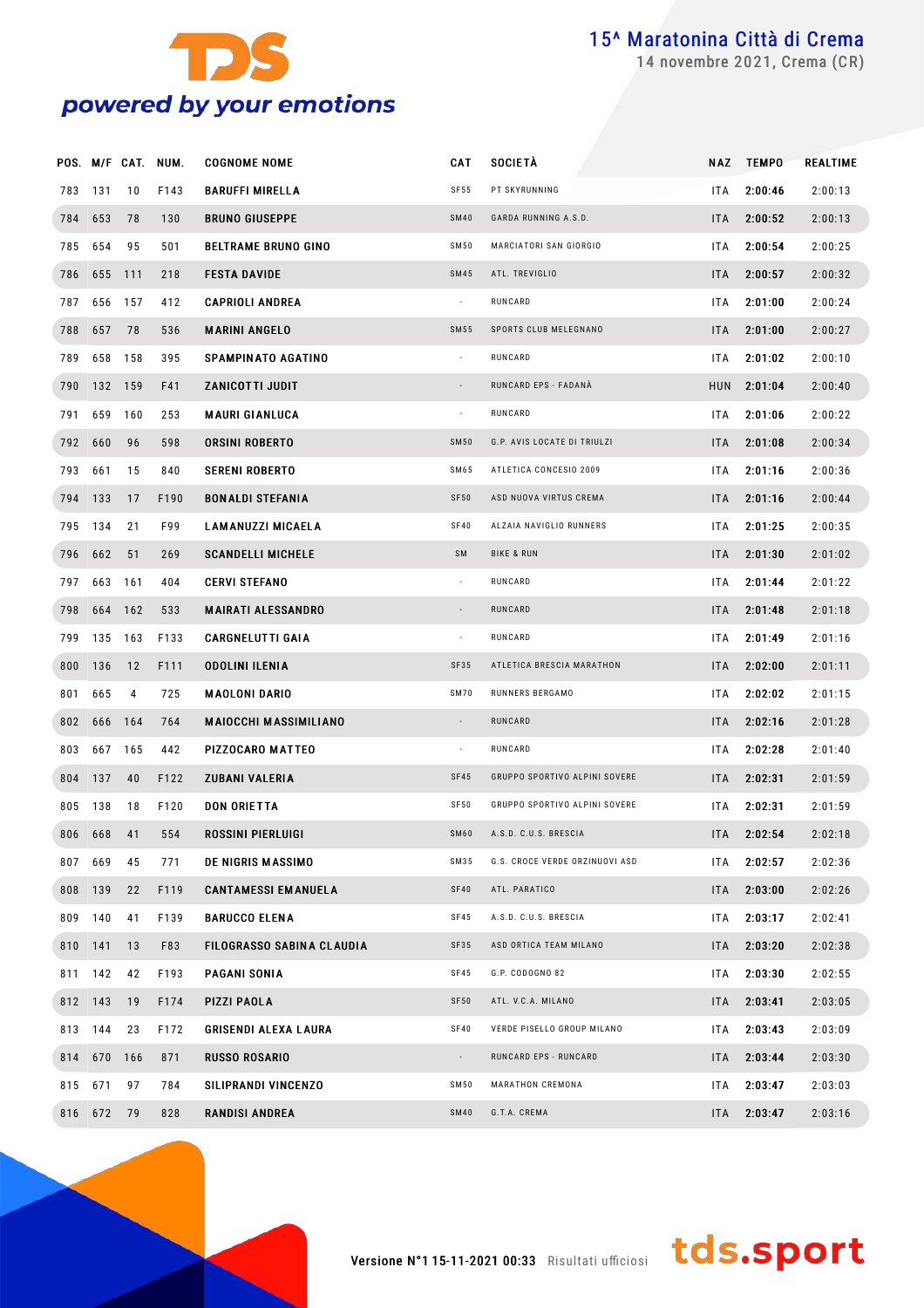

novembre 2021, Crema (CR)

|     |             |         | POS. M/F CAT. NUM. | <b>COGNOME NOME</b>             | <b>CAT</b>               | <b>SOCIETÀ</b>                 | NAZ        | <b>TEMPO</b> | REALTIME |
|-----|-------------|---------|--------------------|---------------------------------|--------------------------|--------------------------------|------------|--------------|----------|
|     | 817 145     | 11      | F58                | PECCHINI PAOLA                  | SF55                     | MARATHON CREMONA               | ITA.       | 2:03:53      | 2:03:08  |
|     | 818 673     | 42      | 493                | <b>DI LUCA GABRIELE</b>         | <b>SM60</b>              | ROAD RUNNERS CLUB MILANO       | ITA.       | 2:04:00      | 2:03:25  |
| 819 | 674         | 16      | 724                | LONGHI FLORIANO                 | SM65                     | RUNNERS BERGAMO                | ITA.       | 2:04:19      | 2:03:56  |
|     | 820 146     | 12      | F207               | POLLONI DEBORA                  | SF                       | G.T.A. CREMA                   | ITA.       | 2:04:21      | 2:03:35  |
| 821 | 675         | 80      | 292                | <b>CHIAROLINI MARCO</b>         | <b>SM40</b>              | GRUPPO SPORTIVO ALPINI SOVERE  | ITA.       | 2:04:22      | 2:03:40  |
|     | 822 147     | 14      | F112               | <b>CATTANEO PAOLA</b>           | SF35                     | OMBRIANO RUNNING               | ITA.       | 2:04:32      | 2:03:59  |
| 823 | 676         | 79      | 733                | PECCHIOLI STEFANO               | SM 55                    | RUNNERS BERGAMO                | ITA.       | 2:04:36      | 2:03:43  |
|     | 824 677     | 52      | 270                | ALGISI NICOLO'                  | SM                       | <b>BIKE &amp; RUN</b>          | ITA.       | 2:04:37      | 2:04:09  |
| 825 | 148         | 43      | F87                | <b>VELTRI ISABELLA</b>          | <b>SF45</b>              | ASD ORTICA TEAM MILANO         | ITA.       | 2:04:53      | 2:04:11  |
|     | 826 678 112 |         | 83                 | <b>GALANTINI MARCO</b>          | SM45                     | GS AVIS TREVIGLIO G.BRUSAFERRI | ITA.       | 2:04:53      | 2:04:22  |
| 827 | 679 113     |         | 370                | MAZZOLENI LUCA MARIA            | SM45                     | VERDE PISELLO GROUP MILANO     | ITA.       | 2:04:58      | 2:04:12  |
|     | 828 149     | 44      | F109               | <b>CARLETTI LUZMINDA</b>        | SF45                     | POLISPORTIVA G.B. VIGHENZI     | ITA.       | 2:05:02      | 2:04:42  |
| 829 | 680         | 167     | 380                | <b>CORBELLI ALESSANDRO</b>      | $\sim$                   | RUNCARD                        | ITA.       | 2:05:03      | 2:04:21  |
|     | 830 681 114 |         | 640                | <b>BRUGNOLI ANDREA</b>          | SM45                     | CAMISANO RUNNING A.S.D.        | ITA.       | 2:05:15      | 2:04:44  |
| 831 | 150         | 12      | F164               | RIBOLI ANNA MARIA               | <b>SF55</b>              | CAMISANO RUNNING A.S.D.        | ITA.       | 2:05:15      | 2:04:45  |
|     | 832 682 115 |         | 658                | <b>DRERA MATTEO</b>             | SM45                     | CAMISANO RUNNING A.S.D.        | ITA.       | 2:05:16      | 2:04:45  |
| 833 | 683         | 116     | 369                | SANDRI LUCA                     | SM45                     | VERDE PISELLO GROUP MILANO     | ITA.       | 2:05:16      | 2:04:29  |
|     | 834 151     | 20      | F157               | <b>ALPIANI TERESA</b>           | <b>SF50</b>              | CAMISANO RUNNING A.S.D.        | ITA.       | 2:05:25      | 2:04:54  |
| 835 | 684         | 117     | 673                | RIOLDI MARIO GIACOMO            | SM 45                    | CAMISANO RUNNING A.S.D.        | ITA.       | 2:05:30      | 2:04:51  |
|     | 836 685     | 81      | 485                | <b>MANGIFESTA DANIELE</b>       | <b>SM40</b>              | G.P. CASALESE                  | ITA.       | 2:05:31      | 2:05:12  |
| 837 | 686         | 168     | 706                | BALDAZZI MANUEL LUCA            | $\sim$                   | RUNCARD                        | ITA.       | 2:05:40      | 2:05:16  |
|     | 838 687     | 80      | 332                | <b>FIORI ALBERTO</b>            | SM 55                    | ASD ORTICA TEAM MILANO         | ITA.       | 2:05:46      | 2:05:03  |
| 839 | 688         | 169     | 604                | <b>BORTOLATO STEFANO</b>        | $\sim$                   | RUNCARD                        | ITA.       | 2:05:52      | 2:05:06  |
| 840 | 152         | 3       | F225               | <b>SOZZI VALERIE</b>            | PF                       | PIETRO MICCA BIELLA RUNNING    | ITA.       | 2:06:15      | 2:05:58  |
| 841 | 689         | 81      | 388                | <b>CAFFI ROBERTO</b>            | SM 55                    | G.S. OREZZO                    | ITA.       | 2:06:18      | 2:05:41  |
| 842 | 690         | 82      | 296                | <b>LAMESTA GAETANO</b>          | <b>SM40</b>              | MONZA MARATHON TEAM - A.S.D.   | <b>ITA</b> | 2:06:29      | 2:06:18  |
|     | 843 691     | 53      | 169                | <b>BOSIO ANDREA</b>             | SM                       | RUNNERS DESIO                  | ITA.       | 2:06:37      | 2:06:02  |
| 844 |             | 692 170 | 582                | <b>TUSINO FRANCESCO</b>         | $\overline{\phantom{a}}$ | RUNCARD                        | ITA.       | 2:06:38      | 2:06:07  |
|     | 845 693 171 |         | 144                | <b>RONCHI ANGELO</b>            | $\blacksquare$           | RUNCARD                        | ITA.       | 2:06:51      | 2:06:16  |
| 846 | 694         | 82      | 288                | <b>RIZZI ANDREA</b>             | SM 55                    | G.S. DILETTANTISTICO ITALPOSE  | ITA.       | 2:06:57      | 2:06:16  |
| 847 |             | 695 172 | 240                | VITALI MARIO ANGELO             | $\sim$                   | RUNCARD                        | ITA.       | 2:07:00      | 2:06:25  |
|     | 848 153     | 13      | F187               | SPINELLI GIOVANNA               | <b>SF55</b>              | RUNNERS BERGAMO                | ITA.       | 2:07:03      | 2:06:18  |
| 849 | 696 173     |         | 107                | <b>GROPPELLI FERRANTE MARIA</b> | $\sim$                   | RUNCARD                        | ITA.       | 2:07:31      | 2:06:52  |
|     | 850 154 174 |         | F36                | SCHIAVI SILVIA                  | ÷                        | RUNCARD                        | ITA.       | 2:07:35      | 2:07:07  |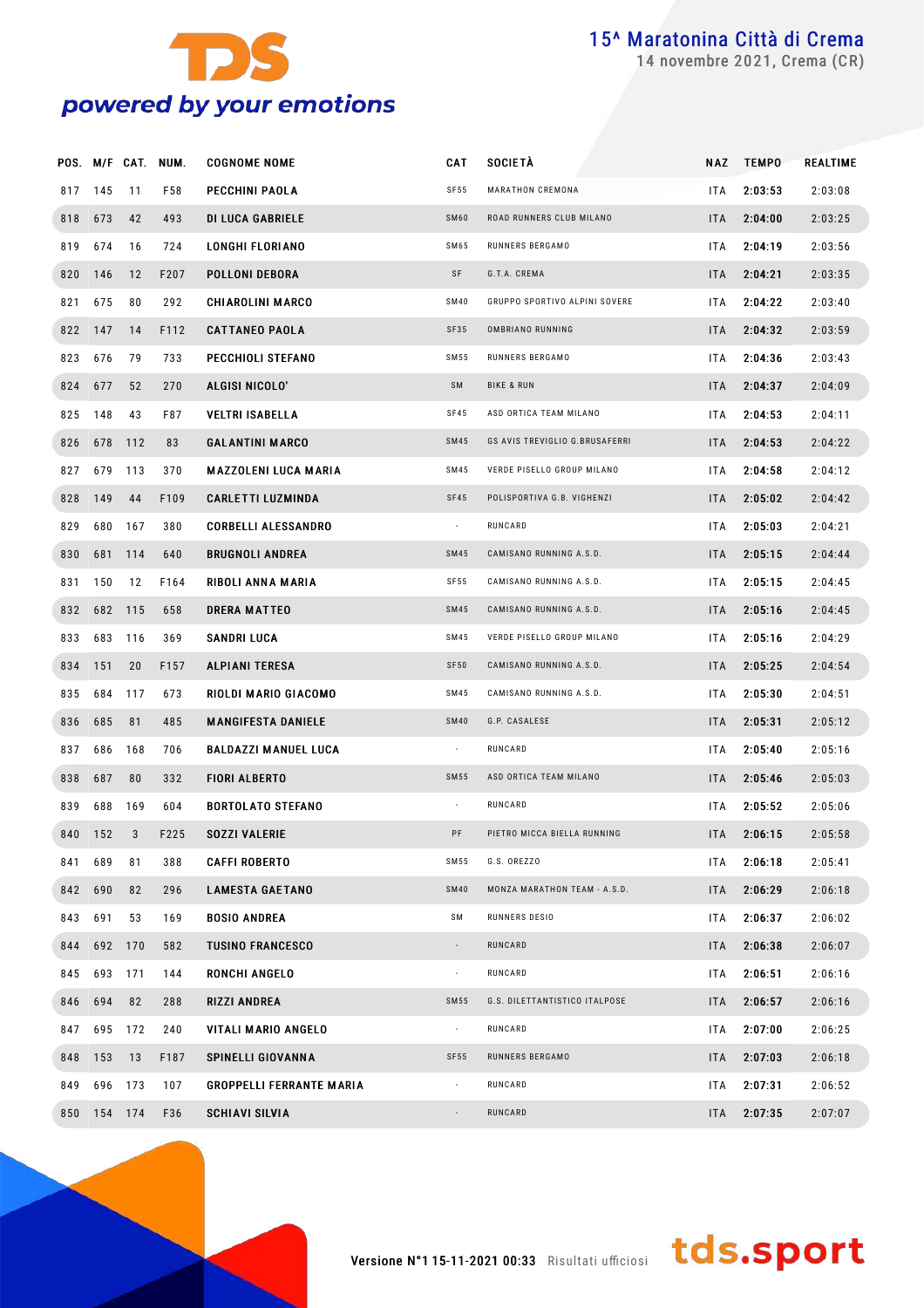

novembre 2021, Crema (CR)

|                 | POS. M/F CAT. NUM. | <b>COGNOME NOME</b>           | CAT                      | <b>SOCIETÀ</b>                       | NAZ TEMPO     | REALTIME |
|-----------------|--------------------|-------------------------------|--------------------------|--------------------------------------|---------------|----------|
|                 | 851 697 118 314    | POLLASTRI PRIMO               | <b>SM45</b>              | ATLETICA 42195 'BLU FRIDA'           | ITA 2:07:36   | 2:06:52  |
| 852 155 14      | F <sub>54</sub>    | PREMOLI BARBARA               | SF55                     | OMBRIANO RUNNING                     | ITA 2:07:43   | 2:07:09  |
| 853 698 83      | 662                | <b>FONTANA EVASIO CLAUDIO</b> | SM55                     | CAMISANO RUNNING A.S.D.              | ITA 2:08:02   | 2:07:50  |
|                 | 854 699 119 415    | <b>SOMENSI STEFANO</b>        | <b>SM45</b>              | POLISPORTIVA G.B. VIGHENZI           | ITA 2:08:02   | 2:07:23  |
| 855 156 21      | F106               | <b>BARDINI NANCY</b>          | SF50                     | POLISPORTIVA G.B. VIGHENZI           | ITA 2:08:03   | 2:07:25  |
| 856 700 175     | - 45               | <b>BOFFELLI LUCA</b>          | $\sim$                   | RUNCARD                              | ITA 2:08:32   | 2:07:38  |
| 857 701 176     | 284                | <b>PLACIDI DANIELE</b>        | $\overline{\phantom{a}}$ | RUNCARD                              | ITA 2:08:40   | 2:08:13  |
| 858 702 84      | 161                | TILL IAN CHARLES              | <b>SM55</b>              | MARATHON CREMONA                     | 2:08:55       | 2:08:10  |
| 859 703 85      | 160                | ZANELLI ALESSIO               | SM 55                    | MARATHON CREMONA                     | ITA 2:08:56   | 2:08:05  |
| 860 157 177     | F65                | <b>ALBERTI SARA</b>           | $\sim$                   | RUNCARD                              | ITA 2:08:57   | 2:08:18  |
| 861 704 98      | 563                | <b>BAROZZI ALESSANDRO</b>     | SM50                     | ASD TAPASCIONE RUNNING TEAM          | ITA 2:09:35   | 2:08:51  |
| 862 705 178     | 396                | <b>TORRIANI GABRIELE</b>      | $\sim$                   | RUNCARD                              | ITA 2:10:00   | 2:09:20  |
| 863 158 45      | F160               | <b>BRESCIANI ELENA</b>        | SF45                     | CAMISANO RUNNING A.S.D.              | ITA 2:10:05   | 2:09:33  |
| 864 706 120     | 645                | <b>CAROSI MARCO</b>           | <b>SM45</b>              | CAMISANO RUNNING A.S.D.              | ITA 2:10:07   | 2:10:07  |
| 865 707 179     | 252                | PEDERSOLI WALTER              | $\overline{\phantom{a}}$ | RUNCARD                              | $ITA$ 2:10:11 | 2:09:32  |
|                 | 866 159 46 F127    | AGRIGOROAIE DANIELA MARGARETA | SF45                     | ASD GRUPPO PODISTICO TAVAZZANO       | 2:10:15       | 2:09:45  |
| 867 160 180     | F46                | <b>VALLI ALICE</b>            | $\overline{\phantom{a}}$ | RUNCARD                              | ITA 2:10:47   | 2:10:07  |
| 868 708 46      | 307                | <b>CAVALLI ANDREA</b>         | SM35                     | G.T.A. CREMA                         | ITA 2:11:04   | 2:10:32  |
| 869 709 86      | 101                | <b>BAGALA' LUIGI</b>          | SM 55                    | SORESINA RUNNING CLUB                | ITA 2:11:52   | 2:11:22  |
| 870 710 181     | 207                | <b>CAVALLO SABIC SERGIO</b>   | $\sim$                   | RUNCARD EPS - ASD EQUILIBRI          | $ITA$ 2:11:53 | 2:11:21  |
| 871 711 182 359 |                    | <b>LANFREDI LUCA</b>          | $\sim$                   | RUNCARD EPS - ASD SCB LIBERAVVENTURA | ITA 2:12:26   | 2:11:50  |
| 872 712 183     | 140                | <b>CHIODAROLI PAOLO</b>       | $\overline{\phantom{a}}$ | RUNCARD                              | ITA 2:12:31   | 2:12:00  |
| 873 713 99      | 222                | <b>GIORDANA GUIDO</b>         | SM50                     | OMBRIANO RUNNING                     | ITA 2:13:16   | 2:12:39  |
| 874 714 87      | 831                | <b>BELLONI STEFANO</b>        | <b>SM55</b>              | ASD ORTICA TEAM MILANO               | $ITA$ 2:13:42 | 2:12:59  |
| 875 715 17      | 260                | PISONI GIUSEPPE               | SM65                     | GS AVIS TREVIGLIO G.BRUSAFERRI       | ITA 2:13:50   | 2:13:14  |
| 876 716 184     | 403                | <b>CARRAGLIA LUCA</b>         | $\overline{\phantom{a}}$ | RUNCARD                              | ITA 2:14:28   | 2:14:14  |
| 877 161 47      | F34                | ASTUTI GIULIA                 | SF45                     | ASD AVIS OGGIONO                     | ITA 2:15:39   | 2:14:56  |
| 878 162 4       | F51                | <b>FORTI GERMANA</b>          | SF60                     | LIBERTAS VALLESABBIA                 | ITA 2:15:43   | 2:15:05  |
| 879 163 22      | F52                | AMIGONI CARLA                 | SF50                     | LIBERTAS VALLESABBIA                 | ITA 2:15:44   | 2:15:06  |
| 880 717 1       | 54                 | DI ROCCO ADOLFO VIRGINIO      | <b>SM75</b>              | S.S. LAZIO ATLETICA LEGGERA          | ITA 2:16:26   | 2:16:06  |
| 881 718 5       | 718                | <b>DELLAPIANA FAUSTO</b>      | SM70                     | RUNNERS BERGAMO                      | ITA 2:16:31   | 2:15:43  |
| 882 719 100     | 834                | ORSINI MAURO                  | <b>SM50</b>              | G.P. CASALESE                        | ITA 2:16:41   | 2:16:37  |
| 883 164 15      | F108               | <b>BARESI ONDINA</b>          | SF 55                    | POLISPORTIVA G.B. VIGHENZI           | ITA 2:17:22   | 2:16:41  |
| 884 165 16      | F33                | <b>COMMESSATTI SILVIA</b>     | SF55                     | ASD AVIS OGGIONO                     | ITA 2:17:29   | 2:16:45  |